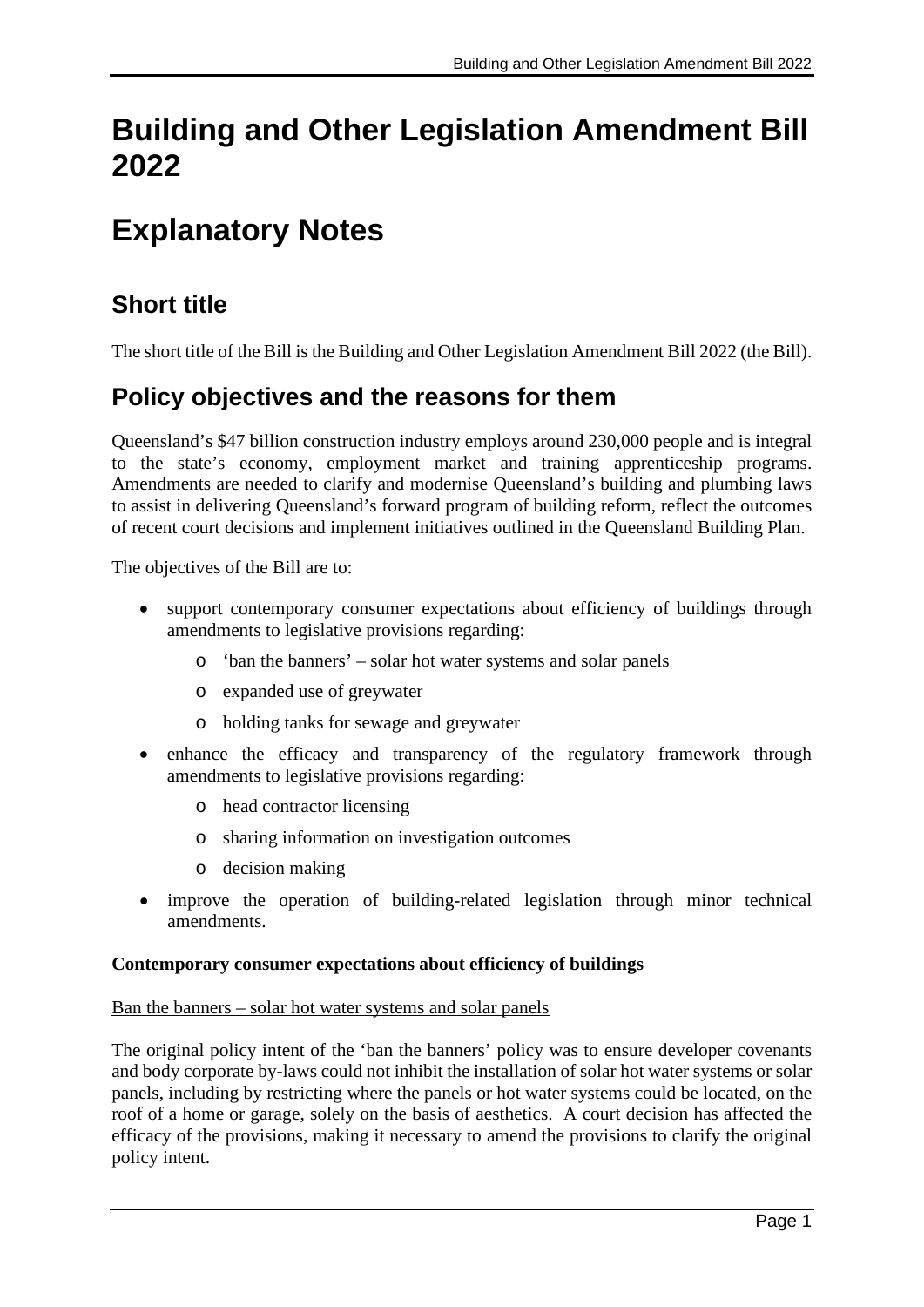It is proposed that the 'ban the banners' provisions will be amended to clarify the original policy intent for the provisions, so a homeowner may install a solar hot water system or solar panels on the roof, or other external surface, of their home or garage, without regard to aesthetics. This will encourage homeowners to use solar energy.

#### Expanded use of greywater

Factors such as population growth, which increases demand on existing water supplies; climate change; recognition of the need for more sustainable buildings; and increased demand for green star commercial developments, require more responsible and innovative ways to use resources such as water.

Amendments in the Bill are required to allow treated greywater to be used in cooling towers for air conditioning that serves large building developments. Amendments are also required to allow the treated water to be used for other purposes, including for flushing toilets.

The amendments are intended to facilitate the proposed uses of treated greywater while ensuring public health outcomes are maintained through appropriate regulatory oversight.

#### Holding tanks for sewage and greywater

If premises are located in an area served by a sewerage system, sewage from the premises must be discharged into the sewerage system. This requirement can be costly and impractical for temporary premises, such as toilets on a construction site.

Where premises are not in an area served by a sewerage system, sewage and greywater from the premises must be discharged into a facility that treats the matter before it can be held in a holding tank for collection and disposal off-site. This requirement is problematic where there is insufficient space on the property to accommodate such a treatment facility.

The Bill will enable an owner of premises, under a permit issued by the local government, to discharge untreated waste and water from a toilet or soil fixture (sewage), or greywater, or both types of waste, directly into a holding tank for collection and disposal off-site. For holding tanks installed in sewered areas it is proposed that such a permit would state the period for which the holding tank could be used for the discharge and disposal of untreated matter.

The option to discharge untreated matter directly into a holding tank, under a permit issued by the local government, will provide a safe, practical and cost-effective solution to the problems mentioned above.

#### **Efficacy and transparency of the regulatory framework**

#### Head contractor licensing

Section 42 of the *Queensland Building and Construction Commission Act 1991* (QBCC Act) provides that, unless exempt under schedule 1A, a person must not carry out, or undertake to carry out, building work unless they hold an appropriate licence. However, under section 8, schedule 1A, an unlicensed head contractor may enter into building contracts and arrange for building work to occur (i.e. procure building work), provided the work is not residential construction work or domestic building work and is carried out by an appropriately licensed contractor.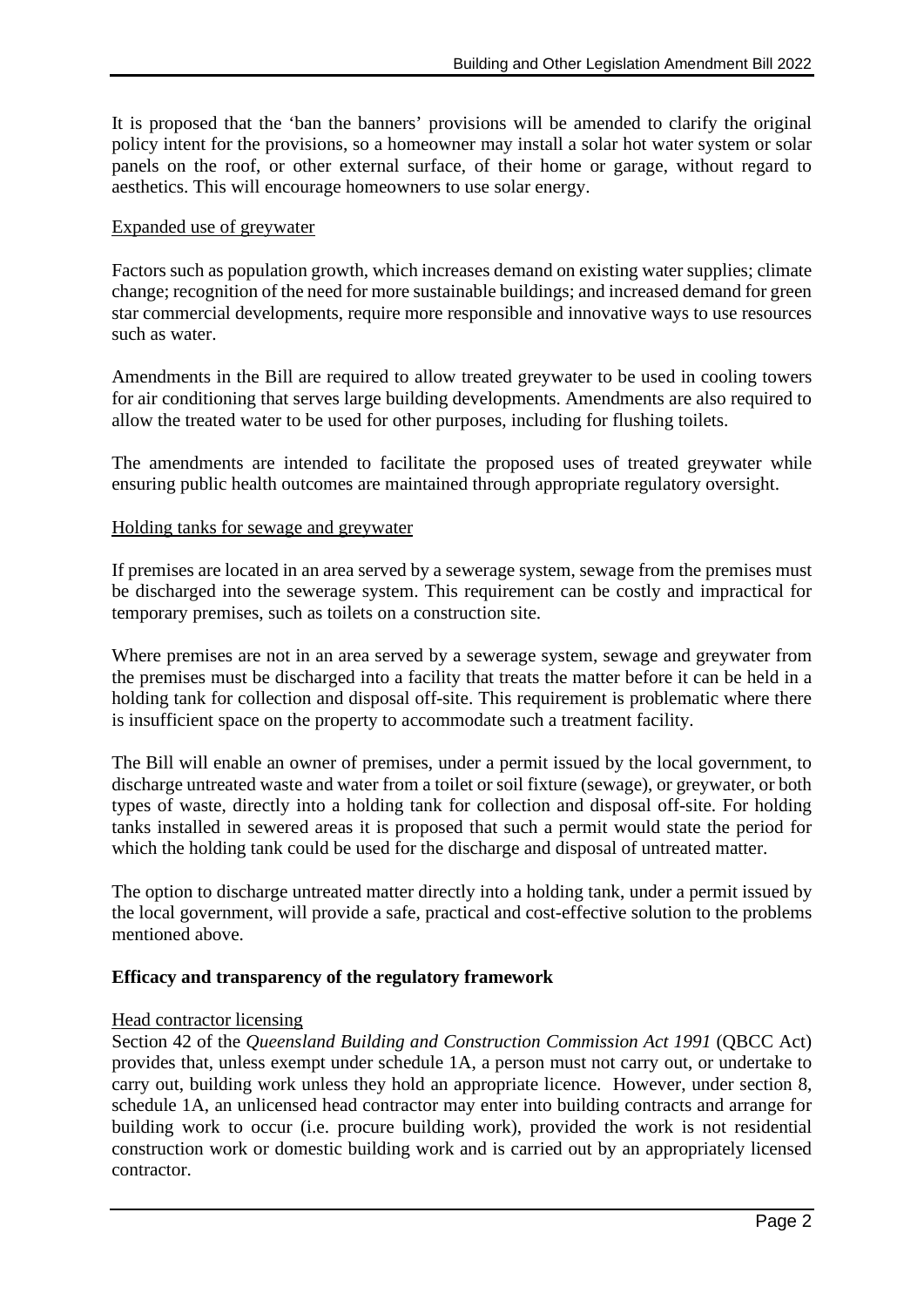Section 125A of the *Building Industry Fairness (Security of Payment) and Other Legislation Amendment Act 2020* (BIFOLA Act) repeals this licensing exemption for head contractors. This section was included to implement a recommendation made by the then Transport and Public Works Parliamentary Committee during consideration of the BIFOLA Bill, following feedback about alleged misuse of the licensing exemption.

On 8 July 2021, following further stakeholder feedback, a postponement regulation was made to extend the automatic commencement of this provision from July 2021 to 24 July 2022 and enable consultation on the issue and ensure a smooth transition to the new requirements.

Subsequent consultation has showed reliance on the exemption in commercial contracting, including development agreements, agreement for lease, and numerous projects and contracts that involve a minor element of building work. If the repeal were to proceed, such businesses would likely face increased administrative and cost burdens to undertake work which is ancillary to their business.

However, concerns remain that the licensing exemption may allow entities to circumvent Queensland's licensing system, e.g. minimum financial requirements and security of payment protections. Concerns also exist that when unlicensed persons or entities assume the role of head contractor, they may not have sufficient skills and experience to administer and manage the procurement of building work, particularly in complex projects or high-risk work that impacts life safety, such as mechanical services or fire protection.

These concerns and potential impacts of the repeal are addressed through reinstating the section 8 exemption. However, where the exemption should not apply, due to the circumstances outlined above, the Bill provides that a regulation under the QBCC Act may require particular head contractors to obtain a licence, for example, those who engage in high-risk work. These amendments will provide Government with flexibility to respond to emerging issues, as they arise, while also facilitating commercial contracting by allowing most unlicensed head contractors to continue entering building contracts that offer to procure building work.

#### Sharing information on investigation outcomes

Section 110 of the QBCC Act provides that if a person obtains information in exercising a power or performing a function under the Act, they must not disclose these to any person, for any purpose. Current drafting suggests that the Queensland Building and Construction Commission (QBCC) cannot advise complainants of the outcome of their complaint, which hinders subsequent actions that may be contingent on the outcome.

Complainants may include homeowners, unit owners, neighbours, subcontractors and employees, with complaints relating to a wide range of potential offences under legislation administered by QBCC including the QBCC Act*, Building Act 1975* (Building Act), *Plumbing and Drainage Act 2018* (Plumbing and Drainage Act) or the *Building Industry Fairness (Security of Payment) Act 2017* (BIF Act).

Complainants may seek information regarding their complaint for a variety of reasons. For example, the outcome of QBCC's investigation may directly impact the complainant's decision to pursue the matter in court, or it may involve structural or safety concerns. Presently, complainants must lodge an application under the *Right to Information Act 2009* (RTI Act) to obtain further detail about their complaint.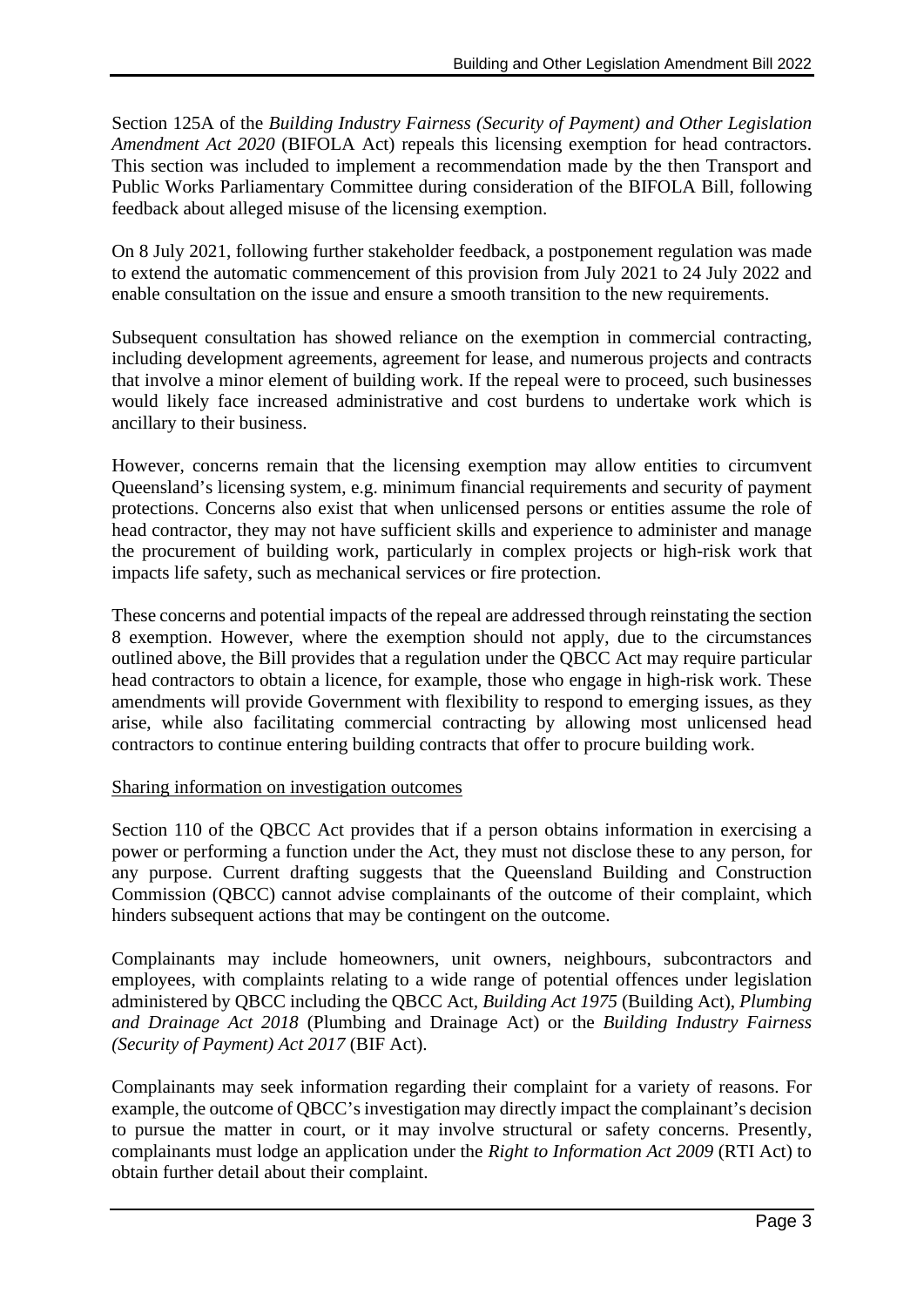As the RTI process is intended to be a method of last resort, it is considered that complainants should not need to use the RTI process to discover the outcome of their complaint. Other government agencies, including local governments, are required to provide complainants with information relating to the outcome of complaints, and it is considered that this should also apply to QBCC. It is also anticipated that providing QBCC with the ability to disclose complaint outcomes to complainants, particularly those directly affected by the subject matter once it is finalised will also reduce regulatory burden.

#### Decision making

#### *Power for the QBCC to commence prosecutions for offences relating to the combustible cladding checklist*

QBCC and local governments can issue an Infringement Notice for combustible cladding checklist offences. However, where local governments can also commence court proceedings, under the Building Act, QBCC requires express permission from the relevant local government to commence a proceeding. As the administrator of the cladding checklist and industry regulator, QBCC is considered better placed to take enforcement action for breaches of offences relating to the combustible cladding checklist process.

#### *Immediate suspension of a QBCC licence*

Currently, QBCC can only immediately suspend a QBCC licence under section 49A of the QBCC Act if it reasonably believes there is a real likelihood that serious financial loss or other serious harm will happen to any of the following: other licensees, employees of other licensees, consumers, and suppliers of building materials or services.

Amendments are needed to promote public safety and consumer protection by expanding the power of QBCC to immediately suspend a licence, so that it can effectively respond to risks of serious harm or financial loss to all persons, not just those currently listed under section 49A.

Circumstances that may enliven the QBCC's power to immediately suspend a QBCC licence, may include risks posed to an employee of a licensee when undertaking building work, risk of a brick wall falling onto passing pedestrians, or significant damage sustained to a neighbouring property as a result of building work being undertaken.

#### *Security of payment*

The BIF Act commenced in 2017 and sought to provide effective, efficient and fair processes for securing payment, particularly for subcontractors. This was achieved by consolidating, modernising and simplifying provisions and implementing new and revised processes, including for progress payments and adjudication.

The *Building Industry Fairness and Other Legislation Amendment Act 2020* (BIFOLA Act) introduced several key measures on 1 October 2020, which immediately strengthened protections for subcontractors at a time when industry was particularly vulnerable. These included supporting statement requirements for head contractors, payment withholding requests, charges over property and a new offence for failing to pay a scheduled amount.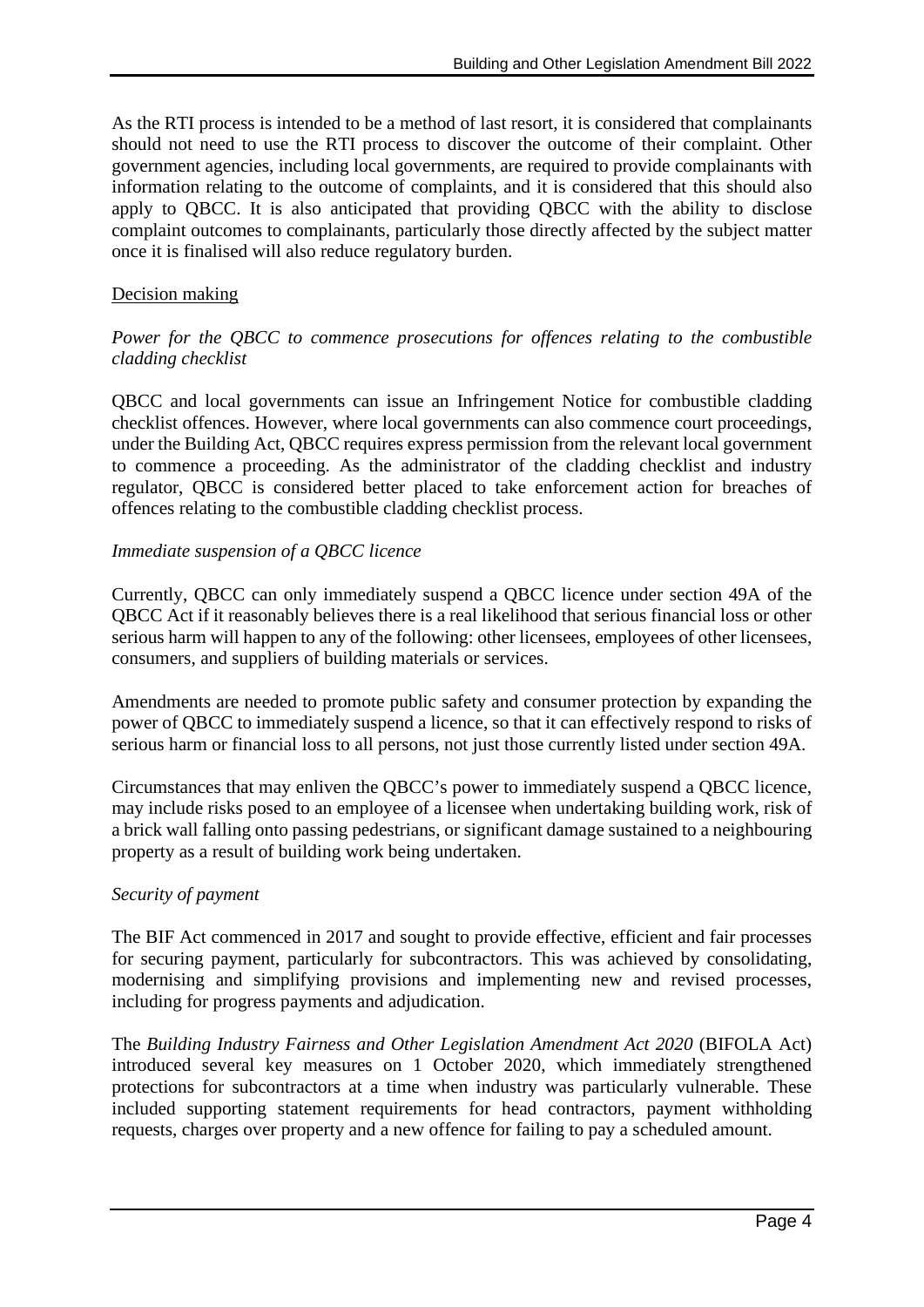A new streamlined trust account framework (the framework) also commenced on 1 March 2021, initially applying to the Project Bank Account (PBA) cohort (i.e. eligible building and construction contracts valued between \$1 million and \$10 million). The framework will progressively expand to all eligible public and private sector contracts.

The Bill will ensure that the head contractor licensing exemption under section 8, Schedule 1A, of the QBCC Act is not repealed by the BIFOLA Act. This circumstance may result in a more complex contractual chain and subcontractors being pushed out of the normal protections afforded. Amendments to the BIF Act and Building Industry Fairness (Security of Payment) Regulation 2018 (BIF Regulation) are required to ensure subcontractors are protected by a project and retention trust account when the exemption is used. Therefore, the Bill amends the BIF Act to include a regulation-making power to prescribe additional contracts and subcontracts that require a retention trust account. This will address circumstances when a head contractor relies on the licensing exemption. It will operate in the same manner as an existing BIF Act provision for prescribing contracts that require a project trust account by regulation.

Section 41 of the BIF Act requires the trustee of a retention trust account or another person(s) nominated by the trustee to complete the retention trust training prescribed by regulation within the period required by regulation. The trustee is required to inform QBCC of each nomination and the trustee may change the nominee at any time such as where the previous nominee is no longer responsible for administering the retention trust account. The trustee is also liable for all costs associated with the trustee or a nominated person completing the retention trust training.

The retention trust training requirement commenced on 1 January 2022 and QBCC provides the training free of charge. However, the training will be subject to an evaluation after full implementation of the framework. If the training model changes following the evaluation, for example becomes more complex, it may be necessary for QBCC to charge the trainee a suitable fee. The current provision, section 41 of the BIF Act, does not provide a regulation-making head of power to prescribe a fee for providing the training.

To provide flexibility, the Bill amends section 41 of the BIF Act to provide that QBCC may charge a training fee prescribed by regulation, if required in future. The Bill also amends the heading of section 41 of the BIF Act to be 'retention trust training'. This is because the current heading (Training before withholding retention amount) does not reflect the policy intention. The legislation currently requires the trustee to complete the training within certain timeframes after withholding the first retention amount (e.g. 20 business days after the first retention amount is withheld).

The BIF Act also contains requirements for the administration of a trust account and other obligations on the trustee in relation to compliance with the trust framework. The trustee is responsible for ensuring these requirements and obligations are met.

A trustee is required to obtain external review of a trust account in certain circumstances, through an account review report prepared by a registered company auditor. Feedback has indicated that it would be desirable to clarify the ambit of the account review report and expectations on the auditing profession. This includes making clear that the review will only assess compliance as it relates to the administration of the trust account, and not the broader obligations that the trustee must meet under the BIF Act, for example, whether a withdrawal from an account aligns with contractual entitlements.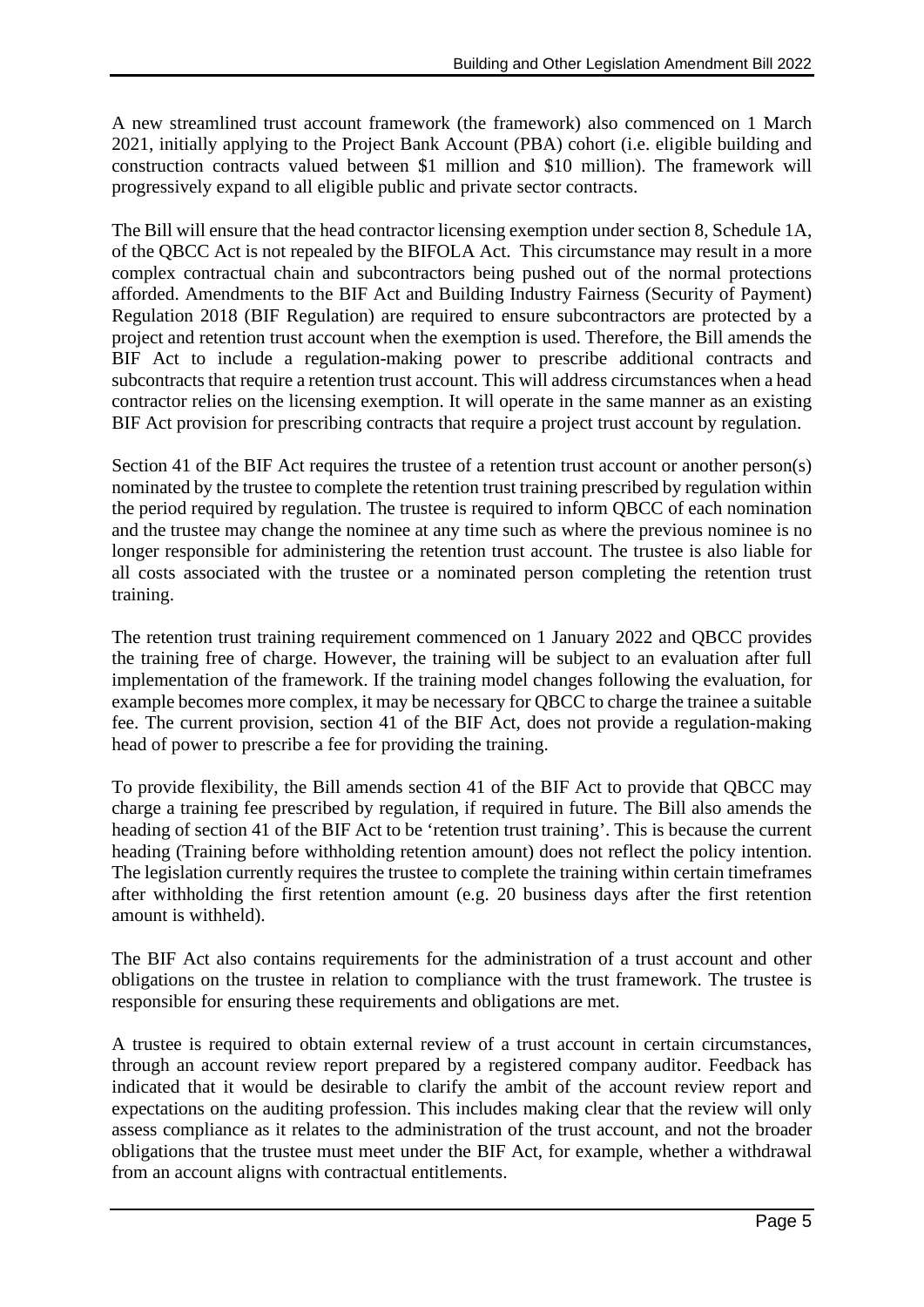Auditors must prepare and provide account review reports to QBCC and the trustee. The auditor must currently provide a statement as to whether or not "the trustee has complied with all the requirements for the relevant trust account under this Act". The auditor will conduct the review based on a methodology as outlined in ASAE 3100 (Compliance Engagements) for conducting a reasonable assurance engagement on compliance.

There is currently some inconsistency between the use of certain terms in the BIF Act compared to the same terms in the applicable Auditing and Assurance Standards Board (AUASB) standards. This has led to some initial confusion by the auditing professional bodies which has required clarification. For example, when the BIF Act refers to a 'review', it is intended to represent a 'reasonable assurance engagement' or audit under the applicable AUASB standards. However, the auditing profession's historical understanding of the standards is that a 'review' represents a 'limited assurance engagement' and that an 'audit' represents a 'reasonable assurance engagement'. This is just a difference in terminology between the Queensland legislation, the Commonwealth standards and industry understanding, but it is appreciated this difference could be confusing for the auditing profession.

Additionally, the requirements of the BIF Act in combination with the 'review' terminology may confuse an auditor on what type of compliance engagement they are performing. This is because the BIF Act requires a certification that provides the auditor's 'opinion' on whether the trustee has complied (i.e. expressed in the positive form). The AUASB standards define the 'limited assurance engagement' as one with a conclusion about whether a matter has come to their attention to cause them to believe the compliance requirements have not been met (i.e. expressed in the negative form). If an auditor believes, based on the word 'review', that a limited assurance engagement is intended, they may not be clear how they can provide an opinion expressed in the positive form.

The amendments of the BIF Act clarify that the "review" is expected to be a "reasonable assurance engagement." They also make it clear that an account review report is one that says whether or not the trustee has complied with the relevant requirements of the BIF Act.

The Bill also amends auditing provisions of the BIF Act to refer to the relevant trustee requirements in relation to the administration of the trust account under Chapter 2 of the BIF Act rather than the broader terminology of 'all requirements for the trust/account under this Act'.

The amendments also clarify what the reporting threshold is for auditors and what breaches may constitute a 'serious breach' that must be promptly reported to QBCC within 5 business days of finding the breach. The amendments outline what are serious breaches and clarify that it includes a wilful breach by the trustee of a chapter 2 requirement that has or is likely to cause financial loss to a beneficiary of the trust; or a repeated failure by the trustee to comply with one or more chapter 2 requirements. The amendments intend to differentiate between promptly reporting serious breaches directly to QBCC versus highlighting minor breaches and contraventions in the account review report required under the Act.

#### *Rights of review of decisions on pool safety management plans*

Minor amendments of the Building Act, complemented by amendments of the QBCC Act, are required to address inconsistencies that exist in both the Building Act and the QBCC Act in relation to review rights for decisions made by QBCC about pool safety matters.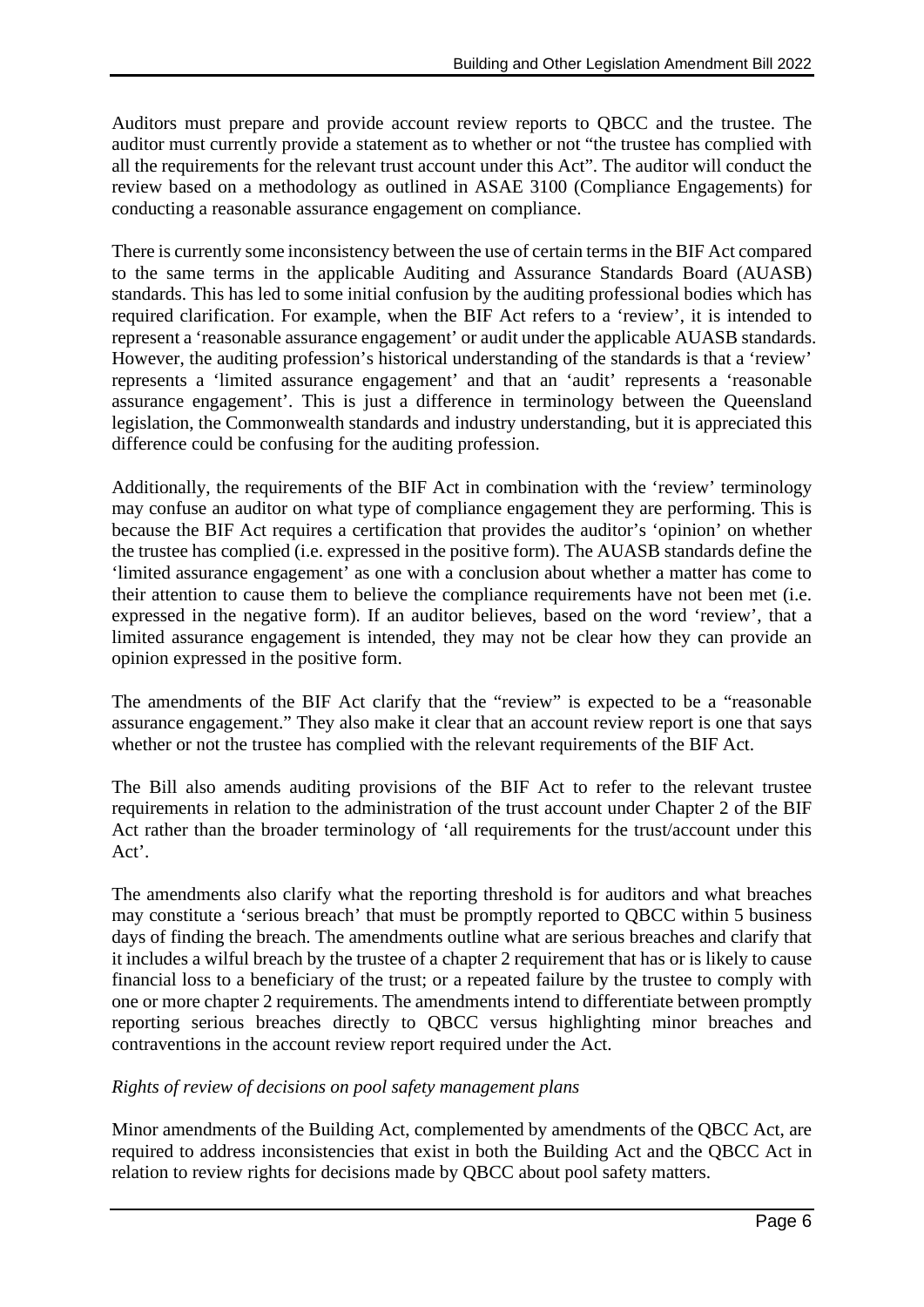The amendments are required to allow a person who is dissatisfied with a decision made by QBCC about a pool safety management plan, under the Building Act, to apply for an internal or external review of the decision under the QBCC Act. Review rights for decisions by QBCC about other pool safety matters are already available under the QBCC Act.

# *Enforcement notices under the Planning Act 2016*

Under the Plumbing and Drainage Act, a local government may give a plumber an enforcement notice requiring the plumber to rectify plumbing or drainage work. Under the Act, a local government also has the power to give an enforcement notice to a homeowner requiring them to rectify defective plumbing or drainage on their premises. Under the *Planning Act 2016*  (Planning Act), an enforcement notice may be issued requiring a person to refrain from committing a development offence or remedy the effect of a development offence. The Planning Act provides for appeals against decisions to give enforcement notices.

Amendments of the Planning Act are required to clarify and expand provisions in that Act that deal with appeals against decisions to give enforcement notices under the Plumbing and Drainage Act. The proposed amendments will ensure the Planning Act adequately provides for appeals against decisions to give enforcement notices under the Plumbing and Drainage Act as well as decisions to give enforcement notices under the Planning Act.

# *Failure to decide application or other matter under the Building Act*

Decision makers under the Building Act include local governments, QBCC (including the QBCC Commissioner), the Chief Executive, building certifiers and pool safety inspectors.

A person who is dissatisfied with a decision made by QBCC may apply for an internal or external review of the decision under the QBCC Act. By contrast, a person who is dissatisfied with a decision under the Building Act, other than a decision made by OBCC, may appeal against the decision to a development tribunal, under the Planning Act.

Further, under the Planning Act, a person who is dissatisfied by a failure of a local government to decide an application under the Building Act, within the period required under that Act, may appeal against the failure under the Planning Act. However, a person who is dissatisfied by a failure of another type of decision maker, other than QBCC, to make a decision within the required period does not currently have the right to appeal against that failure.

Amendments of the Planning Act are required to ensure a person who is dissatisfied with a failure of any decision maker, other than QBCC, to make a decision within the period required under the Building Act will be allowed to appeal against that failure.

The proposed amendments of the Planning Act will align provisions in the Planning Act for the Building Act that deal with a failure to make a decision on time with similar provisions in the Planning Act that already exist for the Plumbing and Drainage Act.

#### Minor and technical amendments

#### *Amendments of Architects Act 2002 and Professional Engineers Act 2002*

Architects and registered professional engineers play a crucial role in the design and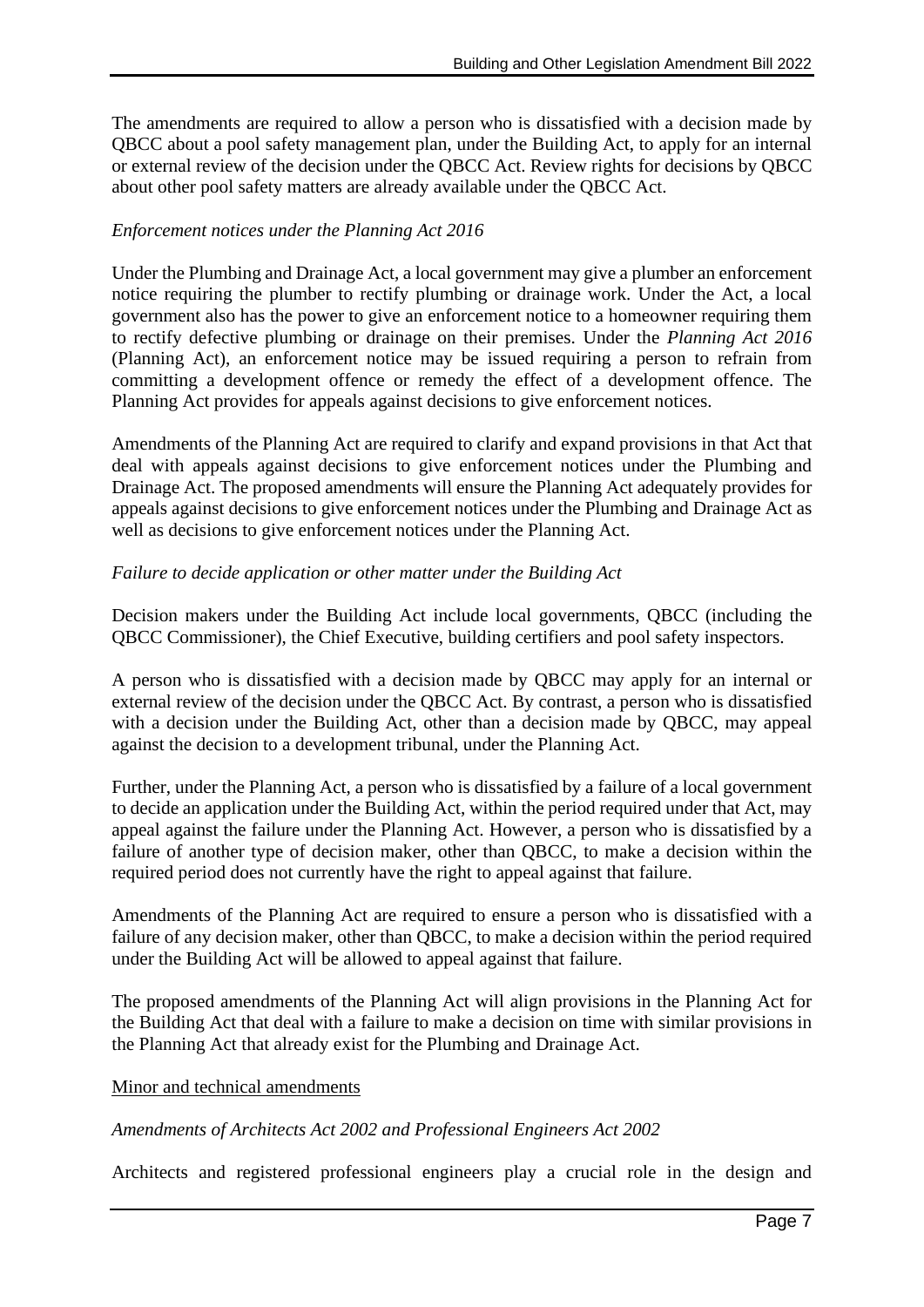construction of safe buildings. In Queensland, architects and registered professional engineers are regulated by the Board of Architects of Queensland (BOAQ) and the Board of Professional Engineers of Queensland (BPEQ) (the Boards) under the *Architects Act 2002* (Architects Act) and the *Professional Engineers 2002* (PE Act), respectively.

These Acts are similar in operation and seek to promote public safety by ensuring that architectural and professional engineering services are only provided by qualified, registered practitioners and that these services are of a high standard.

Minor, primarily technical amendments to the Architects Act and PE Act are necessary to clarify and improve operation of some existing provisions, for example to reflect the digital age, as well as current operational, business and drafting practices.

# *Repeal of Building Act provisions not yet commenced*

Provisions introduced in 2020 were intended to encourage former certifiers, who could not meet licensing accreditation requirements, back into the certification profession. The provisions were introduced when concerns existed about an ageing and shrinking certification workforce, as well as the affordability and accessibility of professional indemnity (PI) insurance. The number of certifiers in Queensland has stabilised since passage of the provisions and measures have been implemented to help address the uncertainty about PI insurance. Therefore, the Bill repeals provisions, which have not yet commenced, which established the alternative recognition pathway.

# *Miscellaneous amendments of the QBCC Act*

Several minor, operational amendments to the QBCC Act are necessary to improve government and regulator processes and clarify existing provisions. These amendments are required to extend OBCC's ability to share relevant information with Queensland statutory bodies, such as those involved in regulating other elements of the building industry like QLeave. Other amendments are necessary to clarify that both committing offences and contravening requirements under relevant legislation (QBCC Act, BIF Act and Building Act) are grounds for disciplinary action for current and former QBCC licensees, as well as update a range of definitions or terms to ensure the provisions achieve their original policy intent.

# **Achievement of policy objectives**

The Bill achieves its objectives by amending the following legislation:

- *Architects Act 2002*
- *Building Act 1975*
- *Building Industry Fairness (Security of Payment) Act 2017*
- *Planning Act 2016*
- *Plumbing and Drainage Act 2018*
- *Professional Engineers Act 2002*
- *Queensland Building and Construction Commission Act 1991*.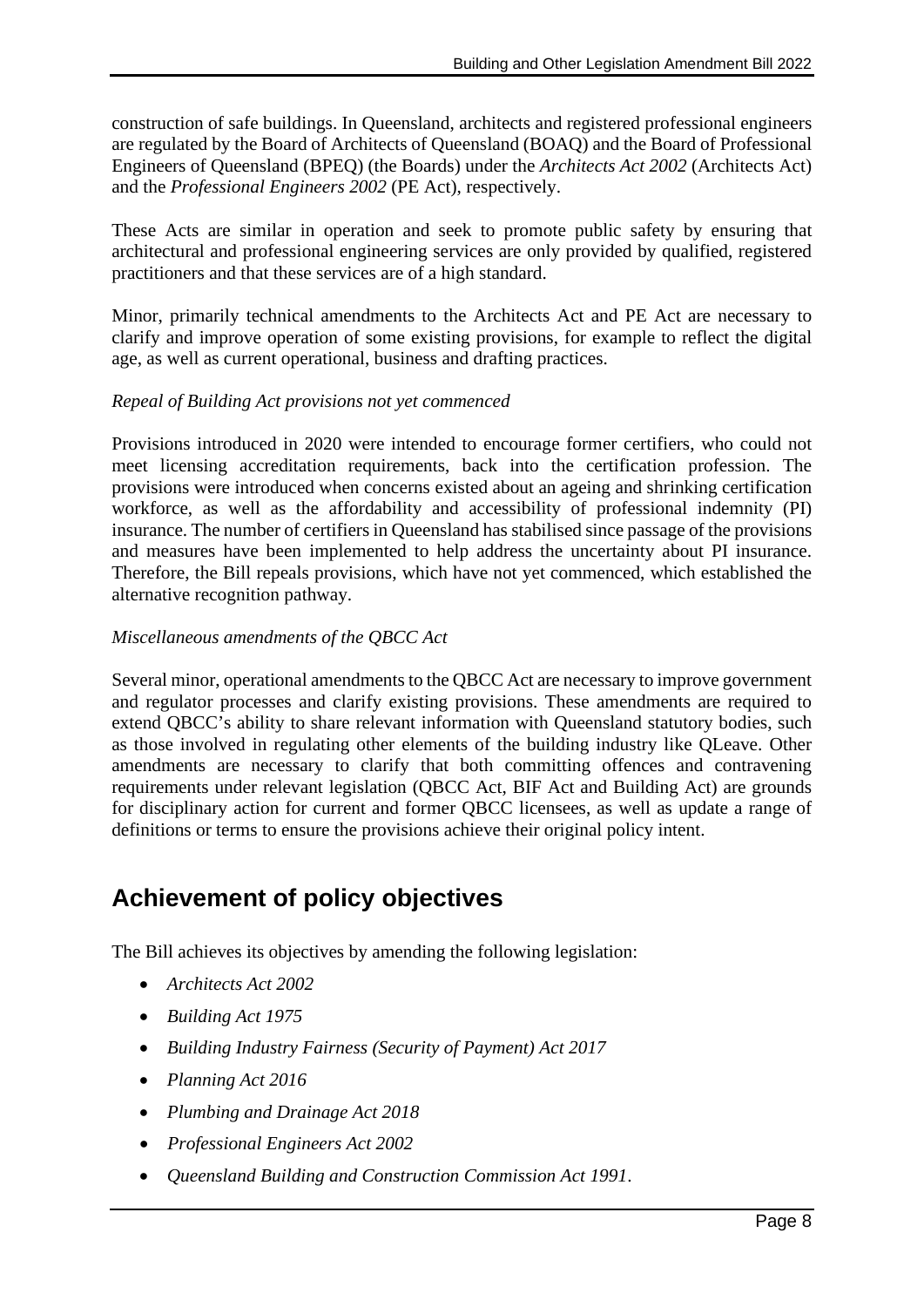#### **Contemporary consumer expectations about efficiency of buildings**

#### Ban the banners – solar hot water systems and solar panels

The Bill includes proposed amendments clarifying the original intent for sections 246O, 246Q and 246Q of the 'ban the banners' provisions. The amendments of those sections restrict the purposes for which a developer or a body corporate may, through a relevant instrument, inhibit the installation of a solar hot water system or solar panels (solar infrastructure) on the roof of a home or garage, to limited purposes that do not relate to the enhancement or preservation of the external appearance of the building or the residential estate.

These amendments will ensure a homeowner is allowed to install a solar hot water system or solar panels in their preferred location on the roof, or other external surface, of their home or garage, without regard to aesthetics.

New sections 356 and 357, which are transitional provisions, together with the amended versions of sections 246O, 246Q and 246S, provide relief for any homeowner who has been inhibited from installing solar infrastructure, on the basis of aesthetics, since 1 January 2010. This is the case even if an agreement, proceeding, order or other action was enforcing the inhibition immediately before the commencement of the amendments. The amendments will ensure the homeowner is allowed to install solar infrastructure in their preferred location on the roof, or other external surface, of their home or garage, without regard to aesthetics.

#### Expanded use of greywater water

The Bill introduces a new head of power that will allow treated greywater to be used for a prescribed use. Use of treated greywater for a prescribed use will only be permitted if the treatment plant meets the prescribed requirements for the plant relating to its capacity and the quality of the water it produces. The head of power will allow a regulation to prescribe a range of uses for treated greywater.

It is intended that the *Plumbing and Drainage Regulation 2019* (Plumbing and Drainage Regulation) will prescribe the use of treated greywater for cooling towers for air conditioning in large building developments. The head of power will provide flexibility to prescribe other uses of treated greywater.

The Plumbing and Drainage Regulation will provide the regulatory framework for prescribed uses of treated greywater to ensure that public health and safety are maintained. This framework will limit the types of uses that are permitted. It will also ensure the greywater must be treated by a treatment plant that has an appropriate capacity for the prescribed use. Further, it will specify the quality of the water the plant must produce for the use. The new head of power mentioned will allow the Regulation to prescribe additional requirements for the use.

The regulatory framework provided for in the Regulation will help ensure appropriate health and safety outcomes are achieved. If there are any breaches of the requirements in the framework, powers in the Plumbing and Drainage Act, the *Public Health Act 2005* (Public Health Act) and the *Work Health and Safety Act 2011* (Work Health and Safety Act), including powers to issue enforcement notices or start prosecutions, may be used to deal with those breaches.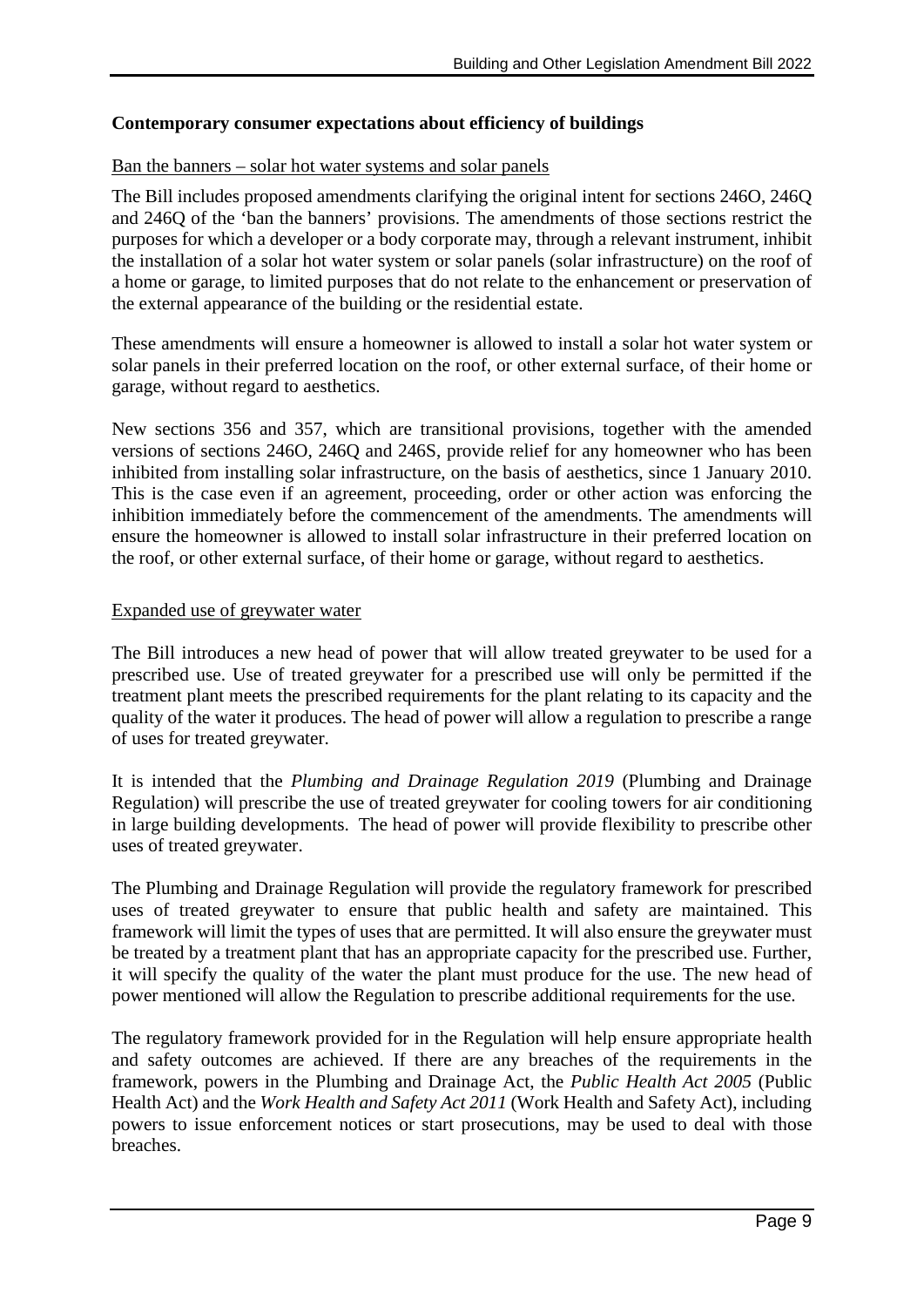#### Holding tanks for sewage and greywater

Amendments in the Bill allow the owner of premises to discharge untreated waste and water from a toilet or soil fixture, or greywater, or both types of waste, directly into a holding tank for collection and disposal off-site by a truck, under a permit issued by the local government. The permit allowing the installation will state the period for which the holding tank can be used for the storage of untreated matter before it is collected for disposal off-site.

#### **Efficacy and transparency of the regulatory framework**

#### Head contractor licensing

To address concerns raised during consultation, the Bill will prevent the repeal of the head contractor licensing exemption contained in section 8, schedule 1A of the QBCC Act. However, the amendment provides that the exemption will not apply if a regulation is made requiring the head contractor to be licensed. A regulation may be made for individuals undertaking high risk work such as fire protection and mechanical services.

Complementary amendments to the BIF Act will be made to ensure retention trust account protections apply to the majority of subcontractors in contractual scenarios involving the exemption.

#### Sharing information on investigation outcomes

Provisions in the Bill clarify that QBCC may disclose the outcome of an investigation to a complainant once the investigation is finalised, to support consumer outcomes and address operational issues caused by section 110 of the QBCC Act.

#### Decision making

#### *Power for QBCC to commence prosecutions under the combustible cladding checklist*

The amendment in the Bill will provide QBCC with express power to take enforcement action (to enforce Part 4A of the *Building Regulation 2006*, as preserved through section 95 of the *Building Regulation 2021*). This amendment gives QBCC the same enforcement powers as local governments regarding offences relating to the combustible cladding checklist.

This amendment does not change local government powers and is consistent with messaging and community expectations that QBCC regulates the industry and oversees the combustible cladding checklist program.

#### *Immediate suspension of a QBCC licence*

Currently, QBCC can immediately suspend a licence in response to risks of serious harm or financial loss to QBCC licensees, their employees, consumers and suppliers. To promote public safety and consumer protection, the Bill expands the power of QBCC to immediately suspend a licence in response to risks of serious harm or financial loss to any person. This ensures QBCC is equipped with necessary powers to respond to risks of serious harm or financial loss to a person by ensuring building work is immediately halted.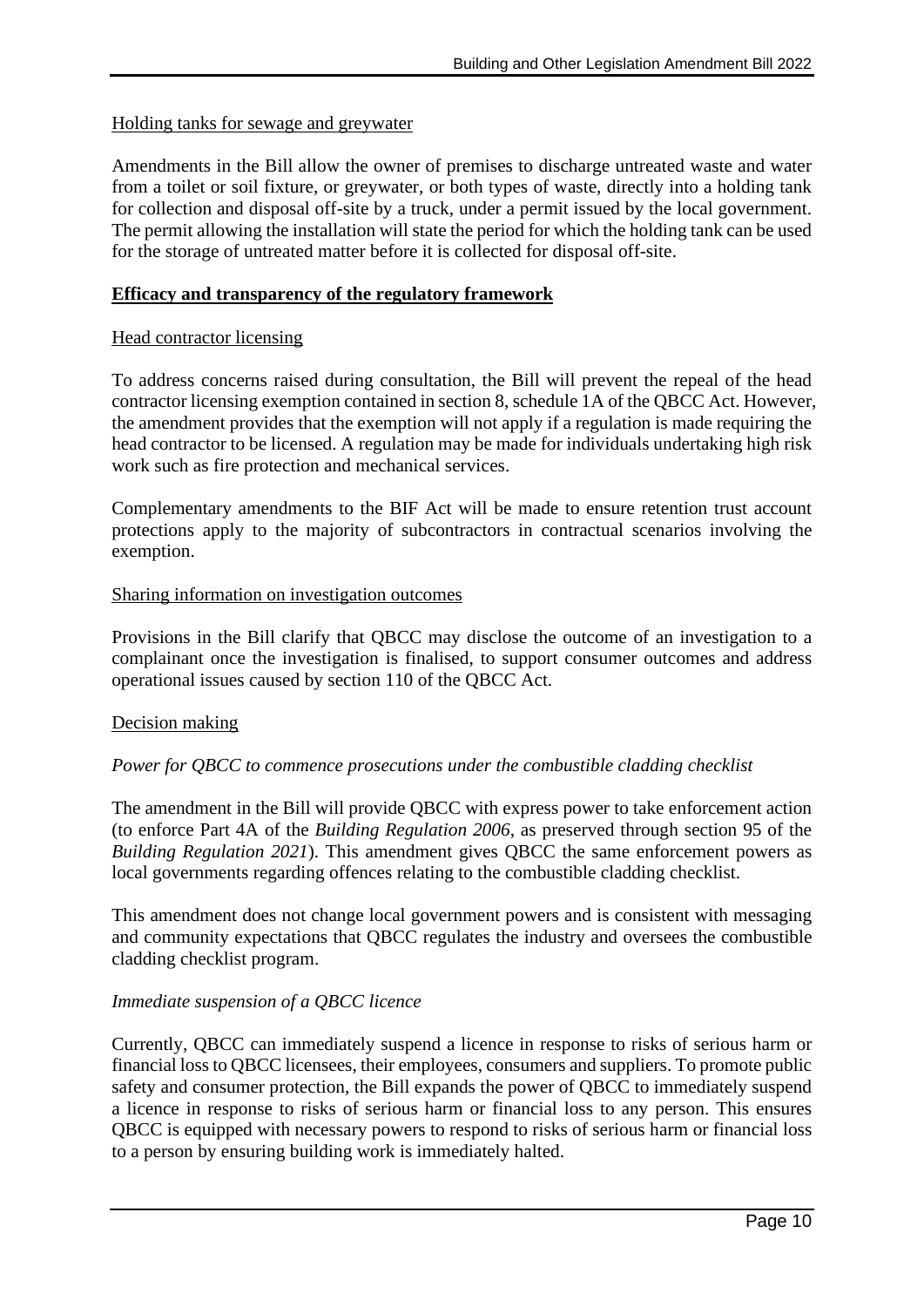#### *Security of payment*

The policy objectives of the Bill in relation to security of payment are to be achieved by amending the BIF Act to:

- include a regulation-making power to prescribe additional contracts and subcontracts that require a retention trust account when a head contractor relies on the licensing exemption under section 8, Schedule 1A of the QBCC Act
- include a regulation-making power that will allow QBCC to charge a fee for delivering retention trust training in future, if required
- clarify the ambit of the account review report requirements and expectations on the auditing profession, including reporting on non-compliance to QBCC.

#### *Rights of review of decisions on pool safety management plans*

Minor amendments of the QBCC Act, complemented by amendments of the Building Act, allow a person who is dissatisfied with a decision made by QBCC about a pool safety management plan, for a swimming pool, to apply for an internal or external review of the decision under the QBCC Act. The amendments address anomalies that exists in the Building Act and the QBCC Act.

#### *Enforcement notices under the Planning Act*

Amendments in the Bill clarify and expand provisions in the Planning Act that deal with appeals against decisions to issue enforcement notices. The amendments will ensure the Planning Act adequately provides for appeals against decisions to give enforcement notices under the Plumbing and Drainage Act as well as appeals against decisions to give enforcement notices under the Planning Act.

#### *Failure to decide application or other matter under the Building Act*

Amendments in the Bill clarify that a person who is dissatisfied with a failure of any decision maker, other than QBCC, to make a decision within the period required under the Building Act may appeal against that failure, if an information notice about the decision was required to be given under that Act. Currently, it is only possible to appeal against a failure of a local government to decide an application within the period required under the Building Act.

#### Minor and technical amendments

#### *Amendments of Architects Act 2002 and Professional Engineers Act 2002*

To ensure the provisions reflect current operational, business, and drafting practices, amendments in the Bill will:

- require the Boards to make certain information available online, in addition to being available for inspection in their offices
- clarify when the Board's offices are open to the public
- remove outdated references regarding how the Boards manage their common seal.

To clarify the original policy intent, amendments in the Bill will provide that:

• if a Board member resigns by notice given to the Minister, resignation takes effect on the day the notice is given or a later specified date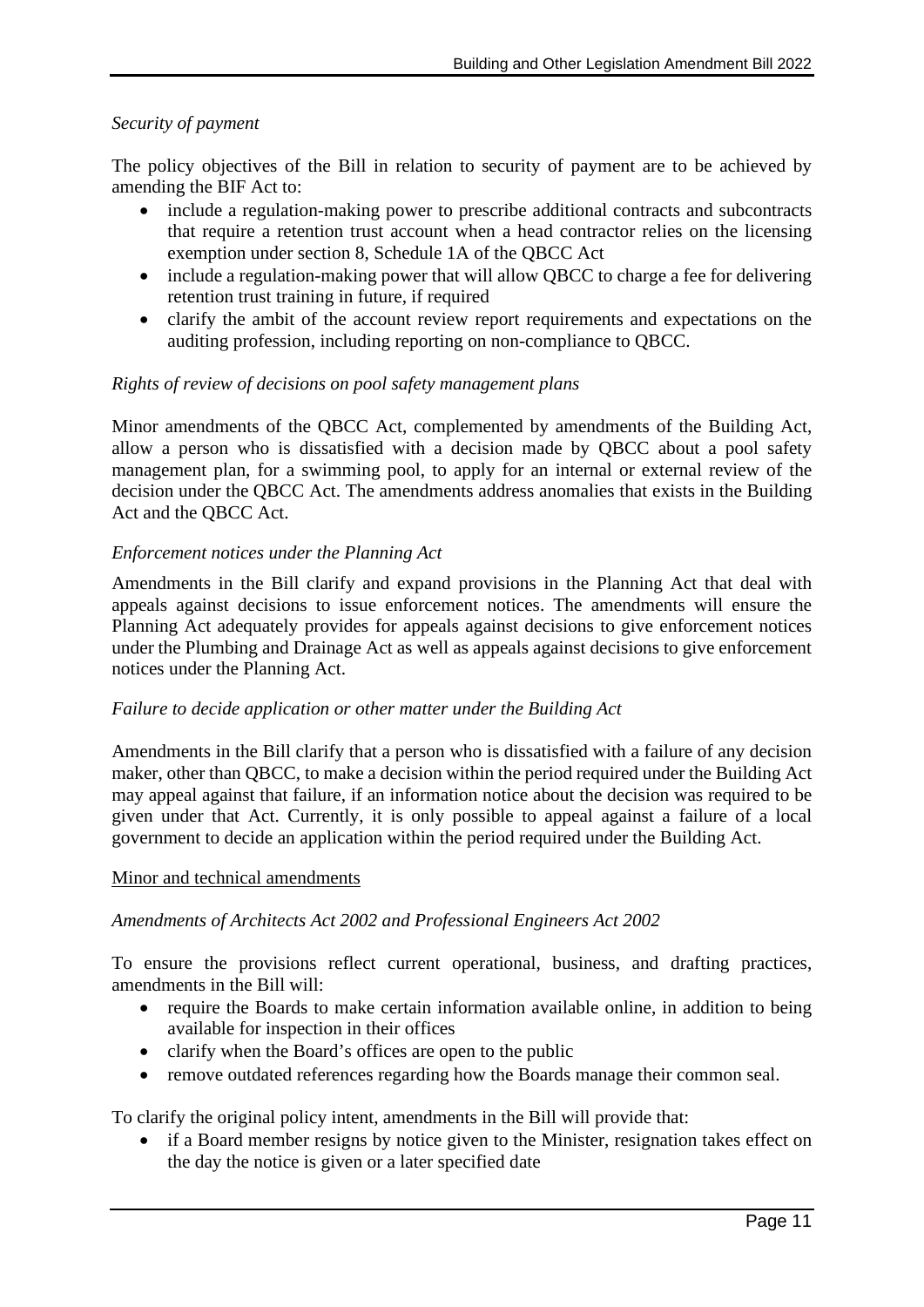• Board appointed staff are afforded the same civil liability protections as other staff under the Architects Act and PE Act and the Queensland public service.

# *Repeal of Building Act provisions not yet commenced*

Sections 46, 47 and 48 of the BIFOLA Act amend the Building Act to allow individuals who are not members of an accreditation standards body to apply for a building certifier licence (alternative pathway to licensing). The provisions were originally progressed when concerns existed about the shrinking certification workforce and the availability and accessibility of professional indemnity (PI) insurance. These provisions have not yet commenced and are no longer considered necessary as the number of qualified certifiers in the sector has stabilised and a professional standards scheme limiting liability has been introduced to assist in addressing the PI insurance issues.

#### *Miscellaneous amendments of the QBCC Act*

The Bill also provides the following amendments to improve the operation of the QBCC Act:

- expands the bodies with which QBCC may enter into information-sharing arrangements to include Queensland statutory bodies, such as those involved in regulating other elements of the building industry
- clarifies that the definition of 'consumer' does not capture a subcontractor for the purposes of the Queensland Home Warranty Scheme, to ensure only one premium is raised for residential building work
- corrects a typographical error that refers to the 'statutory insurance assistance scheme' instead of 'statutory insurance scheme'
- replaces the reference of 'general manager' to 'commissioner' in section 22(2) of the QBCC Act
- clarifies that any contravention of relevant building-related legislative requirements by a licensee or former licensee, regardless of whether they are described as 'requirements' or 'offence provisions', will constitute proper grounds for disciplinary action.

# **Alternative ways of achieving policy objectives**

There are no alternative ways of achieving the policy objectives other than by legislative amendment. The legislative reform will be supported by communication to industry and consumers, which will occur on implementation.

# **Estimated cost for government implementation**

Amendments of the QBCC Act support QBCC in regulating the industry and are therefore expected to have minimal impact on QBCC resources.

Amendments of the Architects Act, Building Act, PE Act, Planning Act and Plumbing and Drainage Act are not expected to present significant additional administrative or capital costs for government, including QBCC and the Boards. Any implementation costs will be absorbed from existing resources.

Amendments of the BIF Act are not expected to result in a significant cost to government, including QBCC.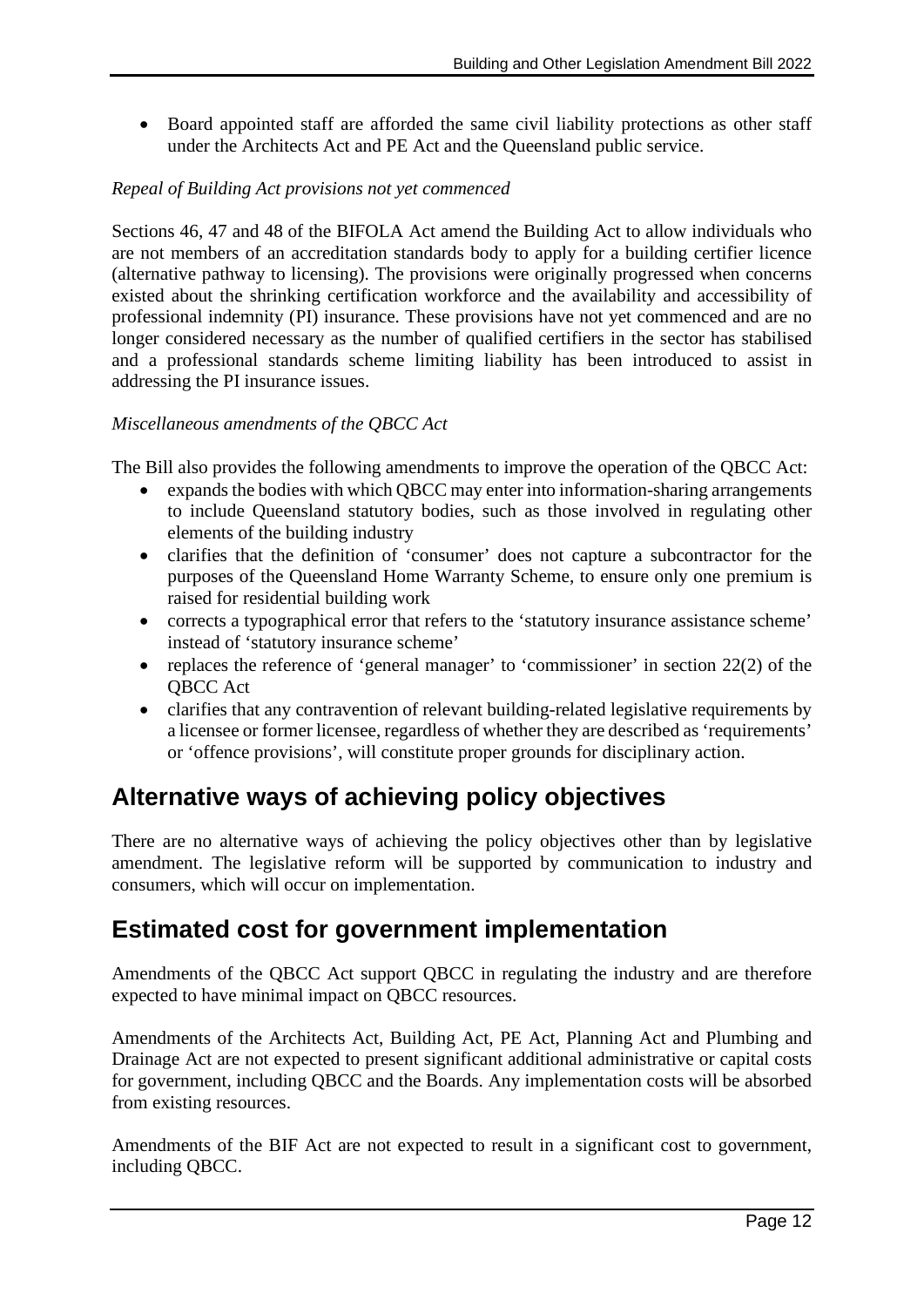# **Consistency with fundamental legislative principles**

The Bill has been drafted having regard to the fundamental legislative principles (FLPs) in the *Legislative Standards Act 1992* (LSA). The principles include requiring that legislation has sufficient regard to—

- rights and liberties of individuals; and
- the institution of Parliament.

Potential FLP breaches are addressed below.

# **Legislation should have sufficient regard to rights and liberties of individuals – LSA, section 4(2)(a)**

# *Legislation should be consistent with the principles of natural justice – LSA, section 4(3)(b)*

Section 4(3)(b) of the LSA provides that whether legislation has sufficient regard to the rights and liberties of individuals may depend on whether legislation is consistent with principles of natural justice. The following areas have been identified as matters relevant to the consideration of whether the provisions in the Bill are consistent with the principles of natural justice.

#### *Absence of a show cause process*

Legislation should be consistent with the principles of natural justice, which encompass the entitlement of a person be heard and given a reasonable opportunity to present their case and respond to any adverse material of which the decision-maker has informed itself.

The amendments in Clause 61 of the Bill relating to QBCC's ability to immediately suspend a licence (in the absence of a show cause process) when it reasonably believes there is a risk of serious harm or financial loss to a person, is a potential departure from this principle.

Procedural fairness, however, involves a flexible obligation to adopt fair procedures that are appropriate and adapted to the circumstances of the particular case. The usual requirements of natural justice may be reduced by circumstances of urgency or a risk to public safety.

The purpose of these provisions is to promote the safety and welfare of all persons, as well as consumer protection, by allowing QBCC to immediately halt building work when there is a risk of serious harm or financial loss a person. The Bill includes a range of safeguards to ensure the powers of QBCC are not misused. For example, QBCC's operational processes require an established evidence base and application of a high existing threshold of "a real likelihood that serious financial loss or other serious harm will happen" to a person when undertaking a decision to suspend a licence. Furthermore, the delegation to exercise this power rests exclusively with the Chief Executive Officer/Commissioner of QBCC, mitigating any risk of potential misuse.

Clause 61 does not prevent affected licensees from seeking avenues to review QBCC's decision to immediately suspend the licence, including the ability to seek redress through the Queensland Civil and Administrative Tribunal to contest the decision to suspend the licence and potentially pursue damages. In addition, existing provisions in section 49A of the QBCC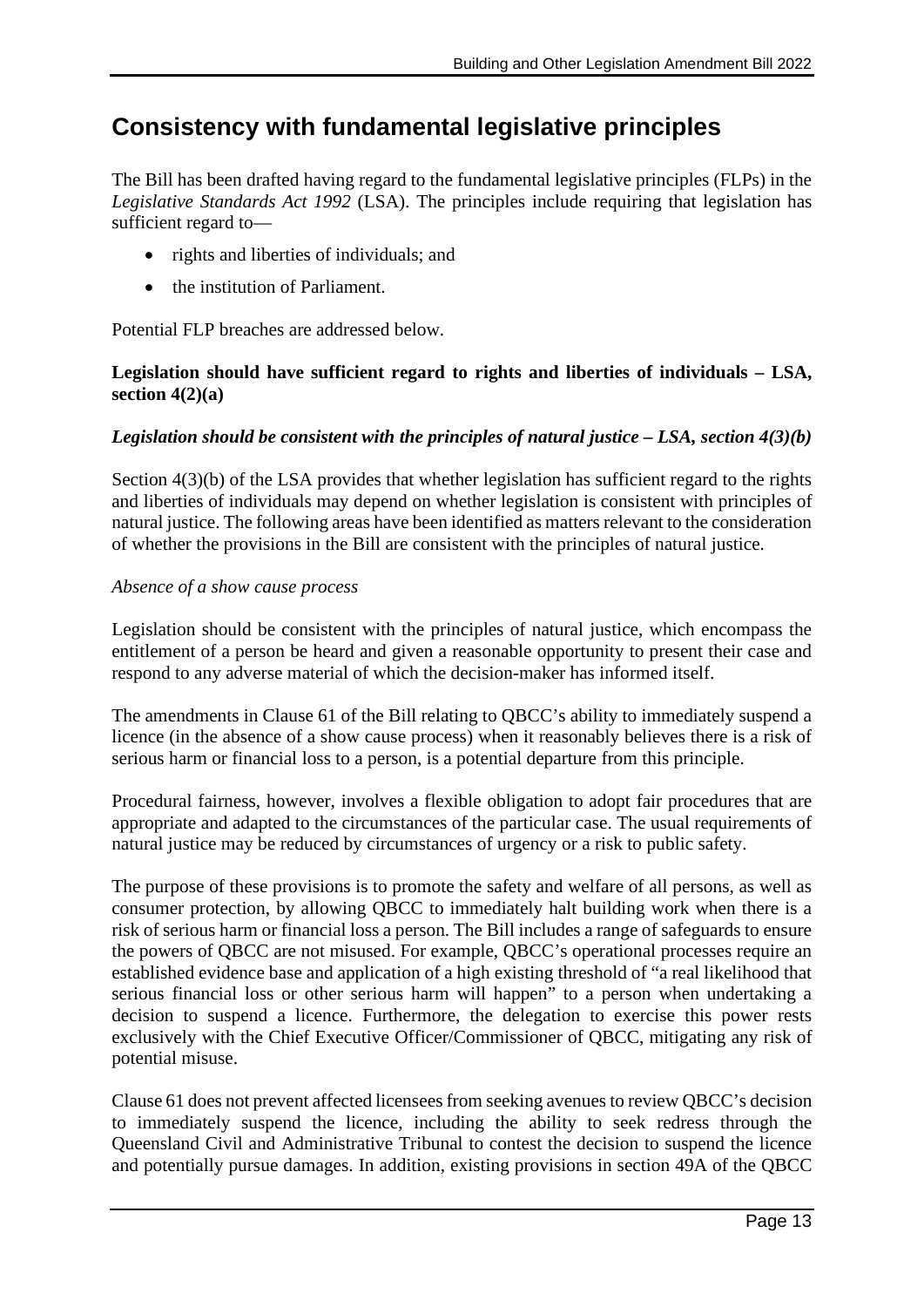Act provide that the immediate suspension lapses if QBCC does not proceed within 10 days with a notice to cancel or suspend a licence under section 48 of the QBCC Act, which provides a show cause process.

These provisions adequately balance the rights and protections of maintaining the safety and welfare of the public by protecting all persons, against the rights of the licensee to have procedural fairness in a way that is considered consistent with FLPs.

#### *Immunity from civil liability*

Equality under the law is a basic concept of justice, requiring that in the absence of justification to treat persons differently, all persons should be treated in the same way. Clauses 11 and 58 of the Bill clarifies that staff appointed directly by the Boards are 'relevant persons' who are not civilly liable for an act done, or omission made, honestly and without negligence under the Act. This may be a potential departure from this principle.

There may be justification for immunity if it is necessary for the administration of an Act. As the Boards perform unique regulatory and compliance functions, Board appointed staff may be involved in administrative actions to discharge these functions. Exposure to civil liability may make the tasks required by Board appointed staff difficult, or prohibitively costly, to perform. It is important that they are not deterred from exercising their skill and judgment due to fear of personal legal liability. The departure is therefore justified, as the clauses create certainty among Board appointed staff when undertaking their functions and operations.

The effects of the departure are also mitigated, by providing that persons unable to take civil action against Board appointed staff can still seek legal redress from the Boards. Further, immunity is limited to civil liability where the Board appointed staff member act honestly and without negligence. This allows persons to take legal action against a Board appointed staff member personally for the tort of negligence, or other civil wrongs where the Board appointed staff member acted dishonestly, recklessly, unreasonably or excessively.

These provisions adequately balance the effective operation of the Boards against the rights of persons wishing to pursue civil action against a Board appointed staff member in a way that is considered consistent with FLPs.

#### *Privacy and confidentiality*

The right to privacy, the disclosure of private or confidential information, and privacy and confidentiality issues is relevant to the consideration of whether legislation has sufficient regard to the rights and liberties of individuals.

Clause 60 of the Bill expands QBCC's ability to enter an information-sharing arrangement under section 28B of the QBCC Act to include Queensland statutory bodies. An informationsharing arrangement authorises QBCC to ask for and receive information held by another agency, as well as disclose information to the other agency. A person's privacy may be interfered with to the extent that information shared between agencies includes personal information. The departure is justified as the amendments promote QBCC's ability to undertake its functions in relation to ensuring the maintenance of proper standards in the industry and integrity of industry participants. The facilitation of information-sharing with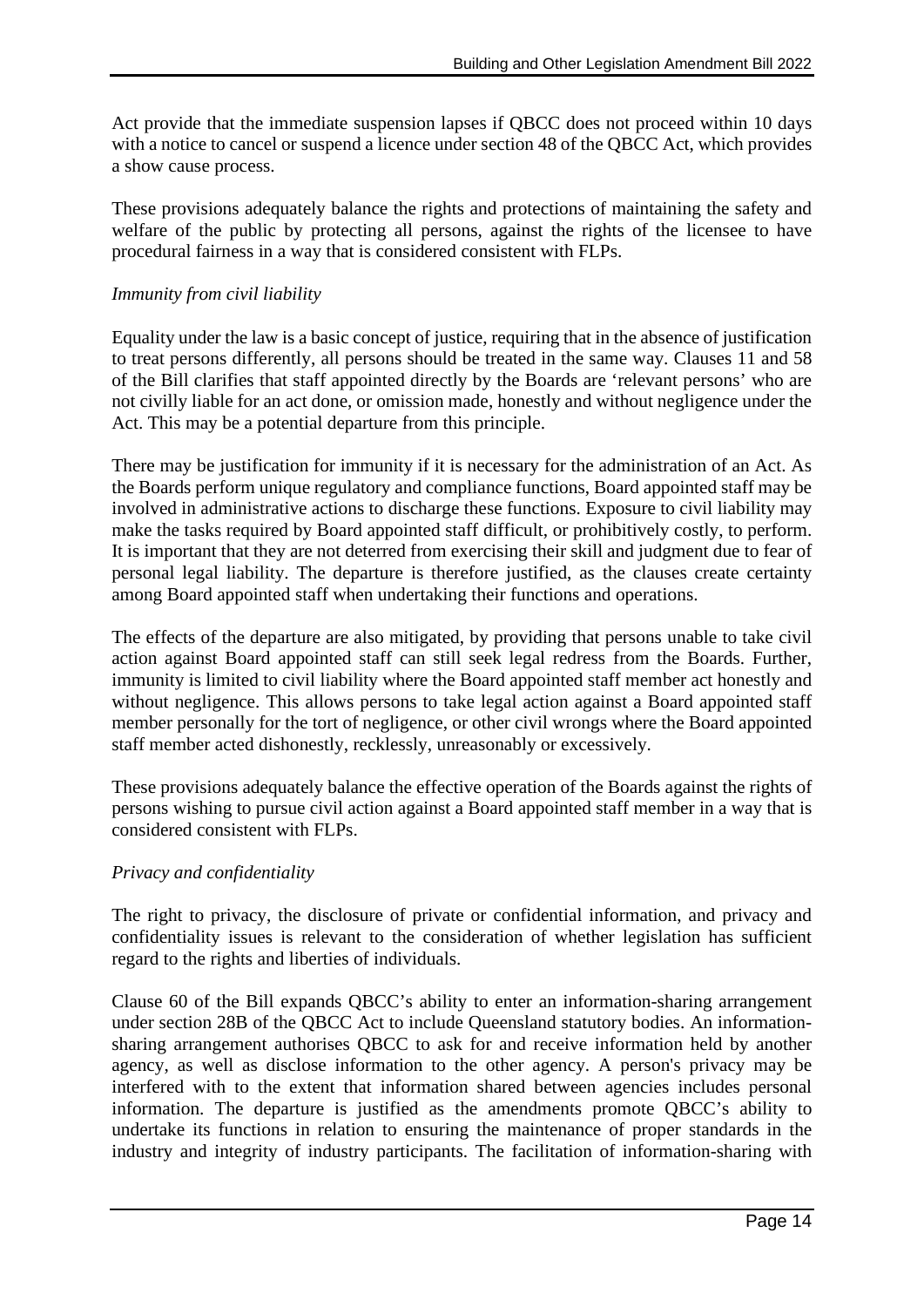relevant agencies will ensure QBCC can effectively perform its role as a regulator and effectively identify and address offending behaviour.

The effects of the departure are also mitigated, as the QBCC Act provides safeguards to restrict the impact of the limitation. For example, an information-sharing arrangement may relate only to information that assists QBCC or the other agency to perform its functions, or the disclosure of information reasonably necessary for to protect the health or safety of a person or property.

These provisions adequately balance QBCC's ability to efficiently and effectively undertake their compliance and enforcement activities against the right to privacy in a way that is considered consistent with FLPs.

Clause 65 of the Bill provides that QBCC Commissioner may disclose the result of an investigation to a complainant. While it is intended that the Commissioner will delegate this function, the Commissioner must, under the QBCC Act, only delegate functions to appropriately qualified persons (i.e. those with the qualifications, experience or standing appropriate to perform the function). This will help ensure that any result information is provided with appropriate sensitivity and in accordance with the *Information Privacy Act 2009* (IPA).

The IPA allows personal information to be disclosed if it is 'authorised or required under a law'. Consequently, the proposed amendment, may be a departure from the FLP in relation to privacy and confidentiality. The departure is justified, however, as complainants are generally already aware of the particulars of the complaint and, under the proposed amendment, QBCC may only disclose information necessary to convey the 'result' of the investigation.

Further, complainants are presently required to lodge an application under the *Right to Information Act 2009* (RTI) to obtain further detail about their complaint. The RTI process can be costly and is intended to be a method of last resort, with a preference for government to provide information administratively. It will also reduce the regulatory burden imposed on QBCC, by clarifying what information QBCC may share and with whom.

Additionally, while clause 65 applies to both licensed and unlicensed respondents, certain information about QBCC licensees is required to be published on QBCC's website, meaning their right to privacy will not be significantly impacted. For example, subject to the conclusion of relevant appeal periods, any directions to rectify building work or remedy consequential damage, are published on the licensee register to support consumers undertaking due diligence before engaging a contractor.

Lastly, the amendments are intended to primarily apply to complainants directly affected by the subject matter. It is not intended for the QBCC to necessarily disclose the outcome of a complaint to a third-party complainant, such as those who may have observed or merely suspects non-compliance by the accused but who has not been directly or personally affected.

# *Legislation should not adversely affect rights and liberties, or impose obligations, retrospectively – LSA, section 4(3)(g)*

Section  $4(3)(g)$  of the LSA provides that whether legislation has sufficient regard to the rights and liberties of individuals may depend on whether the legislation adversely affects rights and liberties, or imposes obligations, retrospectively.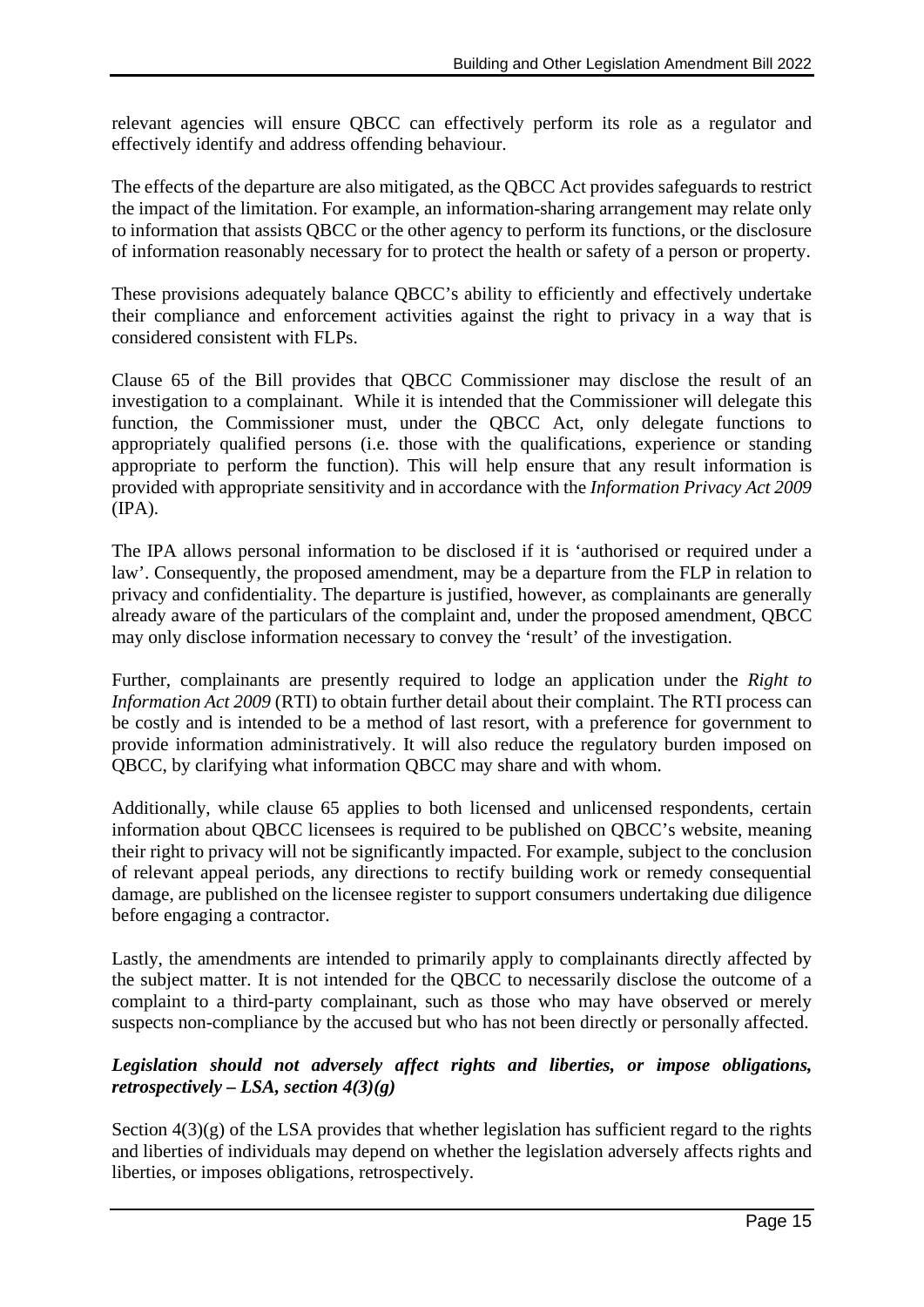Developers commonly use covenants in contracts of sale, and by-laws in community title schemes, to control home designs in residential estates and unit complexes. Some covenants and by-laws include provisions that are intended to prohibit or restrict (inhibit) the use of certain energy efficient or sustainable building features for homes, including solar hot water systems and solar panels (solar infrastructure). The purpose of some of these provisions is to preserve or enhance the external appearance of individual homes and the overall character of an estate or neighbourhood.

Sections 246O, 246Q and 246S form part of chapter 8A, part 2 of the Building Act. Part 2 was introduced on 1 January 2010 to implement the then government's 'ban the banners' policy. The policy was intended to limit the extent to which developers and body corporates could inhibit a homeowner's ability to install sustainable building elements and features.

Sections 246O, 246Q and 246S were intended to allow a homeowner to install a solar hot water system or solar panels in the homeowner's preferred location on the roof, or other external surface, of their home or garage, without regard to aesthetics. The decision of the Court of Appeal in *Bettson Properties Pty Ltd & Anor v Tyler* [2019] QCA 176 did not support an interpretation of those sections that would achieve the original policy intent for the provisions. This made it necessary to amend the 'ban the banners' provisions to clarify the original policy intent for the provisions.

The Bill includes proposed amendments clarifying the original intent for sections 246O, 246Q and 246Q of the 'ban the banners' provisions. The amendments of those sections restrict the purposes for which a developer or a body corporate may, through a relevant instrument, inhibit the installation of solar infrastructure on the roof of a home or garage, to limited purposes that do not relate to the enhancement or preservation of the external appearance of the property or the residential estate.

The limited purposes mentioned only apply to a roof or other external surface of a prescribed building if the roof or other surface is common property on an apartment building. The purposes do not apply to the roof of a detached home or an associated garage.

Under the proposed amendments, it will be permissible to prevent or restrict the installation of solar infrastructure on the roof, or other external surface, of an apartment building, under a relevant instrument, only to the extent:

- the roof or other surface is common property; and
- the prohibition or restriction:
	- is necessary to preserve the structural integrity of the building; or
	- prohibits the owner of a unit in the building from installing solar infrastructure on the surface if there is insufficient space for the owner of each other unit in the building to also install solar infrastructure on the surface; or
	- is necessary to prevent noise from piping for a solar hot water system causing unreasonable interference with a person's use or enjoyment of the building.

In addition to clarifying the intent for sections 246O, 246Q and 246Q, the Bill introduces new sections 356 and 357 of the Building Act, which are transitional provisions.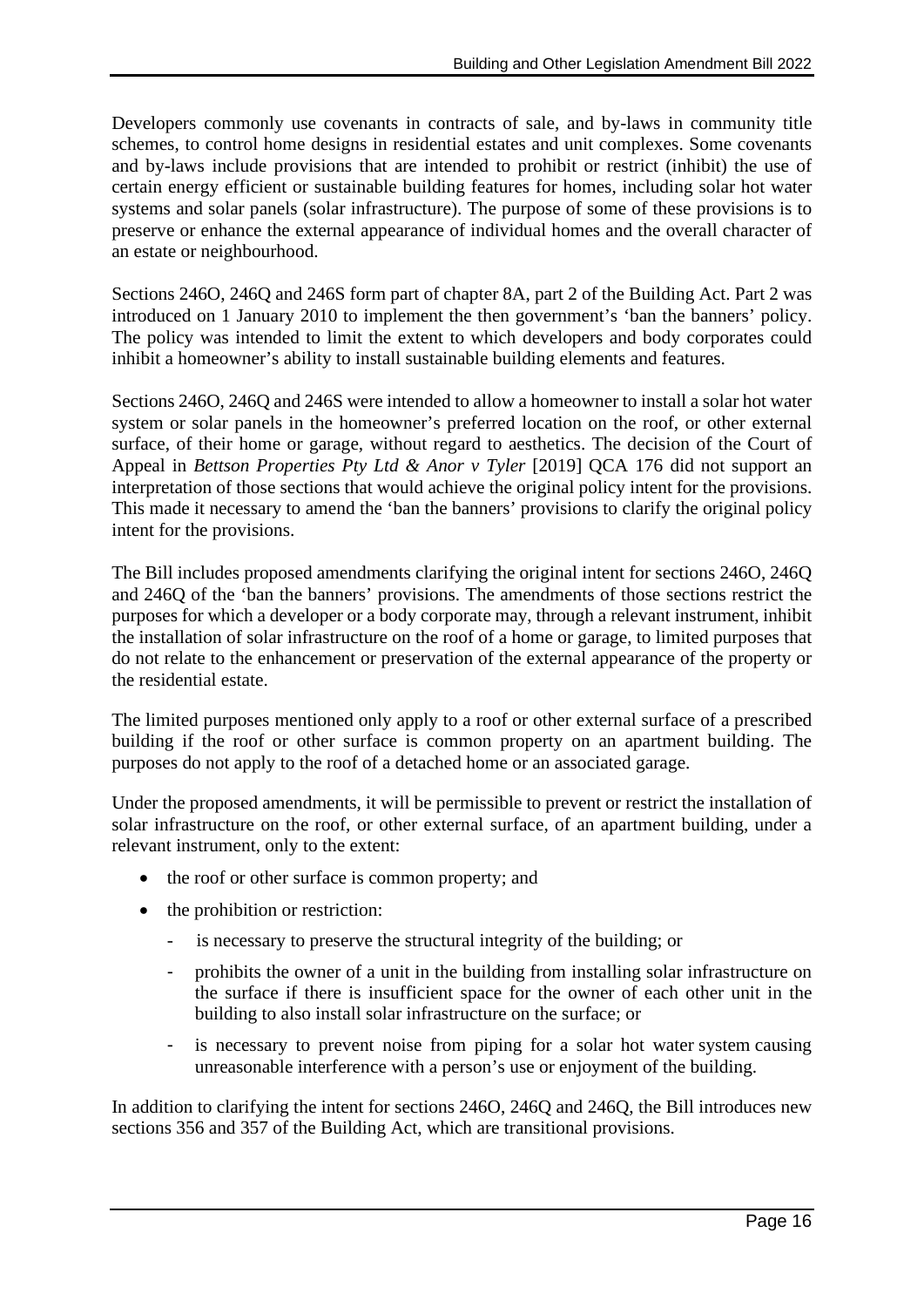New sections 356 and 357 are intended to remove doubt about the policy intent for sections 246O, 246Q and 246S that has arisen as a result of the decision of the Court of Appeal in *Bettson Properties Pty Ltd & Anor v Tyler* [2019] QCA 176.

New sections 356 and 357 are intended to address a situation where a person was inhibited from installing a solar hot water system or solar panels:

- on the roof or other external surface of their home or garage; or
- *at the person's preferred location* (the optimal location for solar generation) on the roof of their home or garage;

because of a relevant instrument, solely on the basis that the system or panels make the building, and any residential estate in which the building is located, look less attractive.

Under new sections 356 and 357, the amended ('new') version of section 246O, 246Q or 246S applies to the relevant instrument as if the relevant instrument had been made after new section 246O, 246Q or 246S commences. Also, any agreement, proceeding, order or other action enforcing the inhibition has effect only to the extent the inhibition has effect under new section 246O, 246Q or 246S.

If a court order was enforcing the inhibition immediately before the commencement of the amendments of the 'ban the banners' provisions, it stops having effect, on the commencement, to the extent (if any) the inhibition has no effect under new section 246O, 246Q or 246S.

As mentioned above, the decision of the Court of Appeal in *Bettson Properties Pty Ltd & Anor v Tyler* [2019] QCA 176 was not consistent with the original policy intent for the 'ban the banners' provisions. The case arose because a developer withheld consent to a homeowner installing solar panels on the northerly aspect of the roof of their home, under a relevant instrument. As a result of the court's decision, the homeowner was required to remove their solar panels from the northerly aspect of the roof of their home, being the optimal location for solar generation.

New sections 356 and 357, together with new sections 246O, 246Q and 246S, provide relief for any homeowner who has been inhibited from installing solar infrastructure on the roof of their home or garage (or has been prevented from installing the same *in their preferred location* on their roof) on the basis of aesthetics, since 1 January 2010. Under the new sections, the homeowner may install solar infrastructure in their preferred location on the roof of their home or garage, without regard to aesthetics.

Under new section 357, a court order enforcing an inhibition imposed by an entity will cease to have effect, to the extent the inhibition will have no effect under new section 246S.

In addition, under new section 357, an entity that withheld consent under section 246S before the commencement must reconsider giving consent under new section 246S, if the homeowner asks the entity to do so. Under new section 246S, the entity will only be allowed to withhold consent for the limited purposes mentioned in new section 246S. Those limited purposes do not apply to a detached house or associated garage.

Under new section 357, a homeowner may, after obtaining consent from an entity under new section 246S, install a solar hot water system or solar panels on their preferred location, without regard to aesthetics.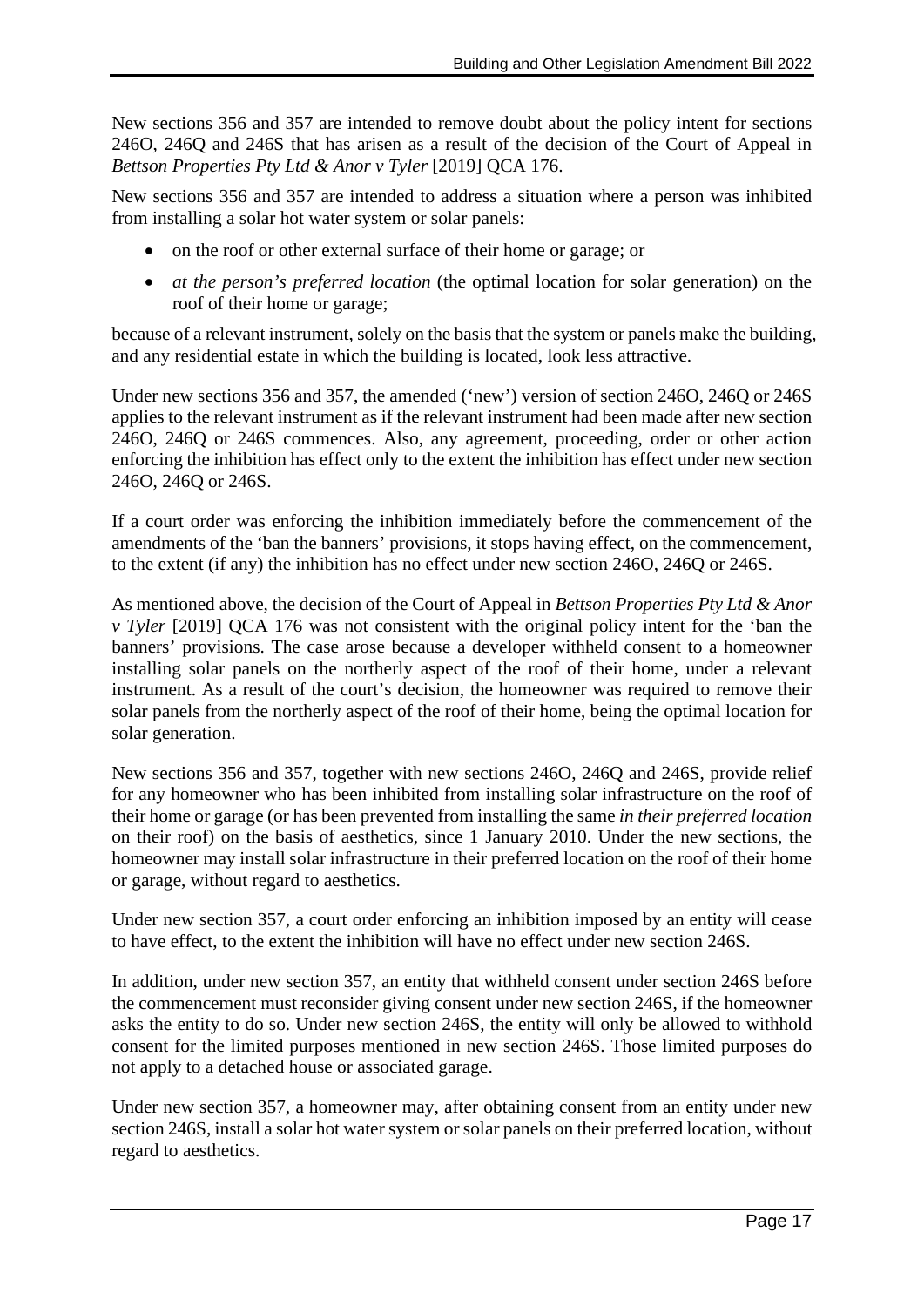The amendments clarifying the original intent for the *'*ban the banners' provisions, including new sections 356 and 357, will only operate prospectively. However, despite this prospective operation, new sections 356 and 357 affect existing rights, such as the rights of a developer to inhibit the installation of solar infrastructure on the roof of a home or garage on the basis that the installation makes their residential estate less attractive. Therefore, it could be argued that new sections 356 and 357 apply retrospectively.

The High Court commented, when it considered whether provisions of the *Integrated Planning and Other Legislation Amendment Act 2004* operated retrospectively, that the word 'retrospectivity' is not always used with a constant meaning.<sup>[1](#page-17-0)</sup> The authors of *Statutory Interpretation in Australia* stated as follows:

All legislation impinges on existing rights and obligations. Conduct that could formerly be engaged in will have to be modified to fit in with the new law. [...] It cannot therefore be said that in this sense legislation is retrospective because this is true of all legislation. Legislation only operates retrospectively if it provides that rights and obligations are changed with effect prior to the commencement of the legislation. The statement of the law advanced by Dixon J in *Maxwell v Murphy* in referring to 'rights or liabilities which the law had defined by reference to the past events' confirms this view.<sup>[2](#page-17-1)</sup>

New sections 356 and 357 do not affect rights with effect prior to the commencement of the section.

However, to the extent (if any) to which new sections 356 and 357 are considered to have any retrospective application, it is considered that this is justified as a requirement for achieving the original policy objective of allowing a homeowner to install solar infrastructure on the roof of their home or garage, without regard to aesthetics. Ultimately, this will encourage homeowners to use solar energy, benefitting the environment and delivering cost savings to homeowners. These outcomes are in the public interest.

#### **Legislation should have sufficient regard to the institution of parliament – LSA, section 4(2)(b)**

# *Legislation should allow the delegation of legislative power only in appropriate cases and to appropriate persons – LSA, section 4(4)(a)*

Clause 29 of the Bill includes amendments to section 57 of the BIF Act to clarify the auditing requirements for the auditing profession. It provides that engaging an auditor for review of a trust account must be a 'reasonable assurance engagement'. The amendments refer to the definition of reasonable assurance engagement under the Standard on assurance engagements ASAE 3100—compliance engagements formulated by the AUASB under the *Australian Securities and Investments Commission Act 2001* (Cwlth).

This may raise an FLP issue as it refers to an external document that is beyond the control of Queensland's Legislative Assembly. This is considered reasonable in the circumstances as the delegation is applying to another regulated authority, and one which specifically regulates the auditing profession based on powers assigned to it under Commonwealth legislation. It is

<span id="page-17-0"></span><sup>1</sup> Chang v Laidley Shire Council [2007] HCA 37 at [111]; (2007) 234 CLR 1 at 32

<span id="page-17-1"></span><sup>2</sup> Pearce & Geddes (2011) pp 323-324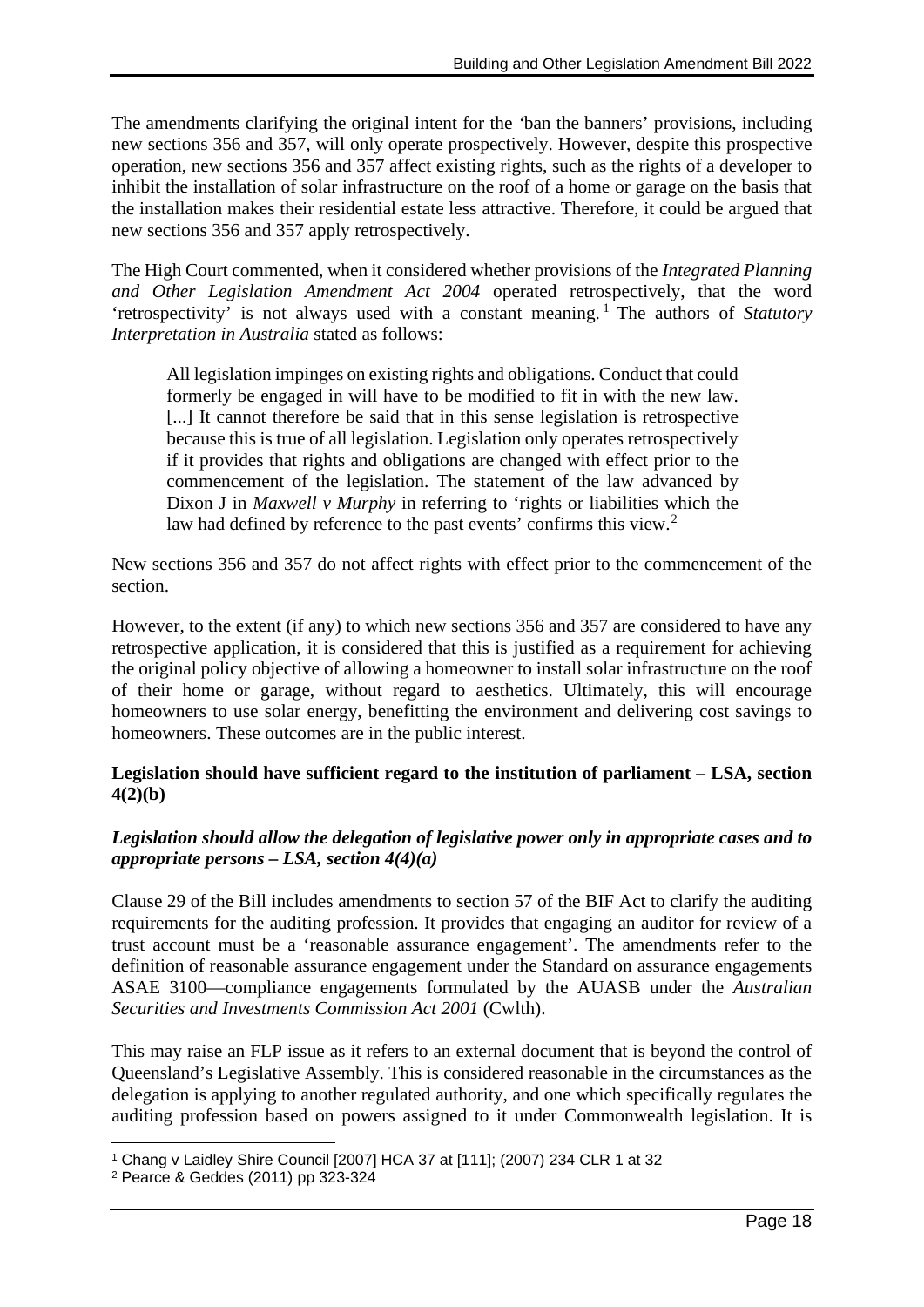believed this is the only possible approach that will ensure clarity and consistency for the profession in defining the type of engagement that must be performed. Additionally, feedback from the auditing professional bodies suggested that this is a necessary amendment that will bring clarity to auditors. It is beneficial to emphasise the reference to a "reasonable assurance engagement under ASAE 3100 Compliance Engagements" to make it very clear to the auditor that another type of assurance such as a limited assurance engagement is not acceptable. Therefore, to provide more clarity for the auditors, it is necessary to refer to the definition of the relevant engagement under the auditing profession standards. The amendments are consistent with the original policy intention and appropriately refer to the relevant AUASB standard under which the review must be completed.

### *Legislation should authorise the amendment of an Act only by another Act – LSA, section 4(4)(c)*

It is important that legislation has sufficient regard to the institution of Parliament, which depends on whether a Bill authorises the amendment of an Act only by another Act.

The Bill contains several regulation making powers, including:

- Clause 25, amendment to section 32 of the BIF Act, for when a retention trust is required, provides that another type of contract or subcontract may be prescribed by a regulation
- Clause 26, amendment to section 41 (retention trust training) of the BIF Act, provides a regulation may prescribe a fee for completing retention trust training
- Clause 67, Schedule 1A, section 8(4) provides that circumstances where the exemption from a requirement to hold a contractor licences may occur, may be prescribed by a regulation
- Clause 46 amends section 79(5) so it provides that a regulation may prescribe a range uses for treated greywater, including the use of the water for cooling towers for air conditioning that will serve large building developments.

Complex legislative schemes, such as ones relating to the regulation of Queensland's building industry, need to be facilitated by robust regulation-making powers. This ensures the legislative framework remains robust as well as flexible to adapt to circumstances such as business model and technological changes.

These regulation-making powers are proposed to address industry concerns regarding the operation of the head contractor licensing exemption. This includes concerns relating to its alleged misuse that circumvents Queensland's licensing system, as other licensing requirements do not apply to the exempt head contractors as they do to other QBCC licensees, such as minimum financial requirements. The exemption essentially allows anyone without a licence to procure building work, provided that the subject work is commercial and is undertaken by licensed contractors. Feedback also suggests the exemption is widely used through various complex business models and transactions in a range of industries where building work is procured, such as civil contracting.

For the regulation-making power proposed in the BIF Act, the presence of an unlicensed head contractor in the contractual chain can mean that subcontractors are not covered by a project or retention trust. This is because it can introduce an additional party to the contractual chain and push subcontractors to a lower contractual tier which is generally not protected by the trust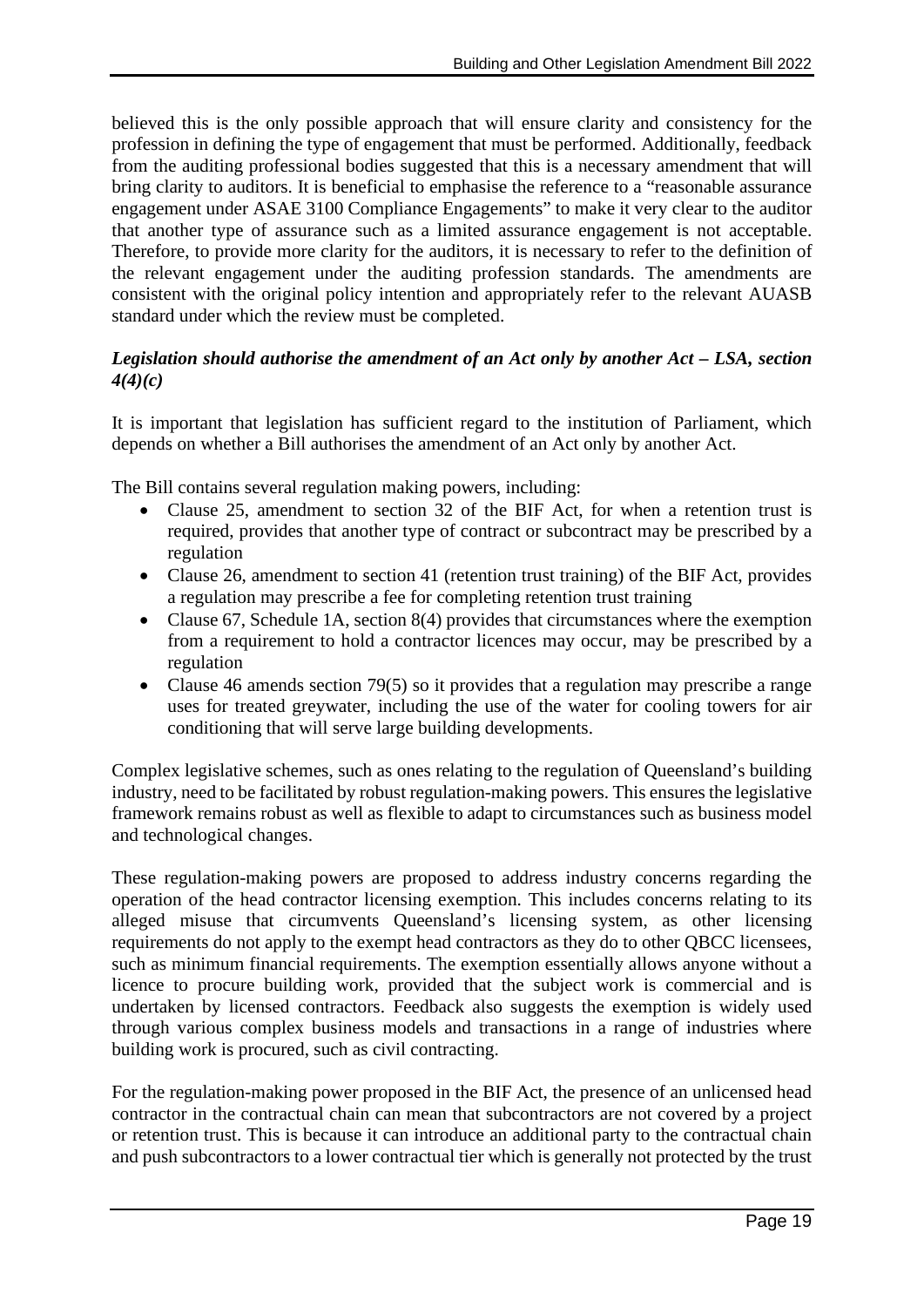arrangements. Providing a regulation-making power to ensure these subcontractors are covered by the project and retention trust framework will support the Government's aim to continue supporting strong security of payment protections for subcontractors, benefitting these licensees, their families, the broader industry and community.

In relation to the regulation-making power proposed for the QBCC Act, this clause enables the Act to be expressly or impliedly amended by subordinate legislation, which results in Executive Government being delegated legislative power by the Parliament to modify the intent of the primary legislation. However, it is considered this is justified to address ongoing concerns about potential misuse of the licensing exemption by providing the flexibility for Government to remove application of the exemption in certain high-risk circumstances through regulation. It is intended to undertake consultation on licence categories that are appropriate to be prescribed during development of a regulation.

The provision also seeks to provide government with flexibility to respond to emerging issues and require a licence in certain circumstances, e.g. in higher-risk scenarios where a QBCC licence is considered necessary such as fire protection. It also seeks to strike a balance between head contractors who require the exemption, where the exemption poses no risk to the community, and the head to licence head contractors engaged in high-risk work. The Bill also ensures that subcontractors are afforded protections through the retention trust account framework, regardless of whether the head contractor is licensed or unlicensed.

# **Consultation**

### **Contemporary consumer expectations about efficiency of buildings**

Brisbane City Council, Local Government Association of Queensland, the Institute of Plumbing Inspectors Queensland and Master Plumbers' Association Queensland were consulted on the amendments for using greywater in cooling towers for air-conditioning. No objections to the proposed amendments were made.

The amendments relating to holding tanks for sewage and greywater have been proposed in response to consultation with the Local Government Association of Queensland. The Institute of Plumbing Inspectors Queensland and Master Plumbers' Association Queensland have also been consulted on the proposed amendments.

#### **Efficacy and transparency of the regulatory framework**

Industry consultation occurred in relation to the head contractor exemption and the consequential amendment to the BIF Act flowed from the amendment to the QBCC Act in the Bill. Consultation confirmed both the extent of existing business models and transactions that rely on the exemption and valid concerns in relation to the licensing exemption. The approach in the Bill seeks to balance the benefits of the licensing exemption with safeguarding the licensing framework and security of payment protections. Further consultation is proposed in developing regulation amendments.

Consultation occurred with the auditing professional bodies concerning the trust accounting requirements in the BIF Act.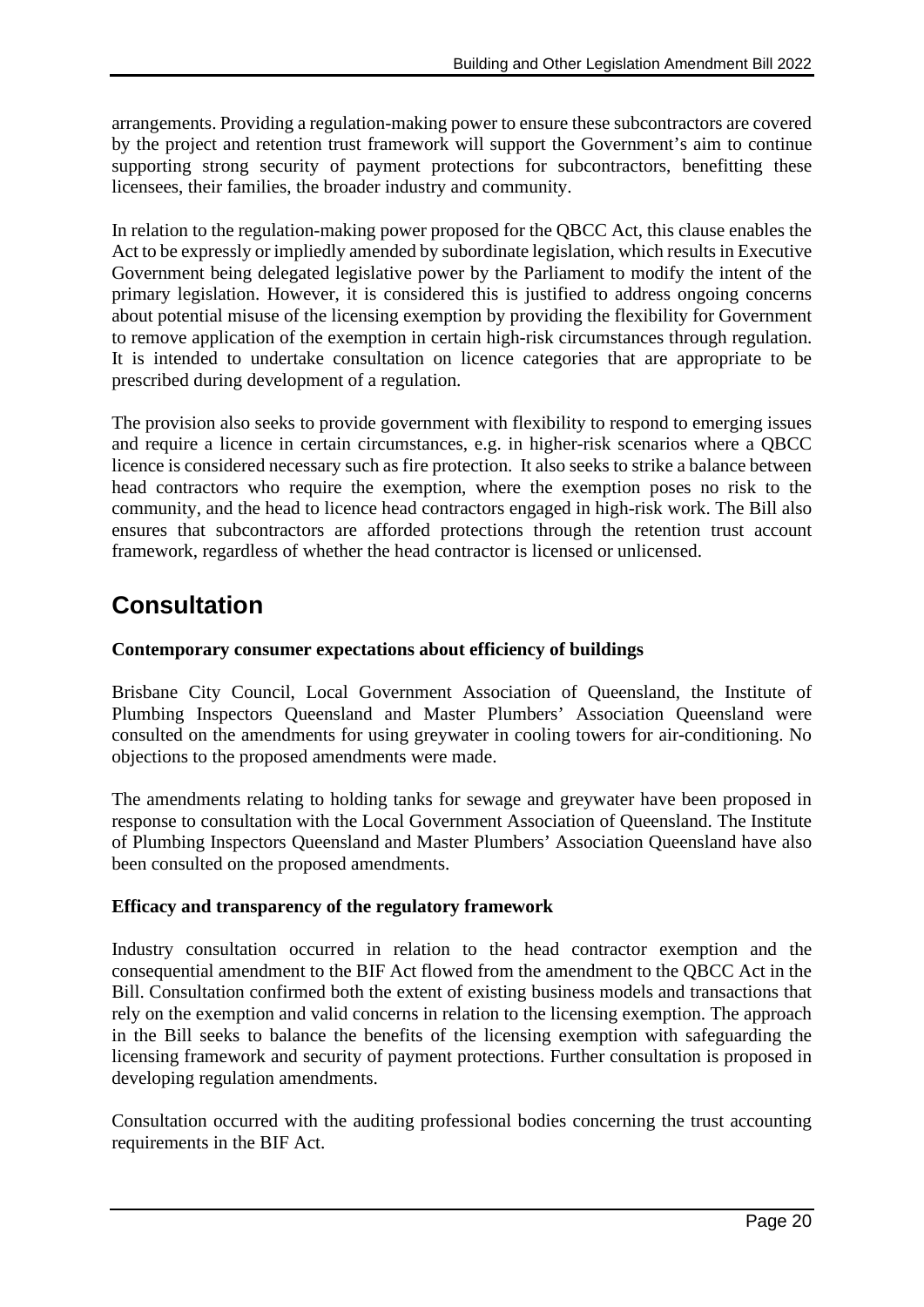The Australian Institute of Building Surveyors, Royal Institute of Chartered Surveyors and QBCC were consulted about repealing the not yet commenced provisions relating to an alternative recognition pathway for licensing of building certifiers.

Consultation with the QBCC and respective Boards were also undertaken during drafting of amendments relating to respective Acts. As other amendments are generally minor and technical in nature, broader consultation was considered unnecessary.

# **Consistency with legislation of other jurisdictions**

#### **Contemporary consumer expectations about efficiency of buildings**

The 'ban the banners' provisions were originally introduced in 2010. Other jurisdictions have not yet introduced similar provisions supporting the use of solar hot water systems and solar panels. The amendments for the 'ban the banners' provisions are only for clarification and do not give effect to new policy.

Legislation in other jurisdictions already allows the use of non-drinking water to be used for cooling towers for air-conditioning.

The amendments allowing the use of holding tanks for sewage and greywater are consistent with provisions in other jurisdictions.

# **Efficacy and transparency of the regulatory framework**

No two states and territories employ the same building and construction regulatory model. While all jurisdictions administer a building licensing framework and are equipped with monitoring and compliance powers to regulate the industry, the type and value of work that is regulated varies. Therefore, while there may be similarities across jurisdictions' security of payment and building quality and safety frameworks, the context in which they operate may differ. This is noted by the national Building Confidence Report published in 2018.

As such, while the amendments in the Bill relating to the QBCC Act could be seen as consistent with other jurisdictions, as each jurisdiction has a building licensing and regulatory framework, the amendments relate to Queensland's specific licensing and regulatory framework.

Queensland is the only Australian jurisdiction to have legislated project and retention trust accounts for the building and construction industry. Other Australian jurisdictions have implemented this type of framework through contractual conditions on government projects. Jurisdictions abroad including Canada, New Zealand, the United States of America and the United Kingdom have security of payment legislation that requires some monies to be held in trust, tailored to individual legislative frameworks. It is important that Queensland continues to protect payments in the building and construction industry through its security of payment framework, and as such the Bill is state-specific.

Amendments to the Bill relating to the Architects Act and PE Act are specific to the legislative framework of the State of Queensland and relate to Queensland statutory bodies. These are also primarily minor and technical legislative amendments.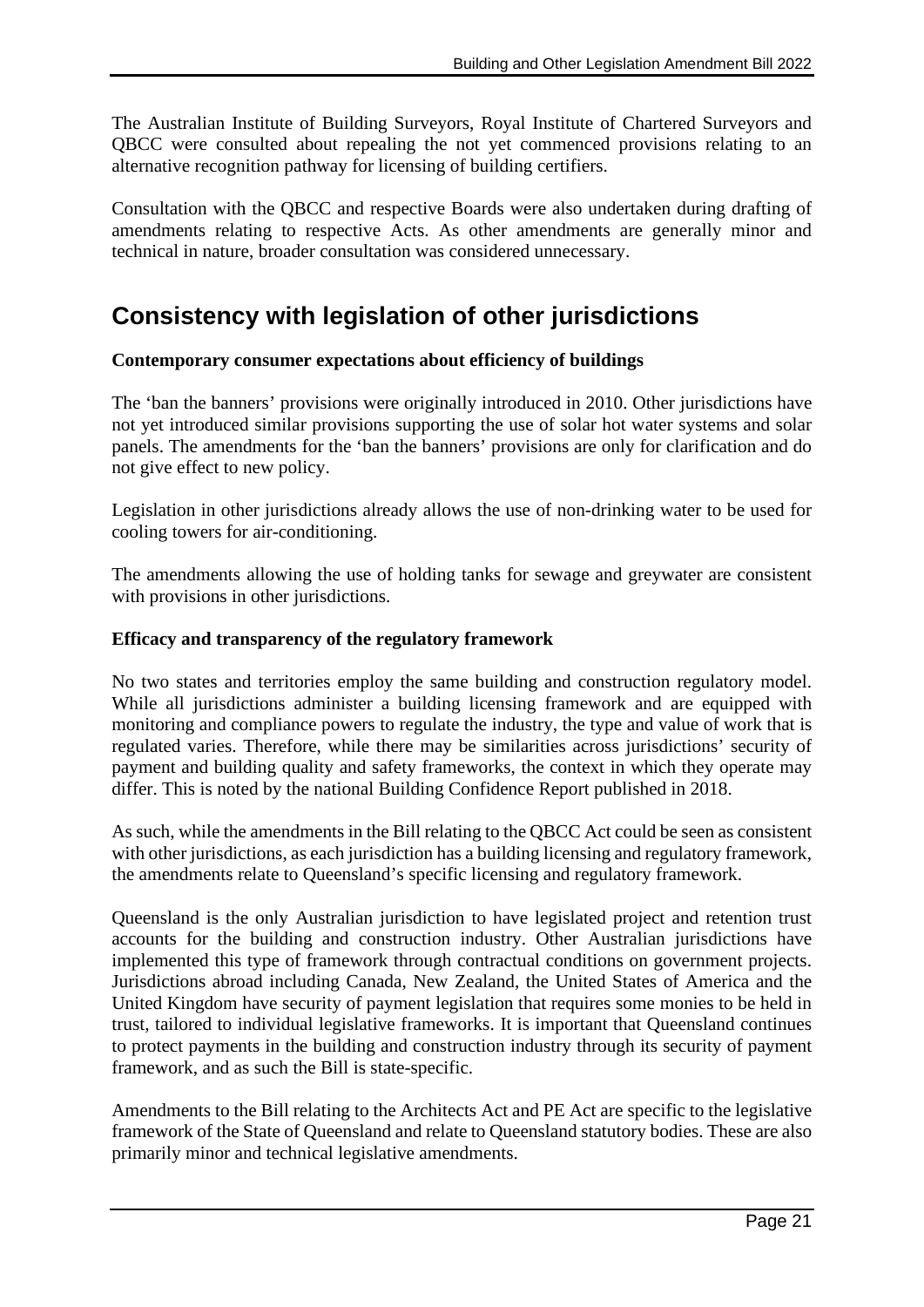Each Australian state and territory regulates the profession of architecture, with the aim of ensuring public safety by ensuring that architectural services are only provided by registered practitioners and to a high standard. Queensland, New South Wales and Victoria regulate professional engineering through legislation. As such, the minor amendments in the Bill are complementary and align with other jurisdictions that regulate these professions.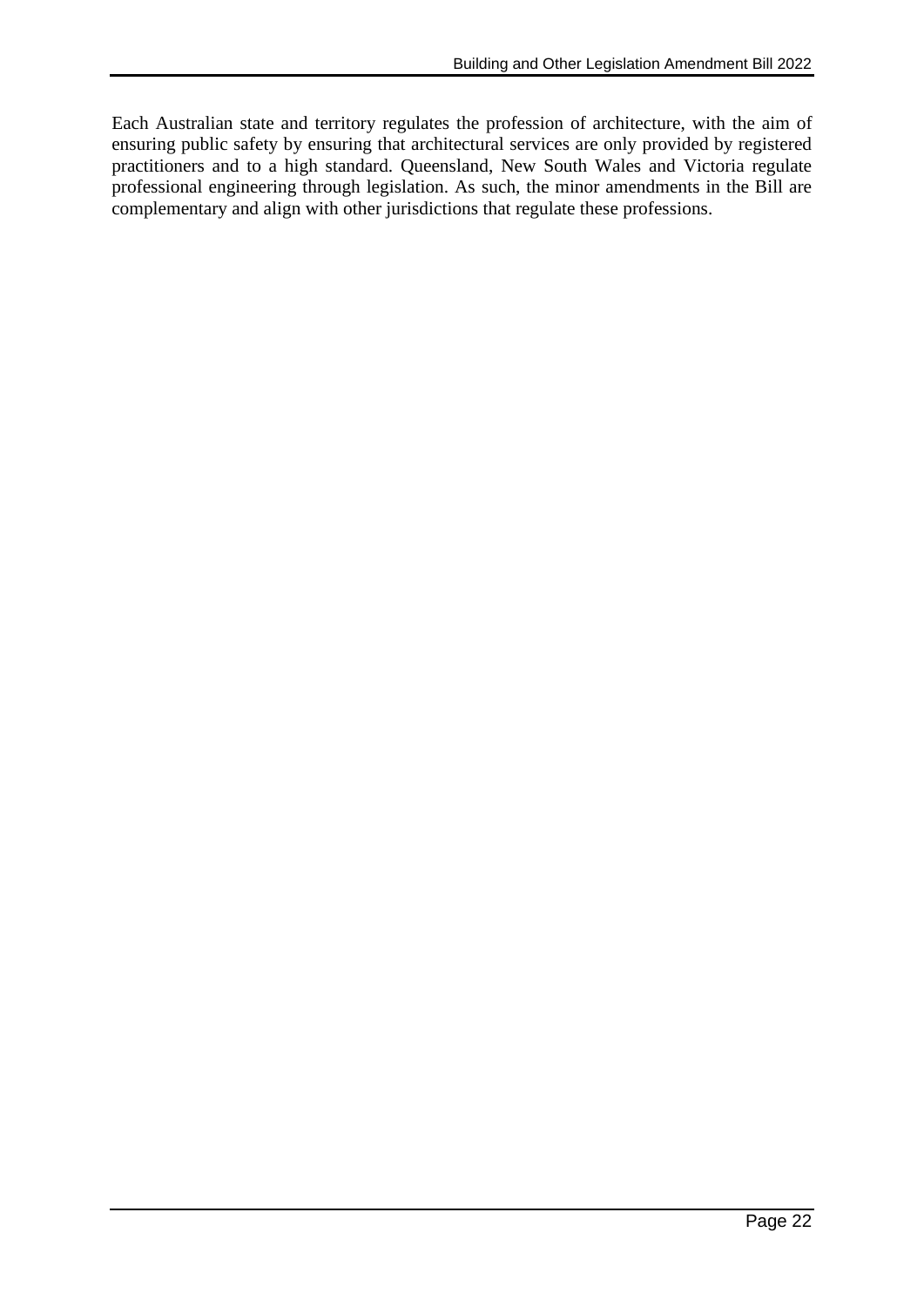# **Notes on provisions**

# **Part 1 Preliminary**

# **Clause 1 Short title**

Clause 1 provides that the Act may be cited as the Building and Other Legislation Amendment Act 2022.

# **Part 2 Amendment of Architects Act 2002**

# **Clause 2 Act amended**

Clause 2 provides that Part 2 of the Bill amends the *Architects Act 2002*.

# **Clause 3 Amendment of s 16 (Meaning of** *continuing registration requirements***)**

Clause 3 amends section 16 (Meaning of continuing registration requirements) to provide that information regarding the Board of Architects of Queensland's continuing registration requirements must be kept available for inspection at the Board's office when the office is open to the public.

# **Clause 4 Amendment of s 37 (Complaints about conduct)**

Clause 4 amends section 37 (Complaints about conduct) to provide that the Board must keep information mentioned in subsection 37(3) published on the Board's website. This information is about the type of conduct the Board considers may give rise to a complaint and how a person may make a complaint.

# **Clause 5 Amendment of s 87 (Vacation of office)**

Clause 5 amends section 87 (Vacation of office) to clarify that if a Board member resigns office by notice given to the Minister, the resignation takes effect on the day the notice is given or, if a later day is stated in the notice, on the later day. Currently, the Act is silent on when resignation takes effect.

#### **Clause 6 Amendment of s 96 (Minutes)**

Clause 6 amends section 96 (Minutes) to remove the requirement for minutes to reference authorisations made by the Board in relation to the common seal. This requirement is considered redundant as clause 8 removes requirements in relation to the common seal.

# **Clause 7 Amendment of s 103 (Inspection of register)**

Clause 7 amends section 103 (Inspection of register) to provide that the register maintained by the Board must be kept open for inspection at the Board's office when the office is open to the public. Clause 7 also amends subsection 103(2) to provide that the Board must make the register available for inspection on its website. This reflects current operational practices, promotes consistency in requirements and ensures important documents must be made available online.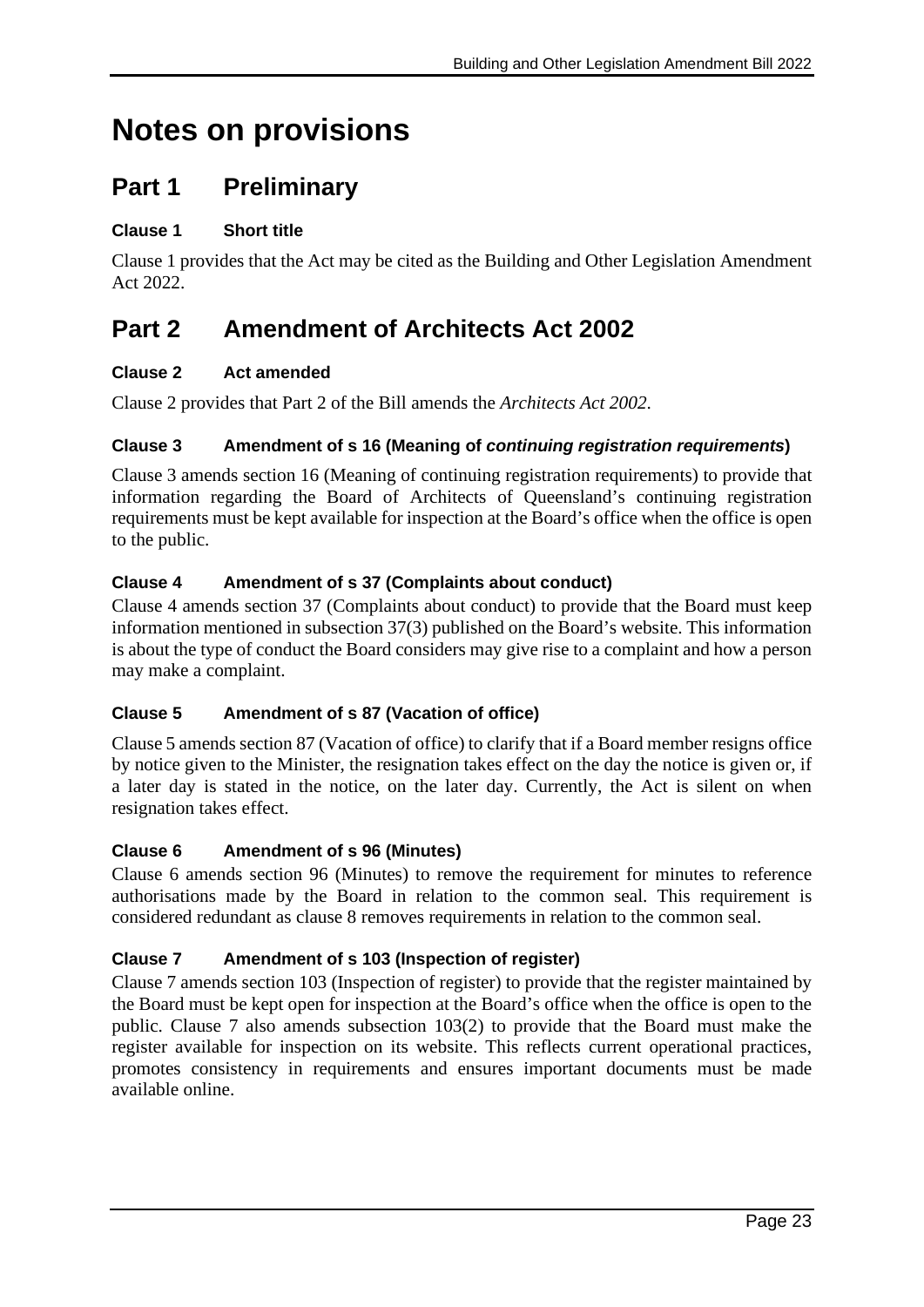### **Clause 8 Omission of s 105 (Board's common seal)**

Clause 8 removes the requirements in relation to the Board's common seal under section 105 (Board's common seal). This provision currently requires that the common seal must be kept in the custody of a person nominated by the Board and may be used only as authorised by the Board. The Board still has a common seal under section 77, however section 105 is considered redundant and unnecessary.

#### **Clause 9 Amendment of s 110 (Inspection of code)**

Clause 9 amends section 110 (Inspection of code) to provide that the Board must keep the code of practice open for inspection at the Board's office when the office is open to the public. Clause 9 also amends section 110 to provide that the Board must make the code of practice available for inspection on its website. This reflects current operational practices, promotes consistency and ensures important documents must be made available online.

#### **Clause 10 Amendment of s 125 (Information about review)**

Clause 10 amends section 125 (Information about review) to provide that the Board must keep published on their website information about how a person may apply to the tribunal for a review of a decision mentioned in section 121(2).

#### **Clause 11 Amendment of s 141 (Protection from liability)**

Clause 11 amends section 141 (Protection from immunity) to extend the immunity from civil liability to all employees of the Board. This ensures Board appointed staff are afforded the same civil liability protections as Board members and other staff engaged under the Architects Act (investigators and persons engaged under section 45 to assist the Board or an investigator) as well as the Queensland public service.

#### **Clause 12 Amendment of s 141A (Notice and record for businesses)**

Clause 12 amends section 141A to provide that a notice given to the Board by a business under subsections 141A(2) or (6) must be kept open for inspection at the Board's office when the office is open to the public.

# **Part 3 Amendment of Building Act 1975**

#### **Clause 13 Act amended**

Clause 13 provides that part 3 amends the *Building Act 1975.*

#### **Clause 14 Amendment of s 245O (Decision on application)**

Clause 14 inserts a note for section 245O. The note refers the reader to internal and external review rights in relation to a decision under this section that are available under the QBCC Act, part 7, division 3 (proceedings for review).

#### **Clause 15 Amendment of s 245Q (Cancellation or amendment)**

Clause 15 inserts a note for section 245Q. The note refers the reader to internal and external review rights in relation to a decision under this section that are available under the QBCC Act, part 7, division 3 (proceedings for review).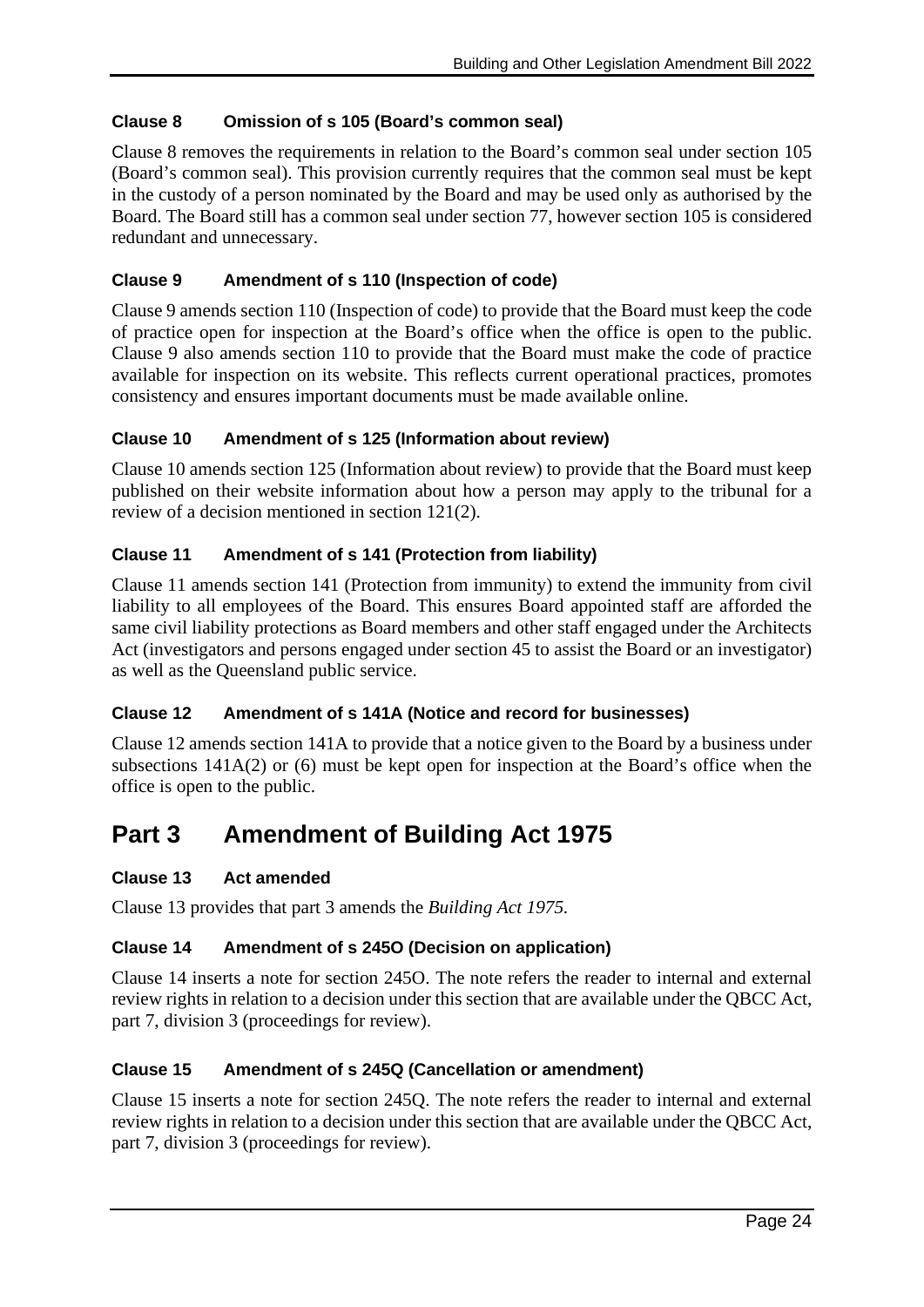#### **Clause 16 Omission of ch 8, pt 2, div 6, sdiv 4 (Appeals)**

Clause 16 omits ch 8, pt 2, div 6, sdiv 4, as it is no longer required with commencement of amendments of the Building Act (see clauses 14, 15 and 23) and the QBCC Act (see clause 64) that will ensure a person who is dissatisfied with a decision made by QBCC about a pool safety management plan for a swimming pool may apply for an internal or external review of the decision under the QBCC Act.

#### **Clause 17 Amendment of s 246O (Prohibitions or requirements that have limited or no force or effect)**

Developers commonly use covenants in contracts of sale, and by-laws in community title schemes, to control home designs in residential estates and unit complexes. Some covenants and by-laws include provisions that are intended to prohibit or restrict the use of certain energy efficient or sustainable building features for homes, including solar hot water systems and solar panels. The purpose of some of these provisions is to preserve or enhance the external appearance of individual homes and the overall character of a neighbourhood.

Sections 246O, 246Q and 246S form part of chapter 8A, part 2 of the Building Act. Part 2 was introduced on 1 January 2010 to implement the then government's 'ban the banners' policy. The policy was intended to limit the extent to which developers and body corporates could inhibit a homeowner's ability to install sustainable building elements and features. Sections 246O, 246Q and 246S were intended to allow a homeowner to install a solar hot water system or solar panels in the homeowner's preferred location on the roof, or other external surface, of their home or garage, without regard to aesthetics. The decision of the Court of Appeal in *Bettson Properties Pty Ltd & Anor v Tyler* [2019] QCA 176 did not support an interpretation of those sections that would achieve the original policy intent for the provisions.

Section 246O was originally intended to invalidate a provision in a relevant instrument prohibiting the installation of a solar hot water system or solar panels on the roof, or other external surface, of a home or garage attached to a home to the extent the prohibition applies only for the purpose of enhancing or preserving the external appearance of the building.

Clause 17 amends section 246O to ensure that the original policy intention for the section is put beyond doubt. The clause achieves this by limiting the purposes for which a developer or a body corporate may, through a relevant instrument, prohibit a homeowner from installing a solar hot water system or solar panels, to purposes that do not relate to the enhancement or preservation of the external appearance of the property.

The limited purposes mentioned only apply to a roof or other external surface of a prescribed building if the roof or other surface is common property on an apartment building. The purposes do not apply to the roof or other surface of a detached home or a garage attached to a home.

Under clause 17, it will be permissible to prevent the installation of a solar hot water system or solar panels (solar infrastructure) on the roof or other external surface of an apartment building, under a relevant instrument, only to the extent:

- the roof or other surface is common property; and
- the prohibition:
	- is necessary to preserve the structural integrity of the building; or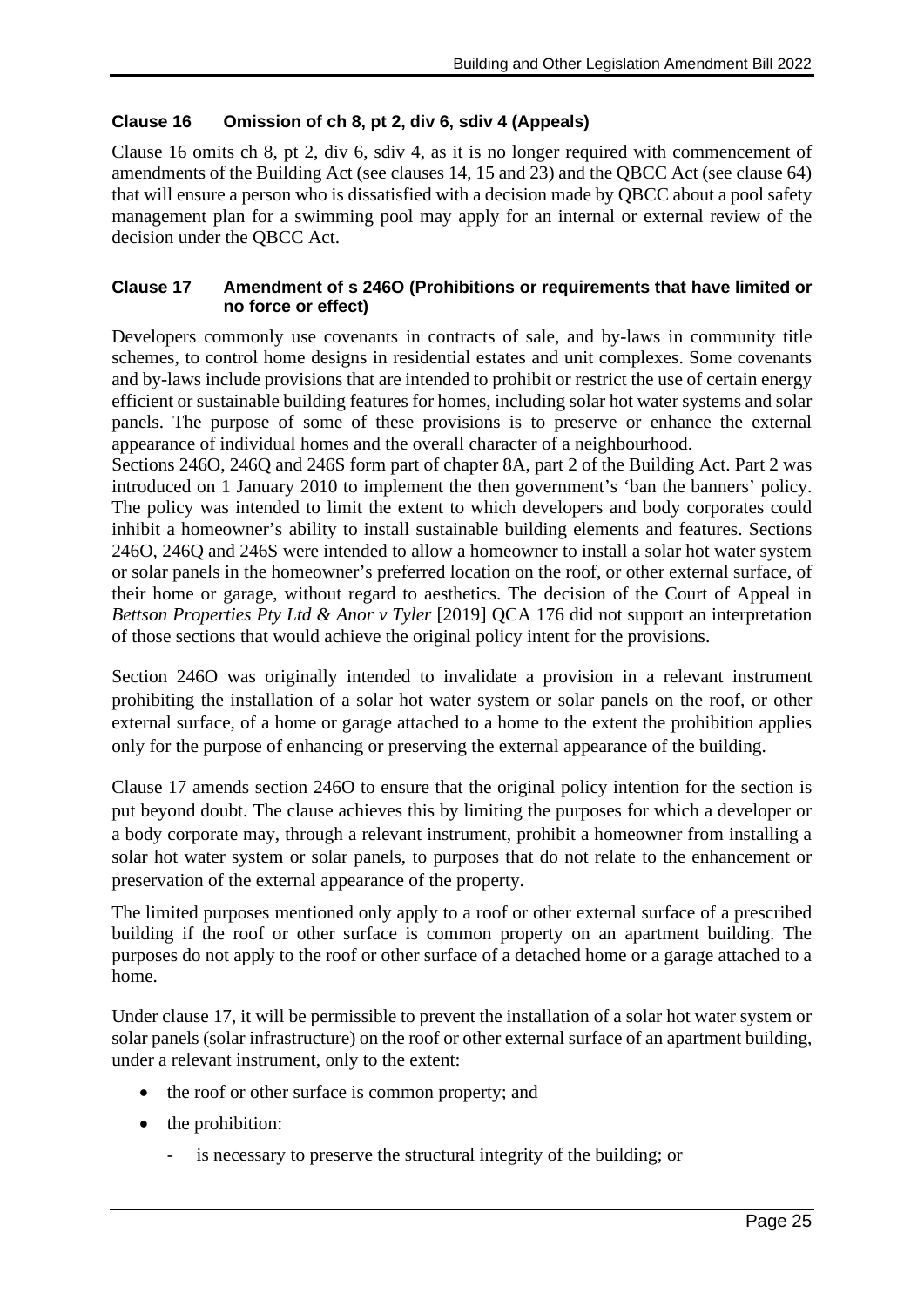- prohibits the owner of a unit in the building from installing solar infrastructure on the surface if there is insufficient space for the owner of each other unit in the building to also install solar infrastructure on the surface; or
- is necessary to prevent noise from piping for a solar hot water system causing unreasonable interference with a person's use or enjoyment of the building.

To the extent that a prohibition applies to prevent the owner of a unit in the building from installing solar infrastructure on the surface, the owners of all units may install a shared hot water system, or shared solar panels, on the surface for the benefit of all owners, provided the infrastructure will not adversely affect the structural integrity of the building or cause issues relating to noise of the type mentioned in clause 17.

As a result of clause 17, a homeowner will be allowed to install a solar hot water system or solar panels on the roof, or other external surface, of their home or garage, without regard to aesthetics.

New sections 356 and 357 (see clause 22), together with the amended version of section 246O, provide relief for any homeowner who has been inhibited from installing solar infrastructure on the roof of their home or garage, solely on the basis of aesthetics, since 1 January 2010. Under the new sections, the homeowner may install solar infrastructure in their preferred location on the roof of their home or garage, without regard to aesthetics.

### **Clause 18 Amendment of s 246Q (Restrictions that have limited or no force or effect—other restrictions)**

Developers commonly use covenants in contracts of sale, and by-laws in community title schemes, to control home designs in residential estates and unit complexes. Some covenants and by-laws include provisions that are intended to prohibit or restrict the use of certain energy efficient or sustainable building features for homes, including solar hot water systems and solar panels. The purpose of some of these provisions is to preserve or enhance the external appearance of individual homes and the overall character of a neighbourhood.

Sections 246O, 246Q and 246S form part of chapter 8A, part 2 of the Building Act. Part 2 was introduced on 1 January 2010 to implement the then government's 'ban the banners' policy. The policy was intended to limit the extent to which developers and body corporates could inhibit a homeowner's ability to install sustainable building elements and features. Sections 246O, 246Q and 246S were intended to allow a homeowner to install a solar hot water system or solar panels in their preferred location on the roof, or other external surface, of their home or garage, without regard to aesthetics. The decision of the Court of Appeal in *Bettson Properties Pty Ltd & Anor v Tyler* [2019] QCA 176 did not support an interpretation of those sections that would achieve the original policy intent for the provisions.

Clause 18 clarifies the original policy intention for section 246Q. Section 246Q was originally intended to invalidate provisions in a relevant instrument restricting the location on the roof, or other external surface, of a home or garage where a solar hot water system or solar panels may be installed, if the only purpose of the restriction was to preserve or enhance the external appearance of the home or garage. It was intended that a homeowner would not be inhibited from installing solar infrastructure in their preferred location on the roof or other surface, on the basis of aesthetics. It was expected that the homeowner's preferred location would usually be the optimal location for solar energy generation.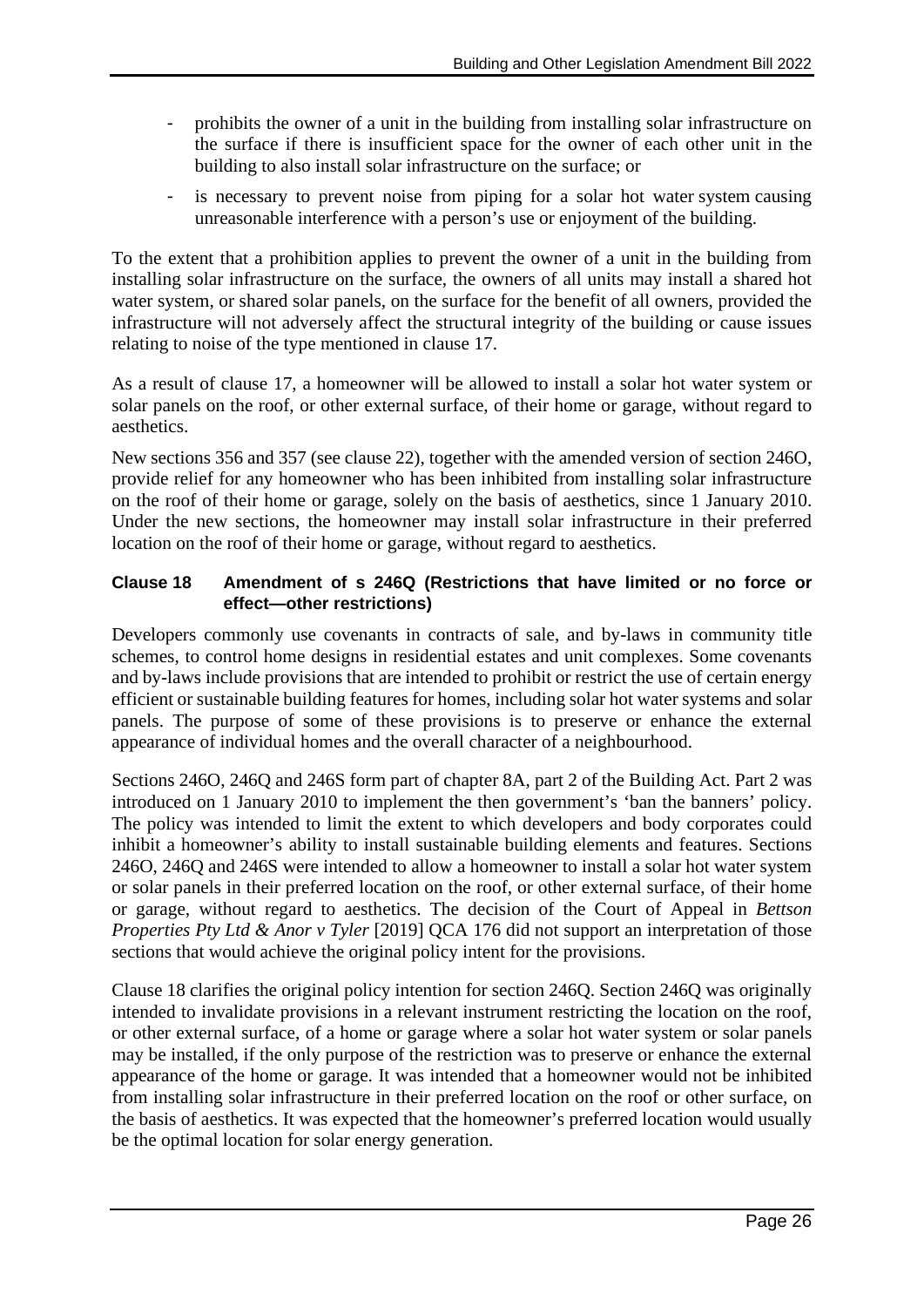Clause 18 amends subsection 246Q to ensure it gives effect to the original policy intention for the section. The clause achieves this by limiting the purposes for which a developer or a body corporate may, through a relevant instrument, restrict where a homeowner may position a solar hot water system or solar panels on the roof, or other external surface, of their home or garage, to purposes that do not relate to the enhancement or preservation of the external appearance of the property.

The limited purposes mentioned only apply to a roof or other external surface of a prescribed building if the roof or other surface is common property on an apartment building. The purposes do not apply to a roof or other external surface of a detached home or an associated garage.

Under clause 18, it will be permissible to restrict the location on the roof or other external surface of an apartment building, where a person may install a solar hot water system or solar panels (solar infrastructure), under a relevant instrument, only to the extent:

- the roof or other surface is common property; and
- the restriction:
	- is necessary to preserve the structural integrity of the building; or
	- prohibits the owner of a unit in the building from installing solar infrastructure on the surface if there is insufficient space for the owner of each other unit in the building to also install solar infrastructure on the surface; or
	- is necessary to prevent noise from piping for a solar hot water system causing unreasonable interference with a person's use or enjoyment of the building.

To the extent that a restriction applies to restrict the owner of a unit in the building from installing solar infrastructure on the surface, the owners of all units may install a shared hot water system, or shared solar panels, on the surface for the benefit of all owners, provided the infrastructure will not adversely affect the structural integrity of the building or cause issues relating to noise of the type mentioned in clause 18.

As a result of clause 18, a homeowner will be allowed to install a solar hot water system or solar panels in their preferred location on the roof, or other external surface, of their home or garage, without regard to aesthetics.

New sections 356 and 357 (see clause 22), together with the amended version of section 246Q, provide relief for any homeowner who has been inhibited from installing solar infrastructure in their preferred location on the roof of their home or garage, solely on the basis of aesthetics, since 1 January 2010. Under the new sections, the homeowner may install solar infrastructure in their preferred location, without regard to aesthetics.

#### **Clause 19 Amendment of s 246R (When requirement to obtain consent for particular activities can not be withheld—roof colours and windows)**

Clause 19 aligns the heading for section 246R with the content of section 246R.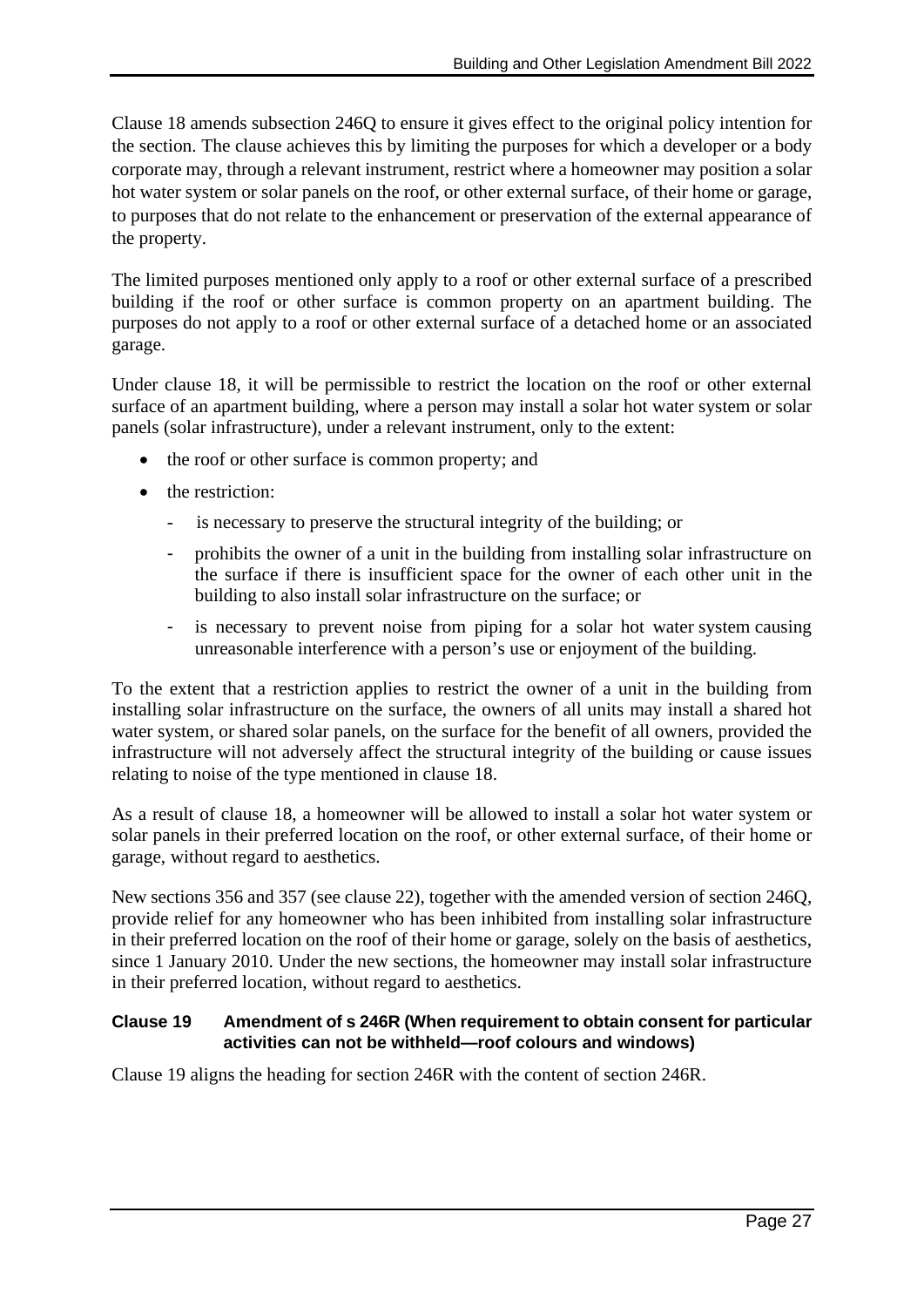#### **Clause 20 Amendment of s 246S (When requirement to obtain consent for particular activities cannot be withheld—other matters)**

Developers commonly use covenants in contracts of sale, and by-laws in community title schemes, to control home designs in residential estates and unit complexes. Some covenants and by-laws include provisions that are intended to prohibit or restrict the use of certain energy efficient or sustainable building features for homes, including solar hot water systems and solar panels. The purpose of some of these provisions is to preserve or enhance the external appearance of individual homes and the overall character of a neighbourhood.

Sections 246O, 246Q and 246S form part of chapter 8A, part 2 of the Building Act. Part 2 was introduced on 1 January 2010 to implement the then government's 'ban the banners' policy. The policy was intended to limit the extent to which developers and body corporates could inhibit a homeowner's ability to install sustainable building elements and features. Sections 246O, 246Q and 246S were intended to allow a homeowner to install a solar hot water system or solar panels in the homeowner's referred location on the roof, or other external surface, of their home or garage, without regard to aesthetics. The decision of the Court of Appeal in *Bettson Properties Pty Ltd & Anor v Tyler* [2019] QCA 176 did not support an interpretation of those sections that would achieve the original policy intent for the provisions.

Clause 20 clarifies the original policy intention for section 246S and aligns the heading for the section with the rest of the provision.

Section 246S was originally intended prevent or restrict an entity from withholding consent, required under a relevant instrument, to a homeowner installing a solar hot water system or solar panels in their preferred location on the roof, or other external surface, of their home or garage, if the only purpose of the inhibition was to preserve or enhance the external appearance of the home or garage. It was expected that the homeowner's preferred location would usually be the optimal location for solar energy generation.

Clause 20 amends subsection 246S to ensure it gives effect to the original policy intention for the section. The clause achieves this by limiting the purposes for which a developer or body corporates may withhold consent, required under a relevant instrument, for the installation of a solar hot water system or solar panels, to purposes that do not relate to the enhancement or preservation of the external appearance of the property.

The limited purposes mentioned only apply to a roof or other external surface of a prescribed building if the roof or other surface is common property on an apartment building. The purposes do not apply to the roof of a detached home or an associated garage.

Under clause 20, it will be permissible to withhold consent to the installation of a solar hot water system or solar panels (solar infrastructure) on the roof or other external surface of an apartment building, under a relevant instrument, only to the extent:

- the roof or other surface is common property; and
- the withholding of consent:
	- is necessary to preserve the structural integrity of the building; or
	- prohibits the owner of a unit in the building from installing solar infrastructure on the surface if there is insufficient space for the owner of each other unit in the building to also install solar infrastructure on the surface; or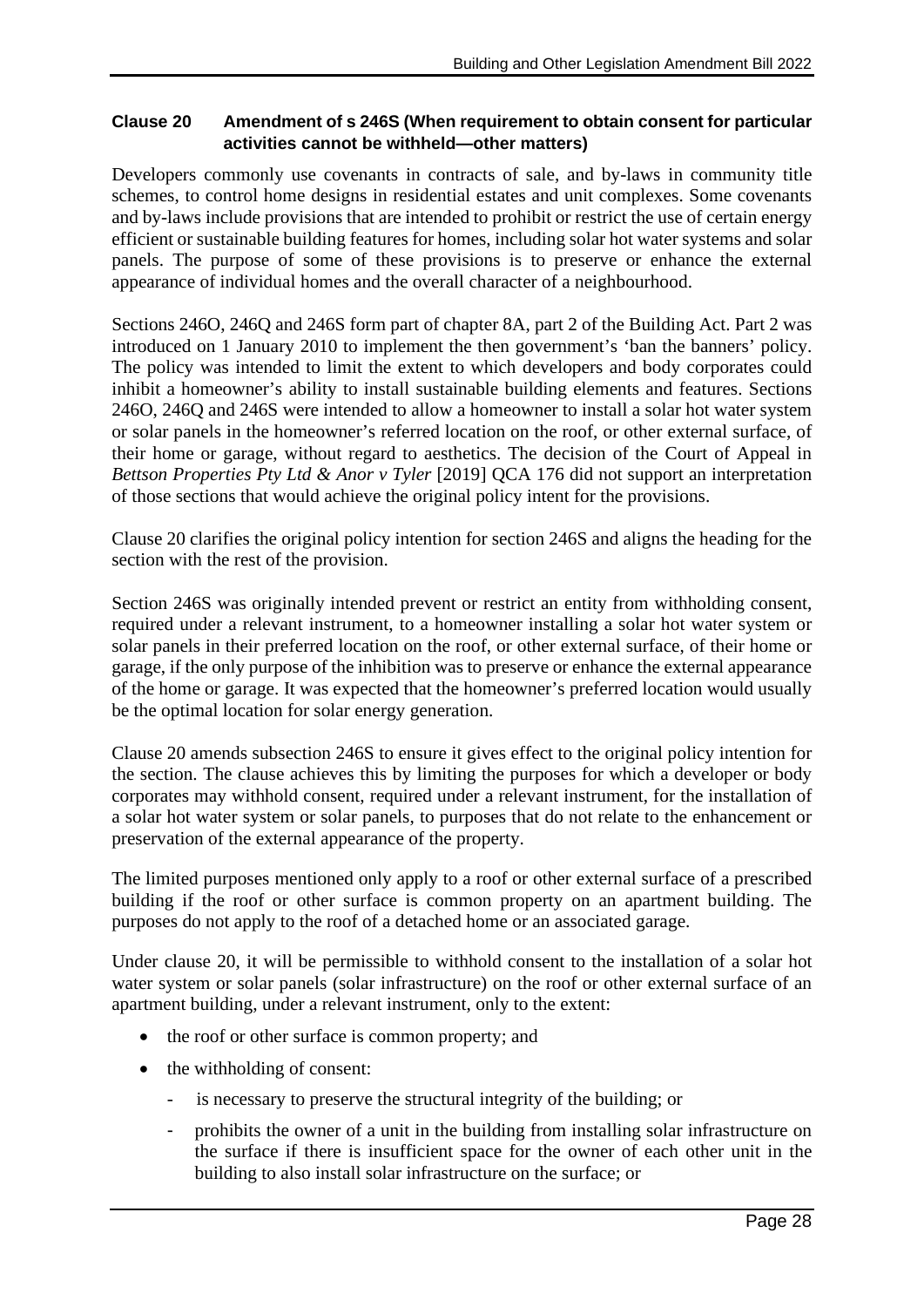is necessary to prevent noise from piping for a solar hot water system causing unreasonable interference with a person's use or enjoyment of the building.

To the extent consent is withheld for the owner of a unit in the building to install solar infrastructure on the surface, the owners of all units may install a shared hot water system, or shared solar panels, on the surface for the benefit of all owners, provided the infrastructure will not adversely affect the structural integrity of the building or cause issues relating to noise of the type mentioned in clause 20.

As a result of clause 20, a homeowner will be allowed to install a solar hot water system or solar panels in their preferred location on the roof, or other external surface, of their home or garage, without regard to aesthetics.

New sections 356 and 357 (see clause 22), together with the amended version of section 246S, provide relief for any homeowner who has been inhibited from installing solar infrastructure in their preferred location on the roof of their home or garage, solely on the basis of aesthetics, since 1 January 2010. Under the new sections, the homeowner may install solar infrastructure in their preferred location on the roof of their home or garage, without regard to aesthetics.

# **Clause 21 Amendment of s 256 (Prosecution of offences)**

Clause 21 amends section 256(2) to include an additional provision for QBCC Commissioner to make a complaint for an offence against the *Building Regulation 2006*, Part 4A which continues in force under the *Building Regulation 2021*, section 95. Under the Building Act where local governments can also commence court proceedings, QBCC requires express permission from the relevant local government to commence a proceeding. However, as the administrator of the cladding checklist and industry regulator, QBCC is considered better placed to take enforcement action for breaches relating to the combustible cladding checklist. As a result, QBCC will be able to commence prosecution for those who have committed an offence in relation to the combustible cladding checklist process. This amendment does not change local government powers and is consistent with messaging and community expectations that QBCC is the industry regulator and oversees the combustible cladding checklist program.

#### **Clause 22 Insertion of new ch 11, pt 22**

Clause 22 inserts new chapter 11, part 22 which provides for transitional provisions for the *Building and Other Legislation Amendment Act 2002*. New section 354 (Definitions for part) introduces definitions for new sections 356 (Effect of particular relevant instruments made in affected period – former ss 246O and 246Q) and 357 (Effect of particular relevant instruments made in affected period – former ss 246S) of the Building Act, which are transitional provisions for amendments of the 'ban the banners' provisions.

#### *Transitional provision for appeals against decisions on pool safety management plans*

Minor amendments of the QBCC Act (see clause 64), complemented by amendments of the Building Act (see clauses 14, 15 and 23), allow a person who is dissatisfied with a decision made by QBCC about a pool safety management plan, for a swimming pool, to apply for an internal or external review of the decision under the QBCC Act.

New section 355 (Existing appeals under former s 245S) deals with a case where, immediately before the commencement of amendments relating to decisions about pool safety management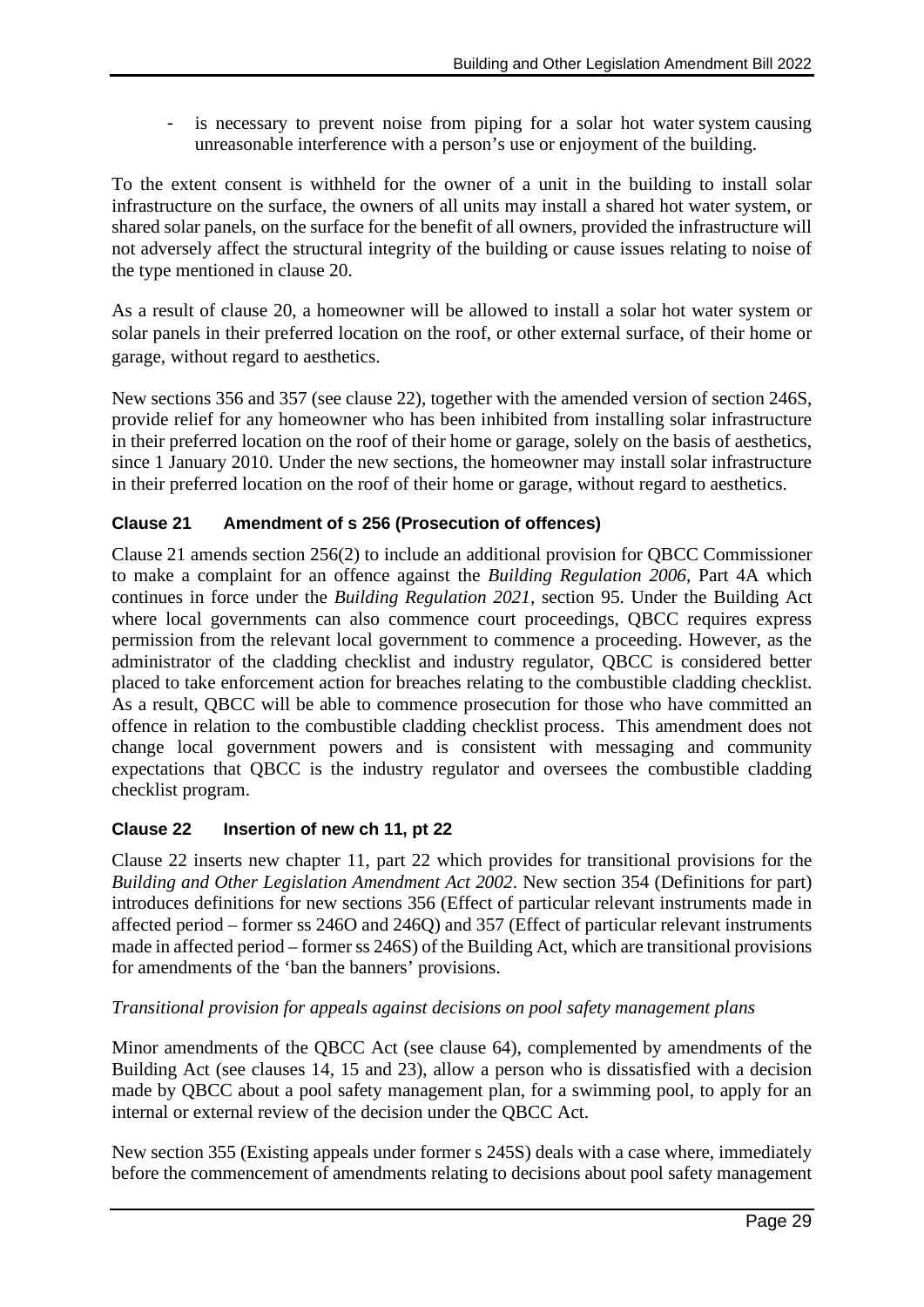plans (see clauses 14, 15, 23 and 64), a person could have appealed to a development tribunal against such a decision under the Planning Act, but the person had not done so. If, immediately before the commencement, the period for appealing against such a decision had not ended, the person may appeal to a development tribunal under the unamended version of section 245S as if the section had not been amended.

New section 355 also deals with a situation where, immediately before the commencement of amendments relating to decisions about pool safety management plans, a person had started an appeal to a development tribunal against a decision about a pool safety management plan, but the appeal had not been decided. Under section 355, the development tribunal may continue to hear, and decide, the appeal under the unamended version of section 245S as if the section had not been amended.

#### *Transitional provision for 'ban the banners' provisions*

Developers commonly use covenants in contracts of sale, and by-laws in community title schemes, to control home designs in residential estates and unit complexes. Some covenants and by-laws include provisions that are intended to prohibit or restrict (inhibit) the use of certain energy efficient or sustainable building features for homes, including solar hot water systems and solar panels (solar infrastructure). The purpose of some of these provisions is to preserve or enhance the external appearance of individual homes and the overall character of an estate or neighbourhood.

Sections 246O, 246Q and 246S form part of chapter 8A, part 2 of the Building Act. Part 2 was introduced on 1 January 2010 to implement the then government's 'ban the banners' policy. The policy was intended to limit the extent to which developers and body corporates could inhibit a homeowner's ability to install sustainable building elements and features.

Sections 246O, 246Q and 246S were intended to allow a homeowner to install solar infrastructure in the homeowner's preferred location on the roof, or other external surface, of their home or garage, without regard to aesthetics. The decision of the Court of Appeal in *Bettson Properties Pty Ltd & Anor v Tyler* [2019] QCA 176 did not support an interpretation of those sections that would achieve the original policy intent for the provisions. This made it necessary to amend the 'ban the banners' provisions to clarify the original policy intent for the provisions.

Clauses 17 to 20 clarify the original intent for sections 246O, 246Q and 246Q of the 'ban the banners' provisions. The amendments of those sections restrict the purposes for which a developer or a body corporate may, through a relevant instrument, inhibit the installation of solar infrastructure on the roof of a home or garage, to limited purposes that do not relate to the enhancement or preservation of the external appearance of the property or the residential estate.

The limited purposes mentioned only apply to a roof or other external surface of a prescribed building if the roof or other surface is common property in an apartment building. The purposes do not apply to the roof of a detached home or an associated garage.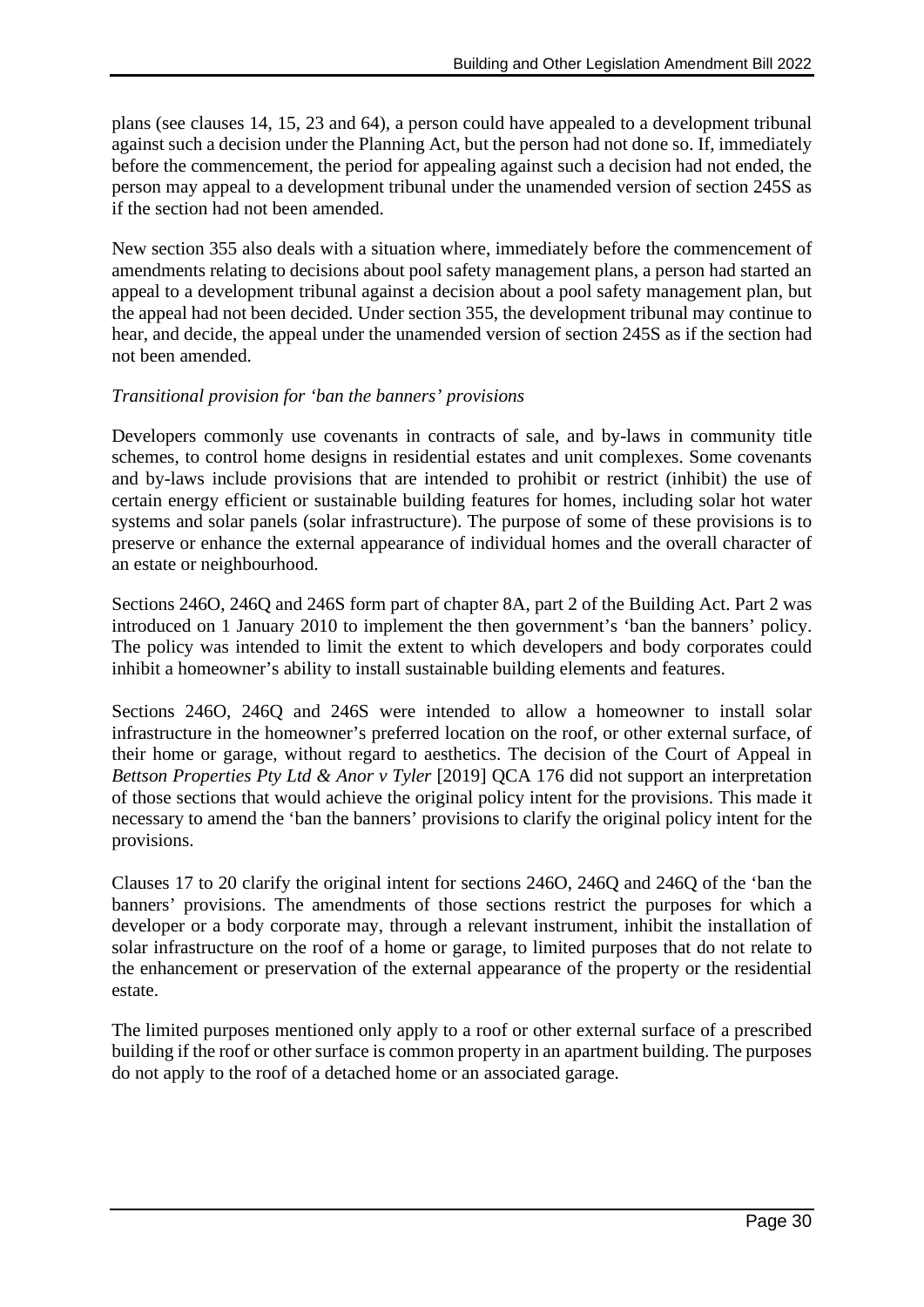Under the proposed amendments, it will be permissible to prevent or restrict the installation of solar infrastructure on the roof, or other external surface, of an apartment building, under a relevant instrument, only to the extent:

- the roof or other surface is common property; and
- the prohibition or restriction:
	- is necessary to preserve the structural integrity of the building; or
	- prohibit the owner of a unit in the building from installing solar infrastructure on the surface if there is insufficient space for the owner of each other unit in the building to also install solar infrastructure on the surface; or
	- is necessary to prevent noise from piping for a solar hot water system causing unreasonable interference with a person's use or enjoyment of the building.

Clause 22 introduces new sections 356 and 357 of the Building Act, which are transitional provisions.

New sections 356 and 357 are intended to remove doubt about the policy intent for sections 246O, 246Q and 246S that has arisen as a result of the decision of the Court of Appeal in *Bettson Properties Pty Ltd & Anor v Tyler* [2019] QCA 176.

New sections 356 and 357 are intended to address a situation where a person was inhibited from installing a solar hot water system or solar panels:

- on the roof or other external surface of their home or garage; or
- *at the person's preferred location* (the optimal location for solar generation) on the roof of their home or garage;

because of a relevant instrument, solely on the basis that the system or panels make the building, and any residential estate in which the building is located, look less attractive.

Under new sections 356 and 357, the amended ('new') version of section 246O, 246Q or 246S applies to the relevant instrument as if the relevant instrument had been made after new section 246O, 246Q or 246S commences. Also, any agreement, proceeding, order or other action enforcing the inhibition has effect only to the extent the inhibition has effect under new section 246O, 246Q or 246S.

If a court order was enforcing the inhibition immediately before the commencement of the amendments of the 'ban the banners' provisions, it stops having effect, on the commencement, to the extent (if any) the inhibition has no effect under new section 246O, 246Q or 246S.

As mentioned above, the decision of the Court of Appeal in *Bettson Properties Pty Ltd & Anor v Tyler* [2019] QCA 176 was not consistent with the original policy intent for the 'ban the banners' provisions. The case arose because a developer withheld consent to a homeowner installing solar panels on the northerly aspect of the roof of their home, under a relevant instrument. As a result of the court's decision, the homeowner was required to remove their solar panels from the northerly aspect of the roof of their home, being the optimal location for solar generation.

New sections 356 and 357, together with new sections 246O, 246Q and 246S, provide relief for any homeowner who has been inhibited from installing solar infrastructure on the roof of their home or garage (or has been prevented from installing the same *in their preferred location*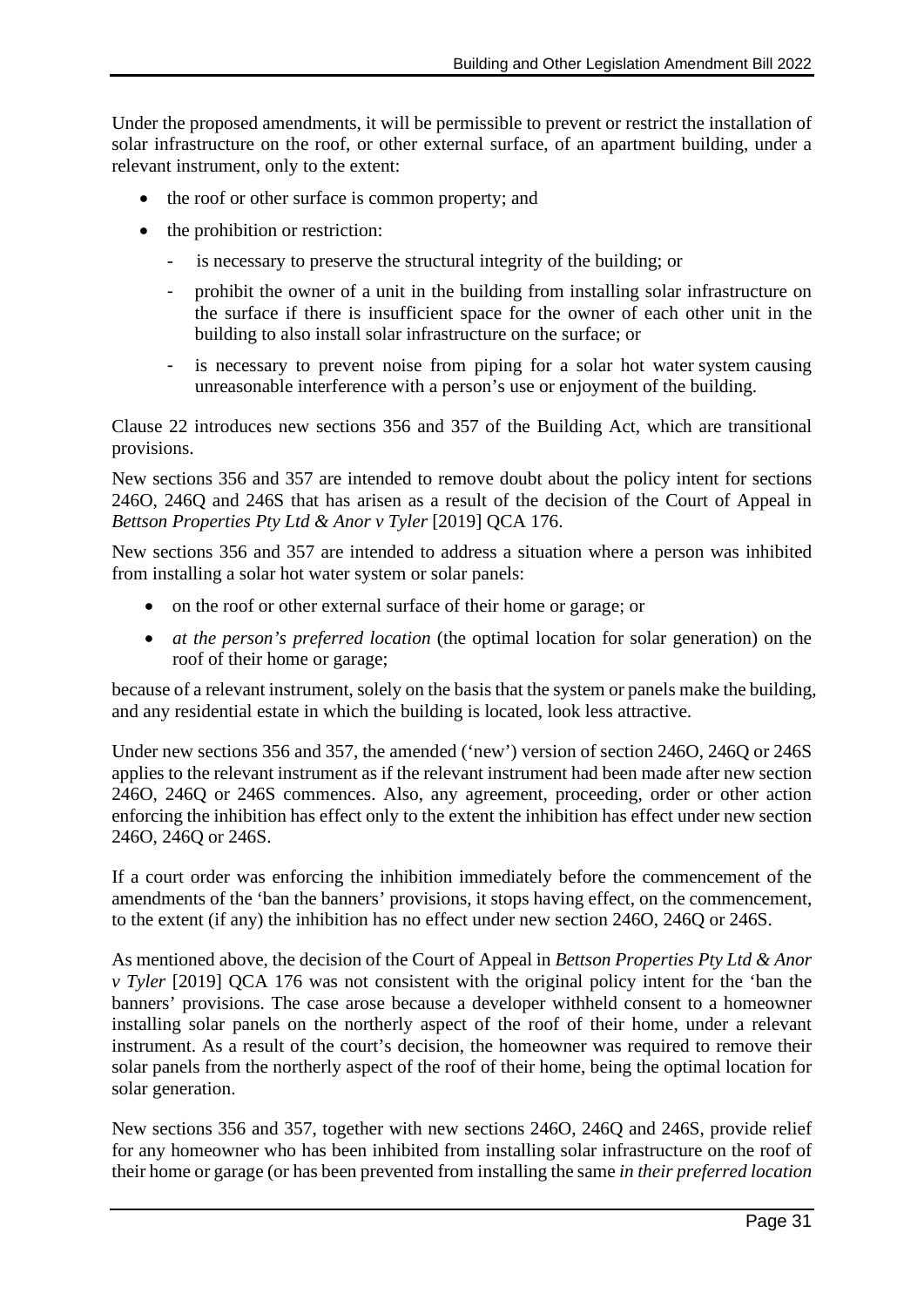on their roof) on the basis of aesthetics, since 1 January 2010. Under the new sections, the homeowner may install solar infrastructure in their preferred location on the roof of their home or garage, without regard to aesthetics.

Under new section 357, a court order enforcing an inhibition imposed by an entity will cease to have effect, because the inhibition will have no effect under new section 246S.

In addition, under new section 357, an entity that withheld consent under section 246S before commencement must reconsider giving consent under new section 246S, if the homeowner asks the entity to do so. Under new section 246S, the entity will only be allowed to withhold consent for the limited purposes mentioned in new section 246S. Those limited purposes do not apply to a detached house or associated garage.

Under new section 357, a homeowner may, after obtaining consent from an entity under new section 246S, install a solar hot water system or solar panels on their preferred location, without regard to aesthetics.

The amendments clarifying the original intent for the *'*ban the banners' provisions, including new sections 356 and 357, will only operate prospectively, and not retrospectively.

# **Clause 23 Amendment of sch 2 (Dictionary)**

Clause 23 inserts a reference to sections 245O and 245Q into paragraph (b) of the definition *information notice*. The effect of this is that a requirement under section 245O or 245Q to give an information notice is a requirement to give an information notice that complies with the requirements in the definition *information notice*, paragraph (b)(i) to (iv).

# **Part 4 Amendment of Building Industry Fairness (Security of Payment) Act 2017**

# **Clause 24 Act amended**

Clause 24 provides that Part 4 of the Bill amends the *Building Industry Fairness (Security of Payment) Act 2017.*

# **Clause 25 Amendment of s 32 (When retention trust required)**

Clause 25 amends section 32 to insert a head of power to allow a regulation to specify additional contracts and subcontracts as being withholding contracts. The usual trust account scenario, contemplated by the BIF Act, is a three-tier scenario with the principal (1st tier) engaging a builder/head contractor (2nd tier) who further engages subcontractors (3rd tier).

The presence of unlicensed head contractors in the contractual chain can mean subcontractors normally protected are not covered by a project or retention trust under the BIF Act. This is because the use of the head contractor licensing exemption under the QBCC Act can introduce an additional party in the contractual chain and push the subcontractors down to a lower contractual tier which is generally not protected by the trust arrangements. To accommodate additional contractual scenarios and arrangements, section 14E of the BIF Act provides that a subcontract is eligible for a project trust if it is of a type prescribed by regulation. A similar head of power does not currently exist for withholding contracts for retention trusts.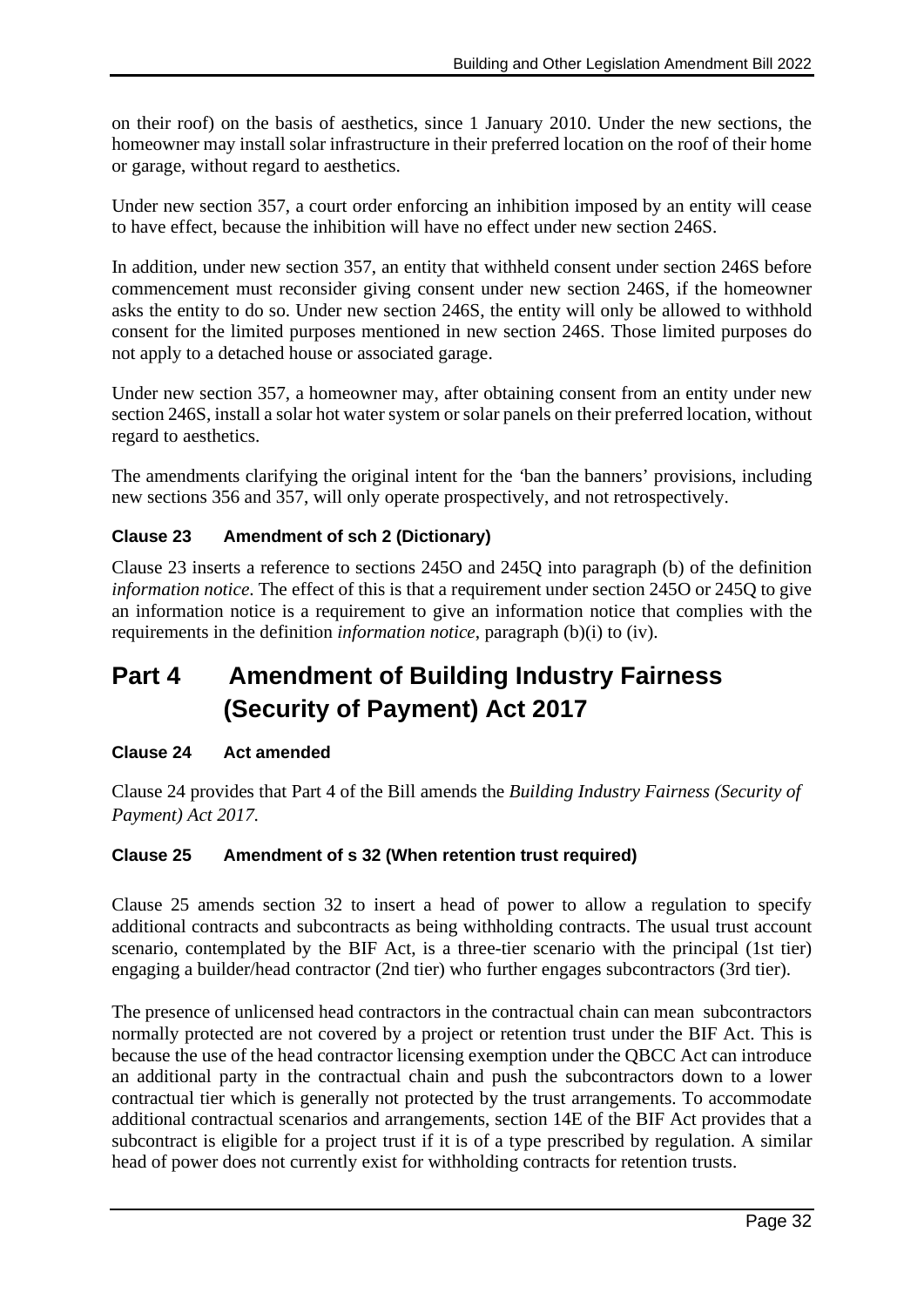To address these concerns, clause 25 amends section 32 to insert a head of power to allow a regulation to specify additional contracts and subcontracts as being withholding contracts. This will ensure subcontractors normally within scope are protected by project and retention trusts in the event that a head contractor licensing exemption is used.

# **Clause 26 Amendment of s 41 (Training before withholding retention amount)**

Clause 26 amends section 41 to provide that a regulation may prescribe a fee for completing retention trust training. This will provide flexibility for QBCC to charge a fee in future, if required, following an evaluation of the training after full implementation of the trust account framework.

The current title of section 41 does not reflect the policy intention and is a carryover from earlier drafting. It states, 'training before withholding retention amount', however, the legislation currently requires the trustee to complete the training within certain timeframes after withholding the first retention amount (e.g. 20 business days after first retention amount is withheld). To address this issue, clause 26 also amends the section 41 title to state 'retention trust training'.

# **Clause 27 Amendment of s 50 (Definitions for part)**

Clause 27 amends section 50 and inserts a new definition for 'Chapter 2 requirement'. It states that chapter 2 requirement means a requirement applying to a trustee under chapter 2 in relation to the administration of a trust account. This new definition is used in other auditing and reporting provisions including section 57A.

#### **Clause 28 Amendment of s 54A (Grounds for excluding persons from undertaking trust account reviews and preparing account review reports)**

Clause 28 amends section 54A(a) to clarify the circumstances under which a person may be excluded from undertaking reviews of trust accounts and preparing account review reports. Currently, section 54A(a) includes giving information about compliance of a trust account with this Act. Clause 28 replaces 'with this Act' with 'a chapter 2 requirement' to align this requirement with other auditing provisions in the Act.

#### **Clause 29 Amendment of s 57 (Engaging auditor for review of trust account)**

Clause 29 inserts new subsection 57 (1A) and provides that engaging an auditor for review of a trust account must be a 'reasonable assurance engagement'. This responds to feedback from the auditing profession that the terminology could be clarified.

To provide greater clarity for the auditing profession, clause 29 also provides a definition for the 'reasonable assurance engagement' which is the meaning given by the Standard on assurance engagements ASAE 3100—compliance engagements' formulated by the Auditing and Assurance Standards Board under the *Australian Securities and Investments Commission Act 2001* (Cwlth), section 227B(1)(b).

Ensuring that auditors are clear about the type of engagement that is required, should also make clear that for auditor purposes an 'audit' is intended, despite the language of the BIF Act adopting the generic term 'review'.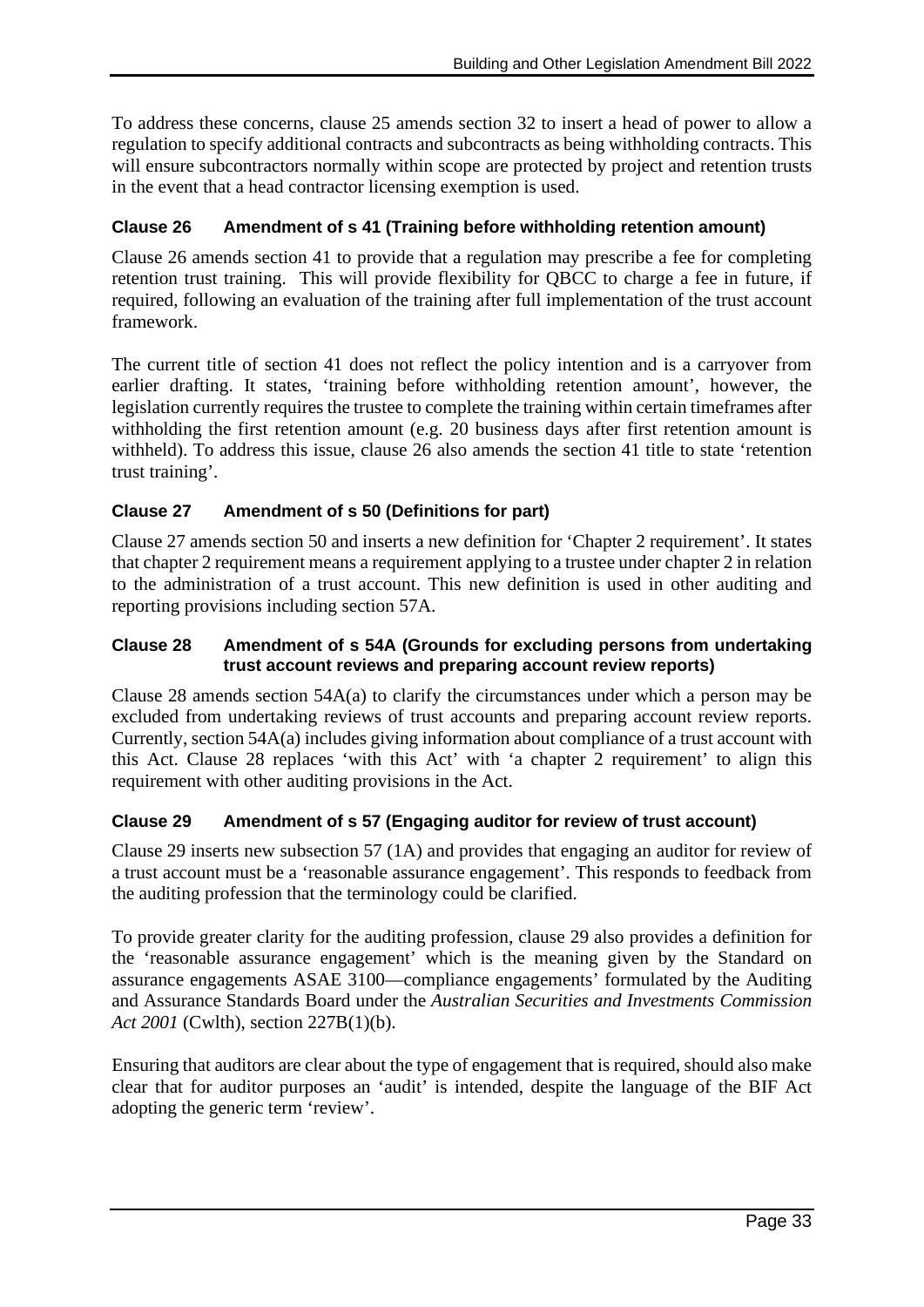### **Clause 30 Amendment of s 57A (Account review report)**

Clause 30 amends section 57A and provides that an account review report for a trust account is a report stating the auditor's conclusion, based on a review of the administration of the account, about whether the trustee of the account has complied with all chapter 2 requirements in relation to the account during the period to which the report relates.

The amendment clarifies the account review report requirements of the BIF Act to refer to the relevant trustee requirements in relation to the administration of the trust account under Chapter 2 of the BIF Act, rather than the broader terminology which captures all requirements for the trust account under this Act.

Clause 30 also amends section  $57A(3)(d)$  to streamline the requirements and ensure the terminology aligns with the approach adopted in other auditing and reporting sections of the BIF Act. Subsection (iii) has been omitted as it is now redundant and the existing subsection (iv) has been recast slightly to reference 'chapter 2 requirements' rather than the broader trust requirements under the Act.

# **Clause 31 Replacement of s 57C (Reporting serious breaches)**

Clause 31 amends section 57C to clarify what the reporting threshold is for auditors and what breaches may constitute a 'serious breach' that must be promptly reported to QBCC within 5 business days after the auditor finds the breach. The amendments intend to differentiate between promptly reporting serious breaches directly to QBCC versus highlighting minor breaches and contraventions in the account review report required under the Act.

Clause 31 clarifies that if the auditor finds that the trustee of the trust has wilfully contravened a chapter 2 requirement in relation to the trust account; and the contravention has caused, or is likely to cause, financial loss to a beneficiary of the trust, the auditor must notify the commissioner within 5 business days after making the finding. The same requirement applies if the trustee of the trust has repeatedly failed to comply with 1 or more chapter 2 requirements in relation to the trust account.

#### **Clause 32 Insertion of new ch 8B**

Clause 32 inserts new Chapter 8B - Transitional provisions for *Building and Other Legislation Amendment Act 2022* that includes new sections 212 to 214.

Section 212 provides definitions for the new chapter 8B. It states that 'amendment Act' means the *Building and Other Legislation Amendment Act 2022*; and 'former' in relation to a provision of the Act, means the provision as in force immediately before the commencement.

New section 213 provides transitional provisions for a situation where the trustee for a project trust or retention trust engaged an auditor to carry out a review of the trust account for the trust under former section 57. It states that if before commencement of the amended sections 57 and 57A, the review had not been completed; or the account review report for the trust account required under former section 57A had not been given to the trustee, for the purposes of the review and report, former sections 57 and 57A continue to apply as if the amendment Act had not been enacted.

New section 214 provides transitional provisions for the existing obligations to report serious breaches to QBCC. It states that if before the commencement, an auditor was required to notify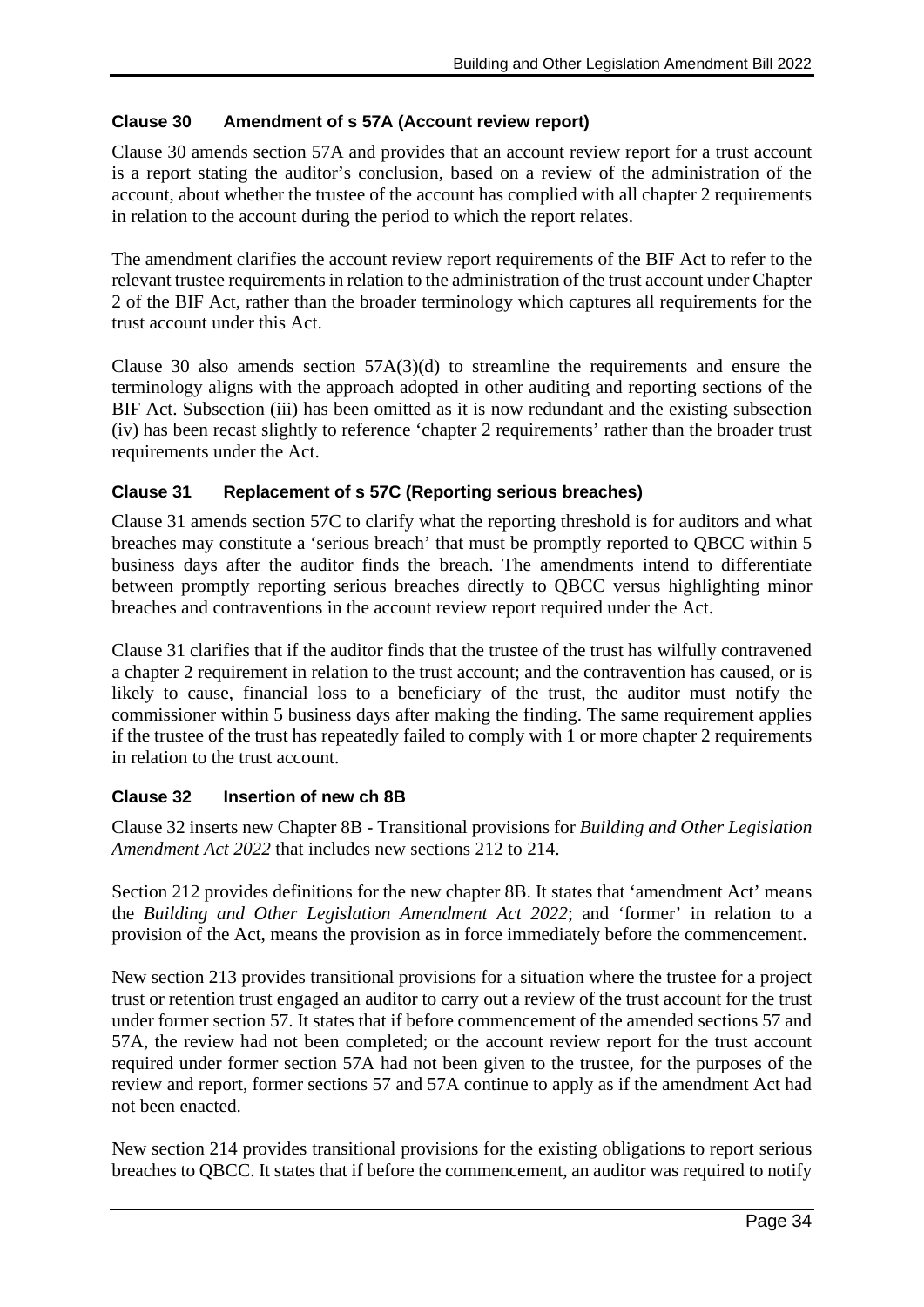QBCC of a belief about a circumstance under former 57C; and before the commencement, the auditor had not yet notified the commissioner, former section 57C continues to apply as if the amendment Act had not been enacted.

However, if the review of the trust account in relation to which the notification requirement arose had not been completed before the commencement, the amended section 57C as in force on the commencement applies to the auditor in relation to the review.

### **Clause 33 Amendment of sch 2 (Dictionary)**

Clause 33 amends the schedule 2 (Dictionary) and provides a definition for 'chapter 2 requirement' that is the definition provided in section 50.

# **Part 5 Amendment of Building Industry Fairness (Security of Payment) and Other Legislation Amendment Act 2020**

#### **Clause 34 Act amended**

Clause 34 provides that Part 5 amends the *Building Industry Fairness (Security of Payment) and Other Legislation Amendment Act 2020* (the Act)

#### **Clause 35 Omission of ss 46–48**

Clause 35 omits sections 46, 47 and 48 of the Act, which will repeal provisions not yet commenced that would otherwise have established an alternative recognition pathway for building certifiers.

#### **Clause 36 Omission of s 125A (Amendment of sch 1A (Exemptions from requirement to hold contractor's licence))**

Clause 36 omits uncommenced section 125A of the Act, which sought to repeal a licensing exemption for head contractors. This has the effect of allowing the exemption to continue.

# **Part 6 Amendment of Planning Act 2016**

#### **Clause 37 Act amended**

Clause 37 provides that part 6 amends the *Planning Act 2016.*

#### **Clause 38 Amendment of s 229 (Appeals to tribunal or P&E Court)**

Clause 38 sets an open-ended timeframe for an appeal against the failure of a decision maker (other than QBCC) to make a decision about an application or other matter under the Plumbing and Drainage Act within the period allowed for making the decision (the 'required period'). The right to appeal arises if an information notice about the decision was required to be given but was not provided.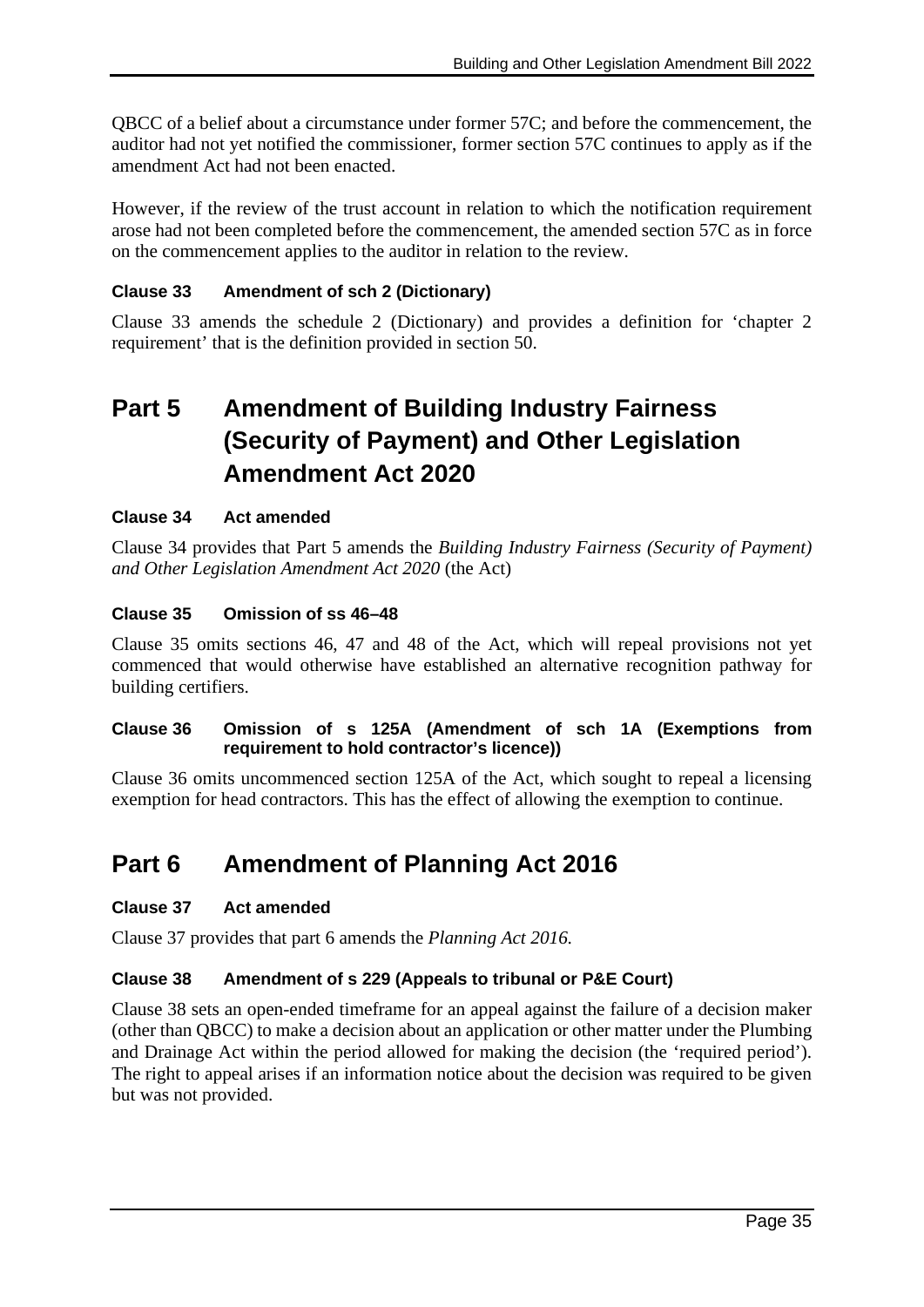The right to appeal such a failure is referenced in the Planning Act, schedule 1, table 3, item 5. Under new section 229(3)(f)(iii), a person who was entitled to receive an information notice about the decision (an 'affected person') may appeal against the failure any time after the end of the required period.

### **Clause 39 Amendment of s 253 (Conduct of appeals)**

Clause 39 clarifies the policy intention for section 253 of the Planning Act. Section 253 deals with the conduct of appeals. Section 253(3) refers to an appeal by the recipient of an enforcement notice. The term 'enforcement notice' is defined in the Act with reference to section 168 of the Act, which provides for an enforcement notice that may be given under the Planning Act. However, it is intended that section 253 will apply to an enforcement notice given under the Plumbing and Drainage Act just as it applies to an enforcement notice given under the Planning Act. The new provision clarifies that a reference in section 253 to 'enforcement notice' is a reference to either an enforcement notice under the Planning Act, or an enforcement notice under the Plumbing and Drainage Act, as the case requires.

# **Clause 40 Amendment of s 254 (Deciding appeals to tribunal)**

Clause 40 expands section 254 of the Planning Act.

Section 254 deals with how appeals to a development tribunal must be decided. New section  $254(2)(f)$  sets out the decisions that a development tribunal can make in relation to an appeal for a failure to make a decision under the Plumbing and Drainage Act.

# **Clause 41 Amendment of sch 1 (Appeals)**

Clause 41(1) inserts new item 7 in schedule 1, section 1, table 1 of the Planning Act.

New item 7 ensures an appeal may be made against a decision to give an enforcement notice under the Plumbing and Drainage Act.

Clause 41(2) expands schedule 1, section 1, table 3, item 4 of the Planning Act so the right to appeal that the item provides for, extends to a failure of *any* decision-maker, other than QBCC, to make a decision in the timeframe stated in the Building Act. The appeal arises where an information notice was required to be given in relation to the decision (but was not given). For example, clause 41(2) will ensure that the failure of the chief executive to make a decision under section 43 of the Building Act within the timeframe provided for in that section will be appealable.

Clause 41(3) introduces a consequential amendment that is required as a result of clause 42(2).

Clause 41(4) amends the wording for schedule 1, section 1, table 3, item 5 so it is consistent with the wording for schedule 1, section 1, table 3, item 4.

# **Part 7 Amendment of Plumbing and Drainage Act 2018**

#### **Clause 42 Act amended**

Clause 42 provides that Part 7 amends the *Plumbing and Drainage Act 2018*.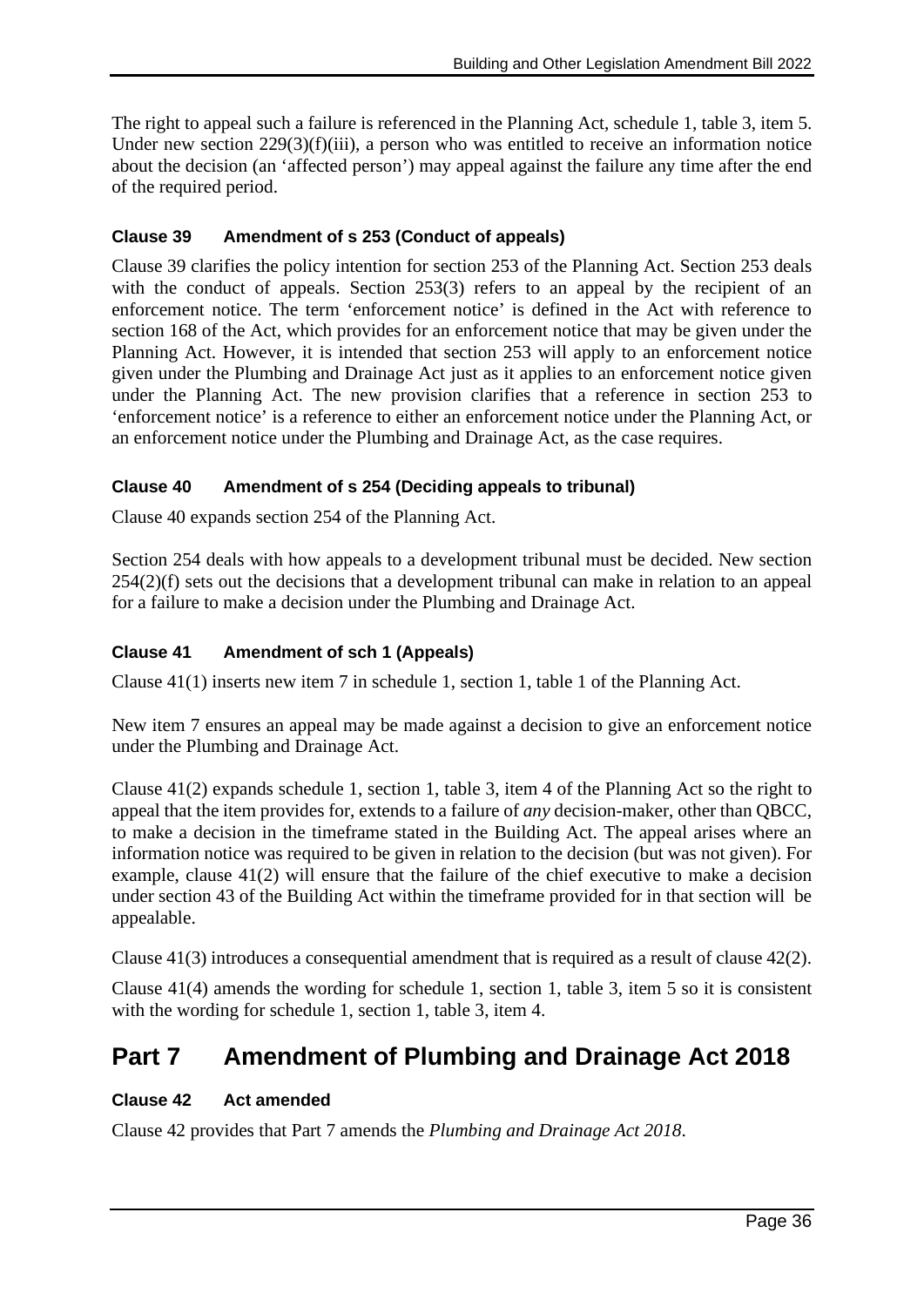### **Clause 43 Amendment of s 65 (Installing things as part of plumbing or drainage work)**

Clause 43 expands section 65 so it allows a person to install, as part of plumbing or drainage work, a greywater treatment plant that treats greywater for a prescribed use under section 79(5)(b), if the plant meets the prescribed requirements for the plant mentioned in section  $79(5)(b)(i)$  to (iv). The prescribed requirements deal with matters such as the capacity of the plant and the water quality it produces. Amendments of section 79 will allow a regulation to prescribe a range of uses for treated greywater.

# **Clause 44 Amendment of s 74 (Discharging toilet waste and water)**

Clause 44 expands section 74 of the Plumbing and Drainage Act. Under the unamended version of section 74(1)(a), the owner of premises in an area served by a sewerage system (in a sewered area) must ensure waste and wastewater from a toilet or soil fixture (sewage) from the premises is discharged into the sewerage system for the area. Although section  $74(1)(a)(ii)$  allows sewage to be discharged into an on-site sewage treatment plant on the premises, it only allows this in the exceptional circumstances where the plant is being tested for compliance under a treatment plant testing approval.

If the premises are not connected to the sewage system for the area (even temporarily), the only viable option available to the owner is to discharge sewage into an on-site sewage treatment plant (for treatment) before it is held in a separate holding tank for collection by a truck or is discharged on to a land application area. This requirement poses issues if the premises are only to be used for a temporary purpose, where it is impractical for the premises to be connected to the sewerage system. However, clause 44 will ensure the owner will also have the option of discharging untreated sewage into a holding tank installed on the premises under a permit, during the period stated in the permit, for collection and disposal off-site by a truck. Examples of circumstances where this option would be required are as follows:

#### *Example 1*

Toilets in a temporary structure located on a construction site for the use of contractors constructing a building on the site before the building is connected to the sewerage system for the area.

#### *Example 2*

Toilets in a temporary structure located on the tarmac in an airport for the use of passengers who have disembarked from a flight and are prohibited from using toilet facilities in the airport because of the risk that they may transmit COVID-19 to members of the public in the airport.

Under the unamended version of section 74(1)(b), the owner of premises located in an area not served by a sewerage system (an unsewered area) must ensure sewage from the premises is discharged into an on-site sewage facility or an environmentally relevant on-site sewage facility. This requirement is problematic where there is insufficient space to accommodate a facility for treating the matter.

Clause 47(4) expands the definition *on-site sewage facility* for the Plumbing and Drainage Act so it captures a holding tank installed on premises. As a result, an owner of premises located in an unsewered area will have the option to discharge untreated sewage directly into a holding tank installed on the premises under a permit, during the period stated in the permit, for collection and disposal off-site by a truck. This may be preferable to having to discharge the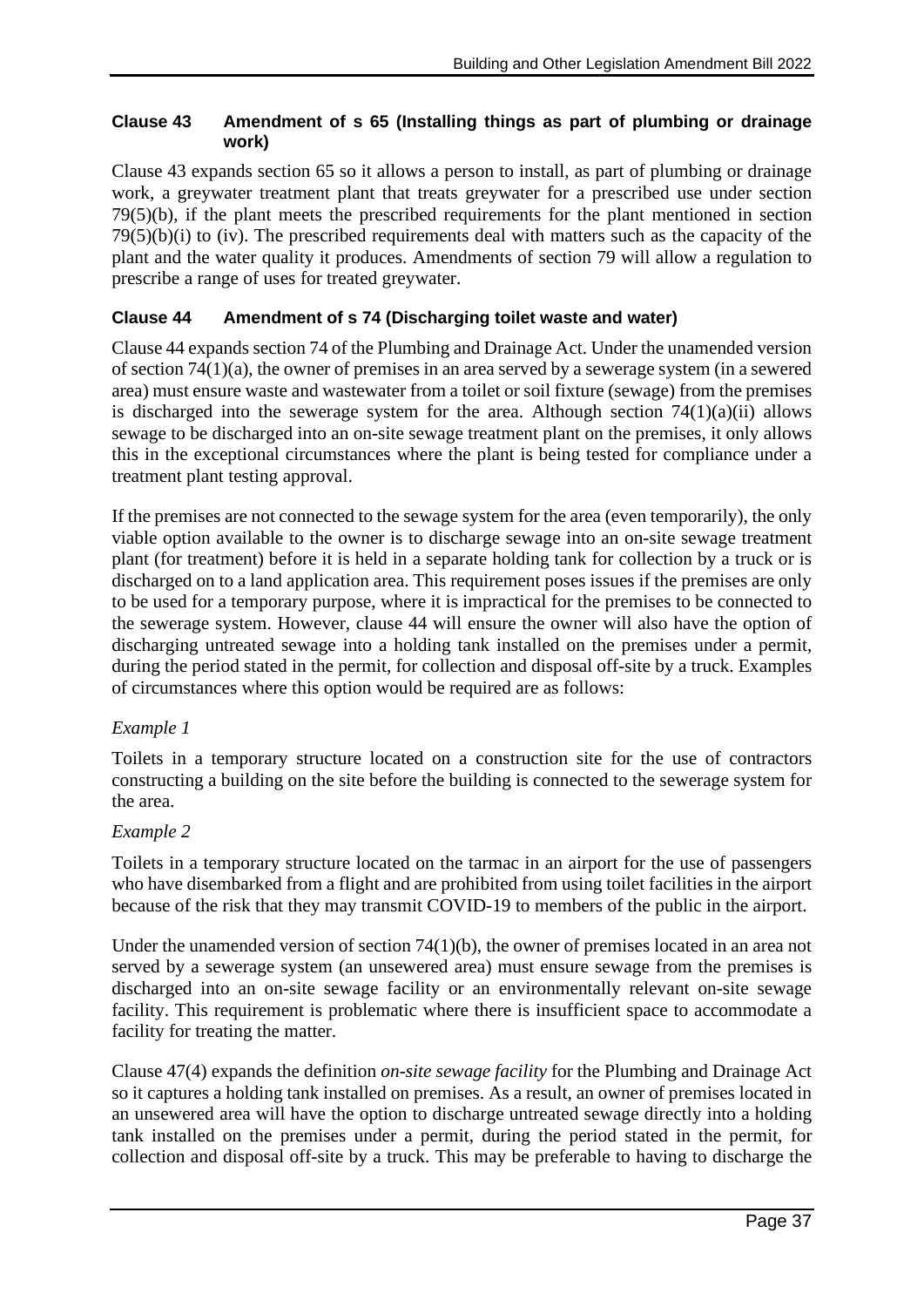sewage into a facility that includes an on-site sewage treatment plant (for treatment), before it is held in a separate holding tank for collection by a truck or is discharged onto a land application area.

Local governments will be allowed to issue permits for the installation of holding tanks to be used on a permanent basis for premises in unsewered areas.

The option to discharge untreated matter directly into a holding tank installed on premises under a permit issued by the local government, will provide a safe, practical and cost-effective solution to the problems mentioned above. It is proposed that such a permit would state the period for which the holding tank could be used for the discharge and disposal of untreated matter.

# **Clause 45 Amendment of s 78 (Discharging kitchen greywater)**

Clause 45 expands section 78 of the Plumbing and Drainage Act. Under the unamended version of section 78(1)(a), the owner of premises in an area served by a sewerage system must ensure kitchen greywater from the premises is discharged into the sewerage system for the area.

If the premises are not connected to the sewerage system for the area (even temporarily), the kitchen greywater cannot be discharged legally. However, clause 45 will ensure that if the premises are not connected to the sewerage system the owner will be allowed to discharge kitchen greywater into a holding tank installed on the premises under a permit, during the period stated in the permit, for collection and disposal off-site by a truck.

Under the unamended version of section 78(1)(b), an owner of premises located in an area not served by a sewerage system (an unsewered area) must ensure kitchen greywater is discharged into:

- a greywater use facility that includes a greywater treatment plant; or
- an on-site sewage facility; or
- an environmentally relevant on-site sewage facility.

This requirement is problematic where there is insufficient space to accommodate a facility for treating the greywater.

Clause 47(4) expands the definition *on-site sewage facility* for the Plumbing and Drainage Act so it captures a holding tank installed on premises. As a result, an owner of premises located in an unsewered area will have the option to discharge untreated kitchen greywater directly into a holding tank installed on the premises under a permit, during the period stated in the permit, for collection and disposal off-site by a truck.

Local governments will be allowed to issue permits for the installation of holding tanks to be used on a permanent basis for premises in unsewered areas.

The option to discharge untreated matter directly into a holding tank installed on premises under a permit issued by the local government, will provide a safe, practical and cost-effective solution to the problems mentioned above. It is proposed that such a permit would state the period for which the holding tank could be used for the discharge and disposal of untreated matter.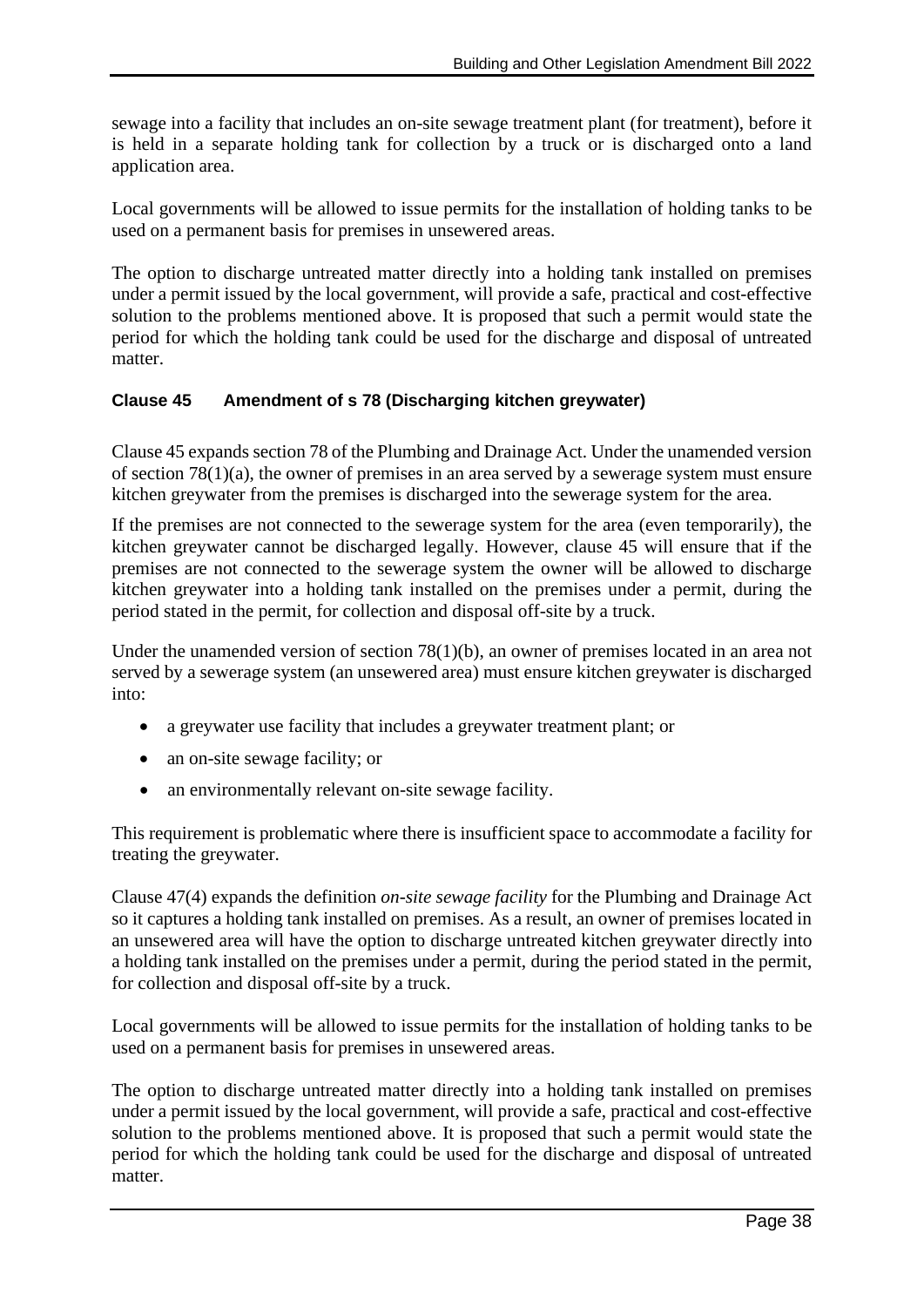#### **Clause 46 Amendment of s 79 (Discharging and using greywater, other than kitchen greywater)**

Clause 46(1) expands section 79(3) of the Plumbing and Drainage Act.

Under the unamended version of section 79(3)(a), the owner of premises in an area served by a sewerage system (a sewered area) must ensure greywater, other than kitchen greywater, from the premises is discharged into:

- a greywater use facility; or
- onto a garden or lawn on the premises using a hose or bucket; or
- into the sewerage system for the area.

Clause 46(1) will provide the owner with the additional option to discharge the greywater into a holding tank installed on the premises under a permit, during the period stated in the permit, for collection and disposal off-site by a truck.

In a sewered area, the local government will only issue a permit for the installation of a holding tank for temporary purposes in circumstances where it is not practical to connect to the sewerage system. For example, a local government may issue a permit for the installation of a holding tank for toilets and showers in a temporary structure used for an event such as an outdoor concert or show.

Under section 79(4), an owner of the premises located in an area that is not served by a sewerage system (an unsewered area) must ensure the greywater is discharged:

- into a greywater use facility; or
- onto a garden or lawn on the premises using a hose or bucket; or
- into an on-site sewage facility; or
- into an environmentally relevant on-site sewage facility.

Clause 47(4) expands the definition *on-site sewage facility* for the Plumbing and Drainage Act, so it captures a holding tank installed on premises. As a result, an owner of premises located in an unsewered area will have the option to discharge untreated kitchen greywater directly into a holding tank installed on the premises under a permit, during the period stated in the permit, for collection and disposal off-site by a truck.

Local governments will be allowed to issue permits for the installation of holding tanks to be used on a permanent basis for premises in unsewered areas.

The proposed amendments will alleviate the need for space on premises that might otherwise be required to accommodate a greywater use facility together with either a holding tank or a land application area, a garden or an environmentally relevant on-site sewage facility.

Clause 46(2) expands section 79(5), which states the ways in which treated greywater generated on premises located in an area served by a sewerage service may be used.

Clause  $46(2)$  clarifies that section  $79(5)(a)$  is intended to refer to a greywater treatment plant for which a treatment plant approval has been granted rather than a greywater treatment plant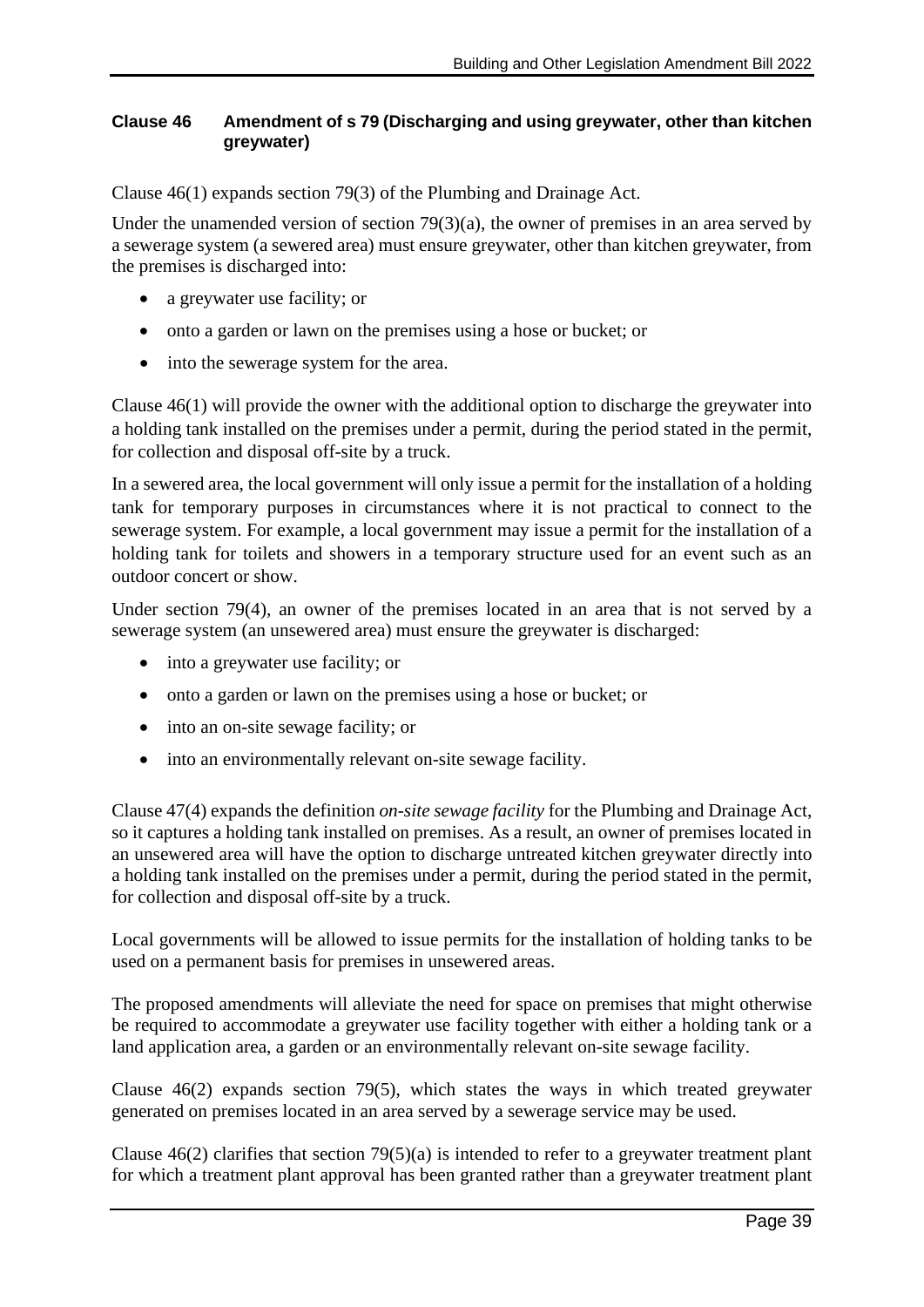that treats water to the standard stated for the plant in the Queensland Plumbing and Wastewater Code.

Clause 46(2) also introduces a new head of power that will allow a regulation to prescribe a range of additional uses for treated greywater. However, the greywater may only be used for a prescribed use if the requirements mentioned in section  $79(5)(b)(i)$  to (iv) are satisfied.

It is intended that the Plumbing and Drainage Regulation will prescribe the use of the water for cooling towers for air conditioning that will serve large building developments. It is proposed that the Regulation will have the flexibility to prescribe other uses for treated greywater for large building developments including the use of the treated greywater for flushing toilets.

The Plumbing and Drainage Regulation will provide the regulatory framework for prescribed uses of treated greywater required to ensure public health and safety are maintained. This framework will limit uses that are permitted. It will also ensure the greywater must be treated by a treatment plant that has an appropriate capacity for the proposed use. Further, it will specify the quality of the water the plant must produce for the use. The new head of power in section 79(5)(b) will allow the Regulation to prescribe additional requirements for the use.

The regulatory framework provided for in the Regulation will help ensure appropriate health and safety outcomes are achieved. If there are any breaches of the requirements in the framework, powers in the Plumbing and Drainage Act, the Public Health Act and the Work Health and Safety Act, including powers to issue enforcement notices or start prosecutions, may be used to deal with those breaches.

# **Clause 47 Amendment of sch 1 (Dictionary)**

Clause 47(1) omits the current definition *on-site sewage treatment plant* from the dictionary.

Clause 47(2) inserts a definition *holding tank* in the dictionary. It also inserts a new definition *on-site sewage treatment plant* in the dictionary.

Clause 47(3) corrects some minor drafting errors in the definition *on-site sewage facility*. The effect of the subclause is to replace references to 'on-site treatment plant' with 'on-site sewage treatment plant'.

Clause 47(4) expands the definition *on-site sewage facility* to include a reference to a holding tank installed on premises.

# **Part 8 Amendment of Professional Engineers Act 2002**

#### **Clause 48 Act amended**

Clause 48 provides that Part 8 amends the *Professional Engineers Act 2002*.

# **Clause 49 Amendment of s 16 (Meaning of continuing registration requirements)**

Clause 49 amends section 16 (Meaning of continuing registration requirements) to provide that information regarding the Board of Professional Engineers of Queensland's continuing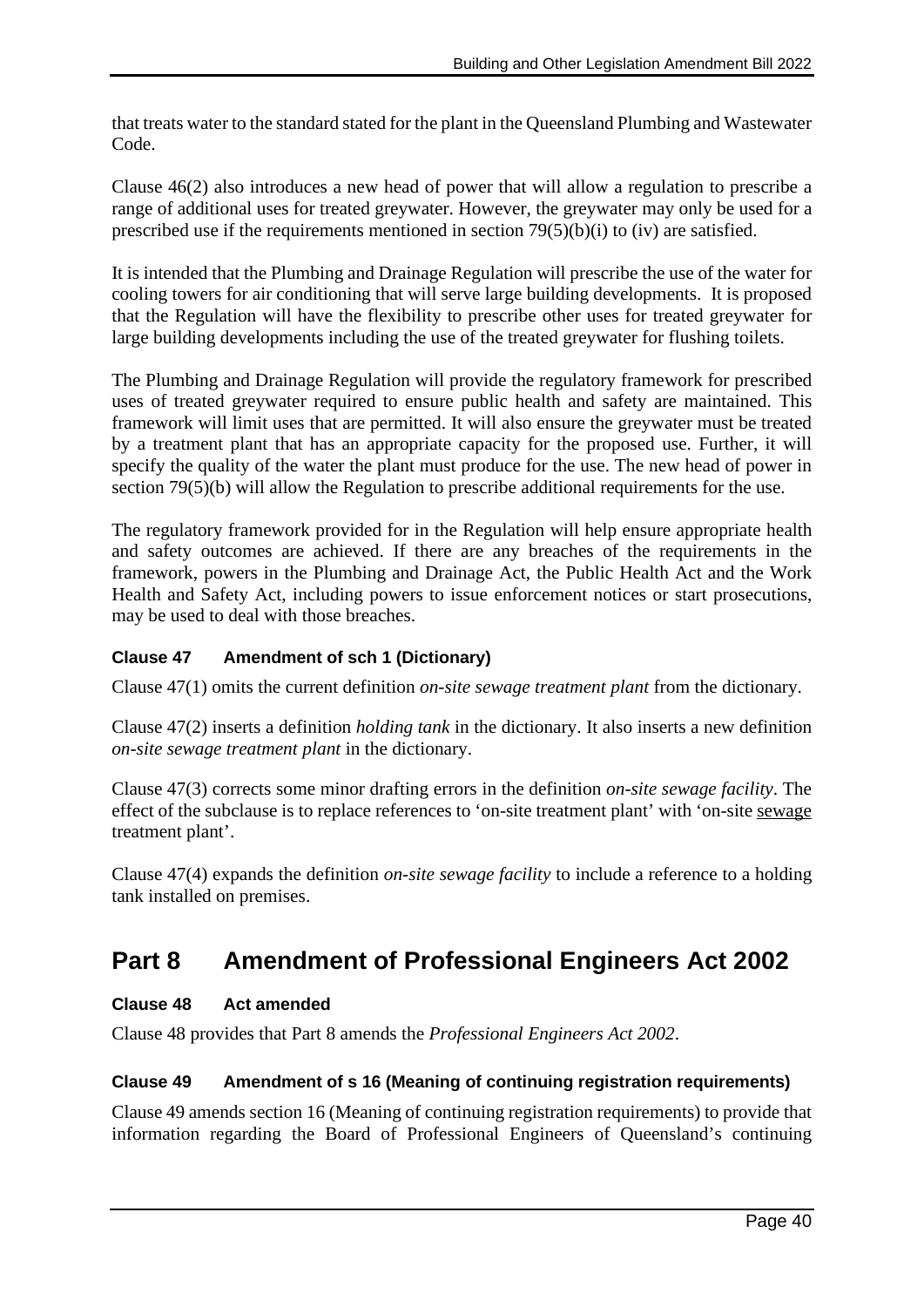registration requirements must be kept available for inspection at the Board's office when the office is open to the public.

# **Clause 50 Amendment of s 37 (Complaints about conduct)**

Clause 50 amends section 37 (Complaints about conduct) to provide that the Board must keep information mentioned in subsection 37(3) published on the Board's website. This information is about the type of conduct the Board considers may give rise to a complaint and how a person may make a complaint.

# **Clause 51 Amendment of s 87 (Vacation of office)**

Clause 51 amends section 87 (Vacation of office) to clarify that if a Board member resigns office by notice given to the Minister, the resignation takes effect on the day the notice is given or, if a later day is stated in the notice, on the later day. Currently, the Act is silent on when resignation takes effect.

#### **Clause 52 Amendment of s 96 (Minutes)**

Clause 52 amendments section 96 (Minutes) to remove the requirement for minutes to reference authorisations made by the Board in relation to the common seal. This requirement is considered redundant as clause 54 removes requirements in relation to the common seal.

# **Clause 53 Amendment of s 103 (Inspection of register)**

Clause 53 amends section 103 (Inspection of register) to provide that the register maintained by Board must be kept open for inspection at the Board's office when the office is open to the public. Clause 53 also amends subsection 103(2) to provide that the Board must make the register available for inspection on its website. This reflects current operational practices, promotes consistency and ensures important documents must be made available online.

#### **Clause 54 Omission of s 105 (Board's common seal)**

Clause 54 removes the requirements in relation to the Board's common seal under section 105 (Board's common seal). This provision currently requires that the common seal must be kept in the custody of a person nominated by the Board and may be used only as authorised by the Board. The Board still has a common seal under section 77, however section 105 is considered redundant and unnecessary.

#### **Clause 55 Amendment of s 110 (Inspection of code)**

Clause 55 amends section 110 (Inspection of code) to provide that the Board must keep the code of practice open for inspection at the Board's office when the office is open to the public. Clause 55 also amends section 110 to provide that the Board must make the code of practice available for inspection on its website. This reflects current operational practices, promotes consistency in requirements and ensures important documents must be made available online.

#### **Clause 56 Amendment of s 112V (Record of assessment entities)**

Clause 56 amends section 112V to provide that a record given to the Board by an entity under subsections 112V(1) must be kept open for inspection at the Board's office when the office is open to the public.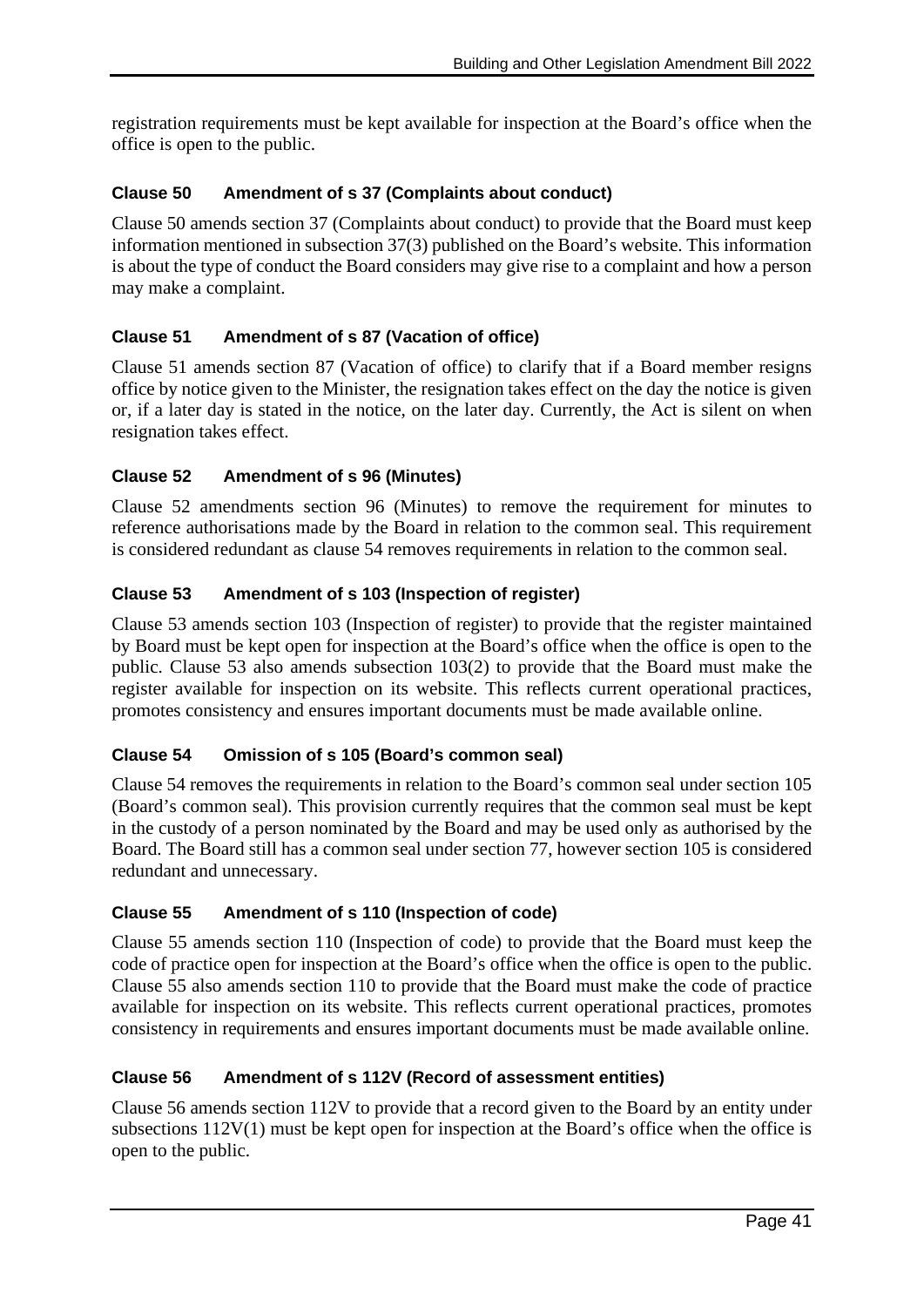# **Clause 57 Amendment of s 126 (Information about review)**

Clause 57 amends section 126 (Information about review) to provide that the Board must keep information published on the Board's website information about how a person may apply to the tribunal for a review of a decision mentioned in section 122(2).

### **Clause 58 Amendment of s 142 (Protection from liability)**

Clause 58 amends section 142 (Protection from immunity) to extend the immunity from civil liability to all employees of the Board. This ensures Board appointed staff are afforded the same civil liability protections as Board members and other staff engaged under the PE Act (investigators and persons engaged under section 45 to assist the Board or an investigator) as well as the Queensland public service.

# **Part 9 Amendment of Queensland Building and Construction Commission Act 1991**

#### **Clause 59 Act amended**

Clause 59 provides that Part 9 amends the *Queensland Building and Construction Commission Act 1991*.

#### **Clause 60 Amendment of s 28B (Exchange of information between commission and relevant agencies)**

Clause 60 amends section 28B (Exchange of information between commission and relevant agencies) to include 'an entity established under an Act' within the definition of 'relevant agency'.

#### **Clause 61 Amendment of s 49A (Immediate suspension of licence)**

Clause 61 amends section 49A (Immediate suspension of licence) to provide that the QBCC has the power to immediately suspend a licence in response to risks of serious financial loss or other serious harm to a person. The clause will omit references to 'other licensees', 'the employees of other licensees', 'consumers' and 'suppliers of building materials or services' listed in section  $49A(1)(a)-(d)$ , as these classes of persons will be captured within the broad remit of 'a person'.

#### **Clause 62 Amendment of s 67WA (Definition for pt 5)**

Clause 62 amends section 67WA (Definition for pt 5) to clarify that a licensed contractor engaging a subcontractor to carry out work is not captured within the definition of a 'consumer' for the purposes of the Queensland Home Warranty Scheme.

#### **Clause 63 Amendment of s 74B (Proper grounds for taking disciplinary action against a licensee and former licensees)**

Clause 63 amends section 74B (Proper grounds for taking disciplinary action against licensee and former licensees) to clarify that a licensee or former licensee contravening a requirement or offence provision under the *Queensland Building and Construction Commission Act 1991*, the *Building Act 1975* or the *Building Industry Fairness (Security of Payment) Act 2017* is proper grounds for the QBCC taking disciplinary action.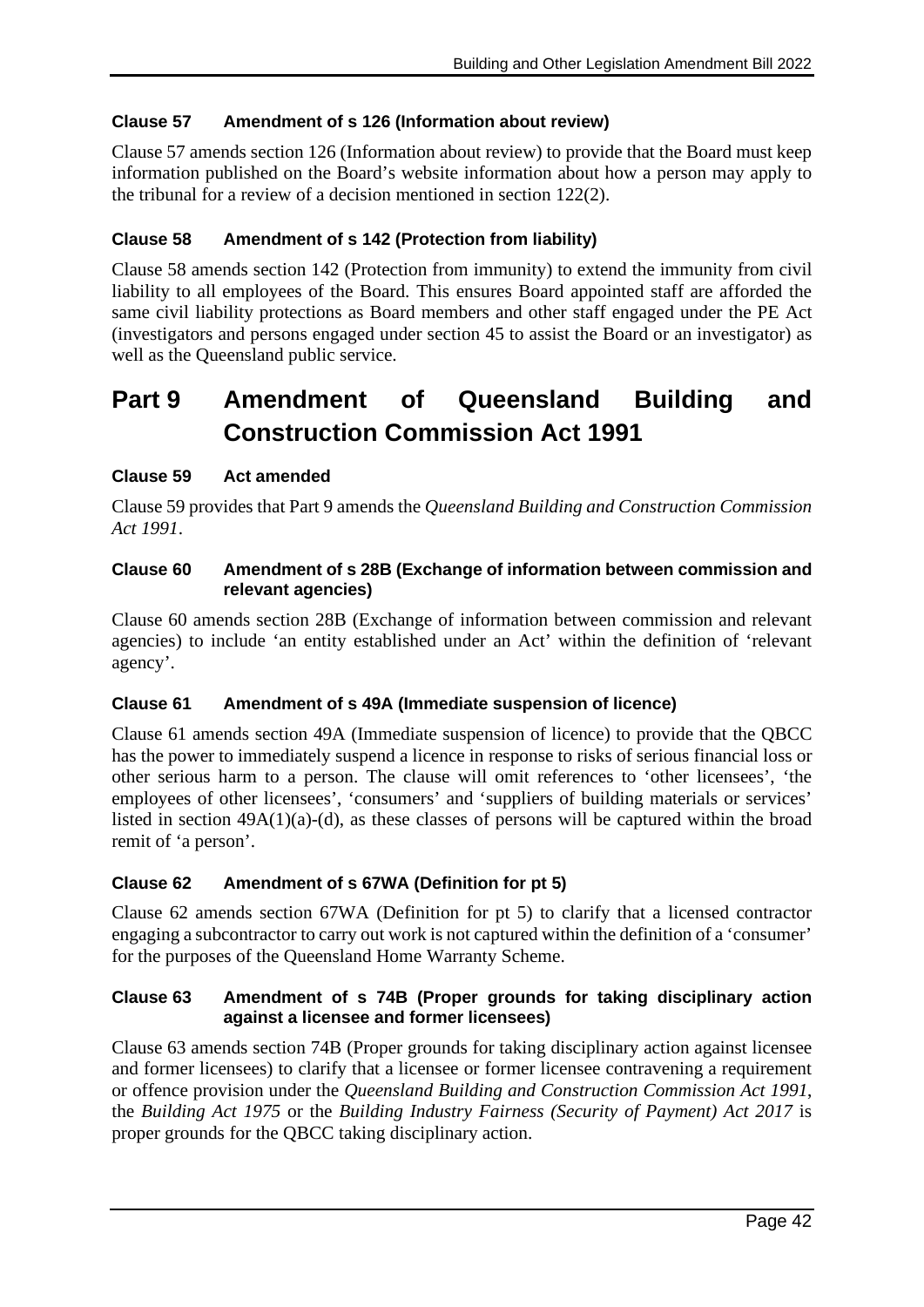Clause 63 also amends section 74B(3) to clarify that an offence provision means a provision creating an offence or civil penalty.

### **Clause 64 Amendment of s 86 (Reviewable decisions)**

Clause 64 makes a decision made under section 245O or section 245Q of the Building Act a reviewable decision under the QBCC Act, part 7, division 3. Together with various amendments of the Building Act, the clause will ensure a person who is dissatisfied with a decision made by QBCC about a pool safety management plan for a swimming pool may apply for an internal or external review of the decision under the QBCC Act.

#### **Clause 65 Insertion of new s 106V (Information to complainant on completion of investigation or internal review)**

Clause 65 inserts new section 106V (Information to complainant on completion of investigation or internal review) to provide that if an investigator investigates compliance with an Act mentioned in section 104A(a) because of a complaint, the commissioner may inform the complainant of the result of the investigation. This is intended to primarily address circumstances where complainants are directly affected by the subject matter, and not necessarily other third-party complainants, such as those who may have merely observed or suspected non-compliance but who have not been directly or personally affected.

# **Clause 66 Amendment of s 110 (Confidentiality of information)**

Clause 66 amends section 110 (Confidentiality of information) to:

- refine the drafting of certain subsections, without changing the policy intent of the original provision; and
- clarify that the requirements of confidentiality of information contained in section 110(2) does not apply to new section 106V (Information to complainant on completion of investigation).

#### **Clause 67 Amendment of sch 1A (Exemptions from requirement to hold contractor's licence)**

Clause 67 amends schedule 1A (Exemptions from requirement to hold contractor's licence) to clarify that the head contractor licensing exemption prescribed in schedule 1A, section 8(1) and (2) does not apply in circumstances prescribed in regulation.

# **Part 10 Other amendments**

#### **Clause 68 Acts amended**

Clause 68 provides a schedule that amends the Acts it mentions.

# **Schedule 1 Other amendments**

# **Building Industry Fairness (Security of Payment) Regulation 2018**

#### **Clause 68 Amendment of s 10K (Review of trust account – Act, s 57)**

Clause 68 makes consequential amendments to section 10K of the BIF Regulation as a consequence of renumbering of various sections of the BIF Act.